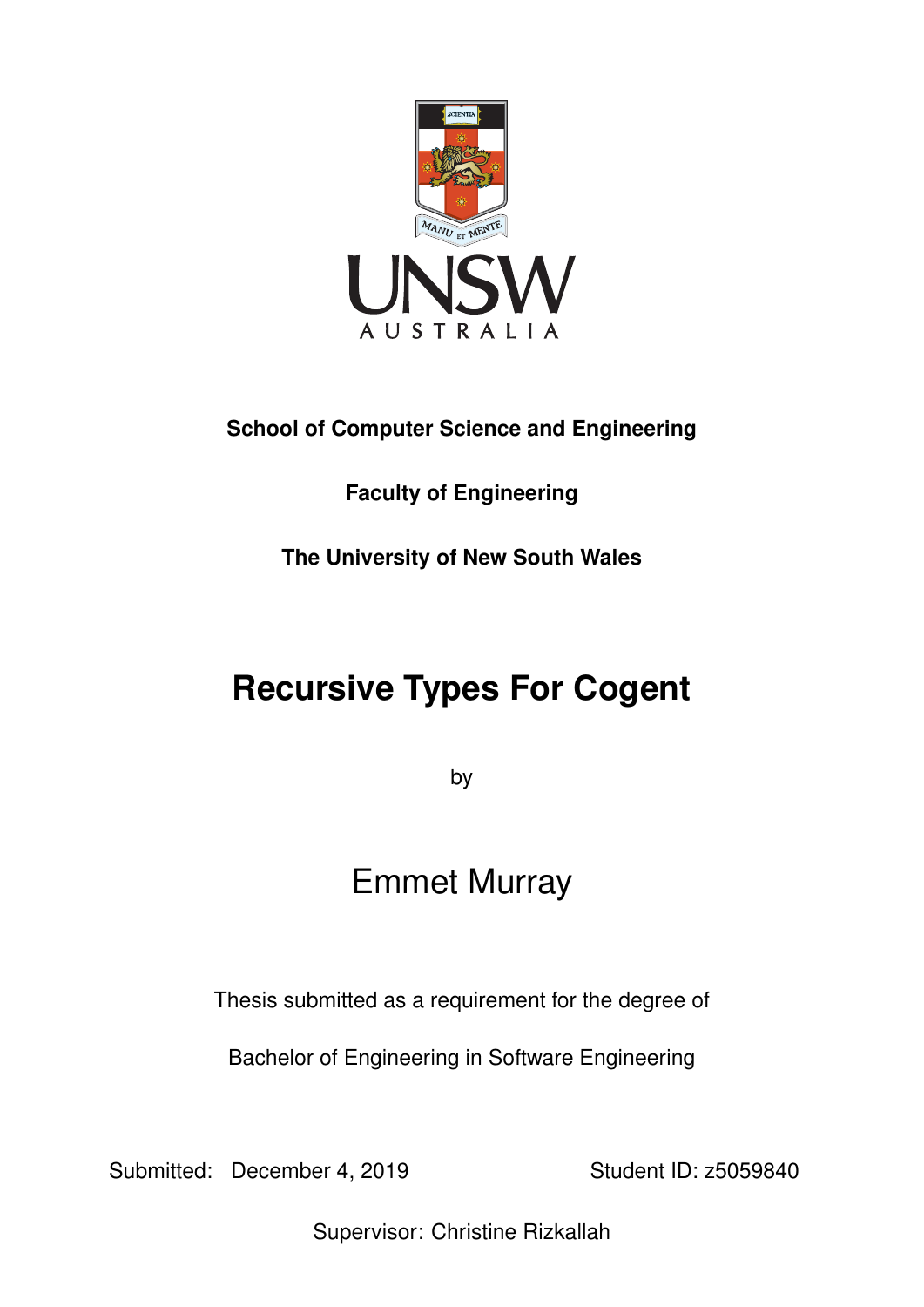## Abstract

Cogent is a functional programming language with uniqueness types written in Haskell for writing trustworthy and efficient systems code. It has a certifying compiler that produces C code, a shallow embedding in the Isabelle/HOL theorem prover, and an Isabelle/HOL proof that the C code refines the shallow embedding. Cogent's uniqueness type system ensures desired properties such as memory-safety and it also allows the compiler to generate efficient C code.

Cogent currently has no support for recursion; instead it has a foreign function interface (FFI) to C. Datatypes, as well as iterators over these types, are implemented in C and called by Cogent code using the FFI.

The main task of this project is to add a restricted form of recursion to Cogent while keeping the language total. These recursive types would enable defining more datatypes as well as iterators over these datatypes directly in Cogent rather than resorting to C. This would enable programmers to write more programs in Cogent without using external C, thus easing the verification effort by allowing more use of Cogent's shallow embedding.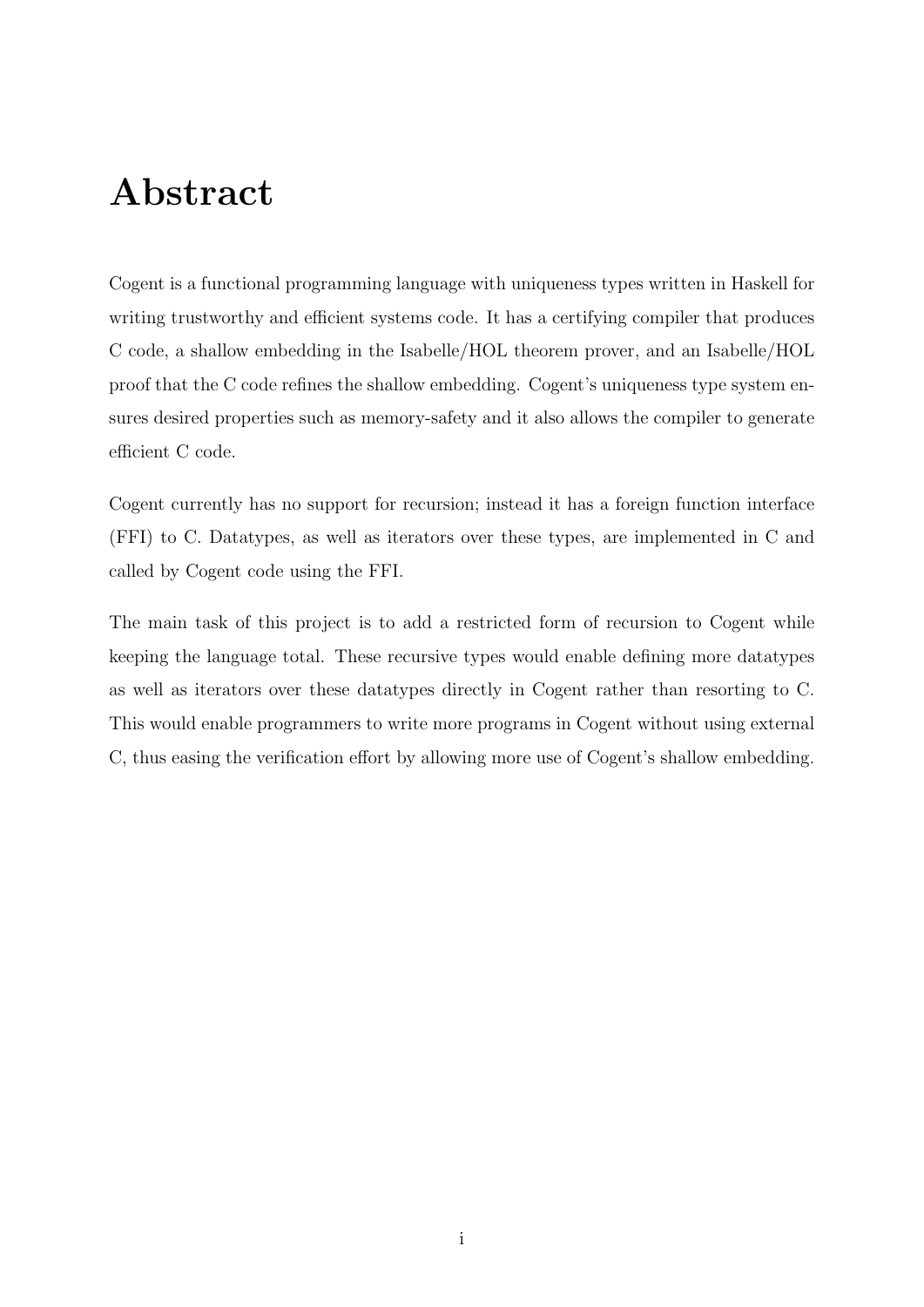## Acknowledgements

Thanks to Liam, Kai and Christine for being great teachers and helping me break into the world of formal methods, without your guidance I would never have been able to work in such an exciting field.

Thanks again to Liam and Christine, as well as Vincent and Zilin for continuously helping me work on my thesis, I've learned a lot from all of you and I'm extremely thankful to have had the opportunity to learn beside you.

Thanks to my fantastic friends for supporting me and watching my health throughout my university years: Nick, James Treloar, James Dowers, Danni, Ofir, Namsu, Andrew and many more!

Thanks especially to Liana for looking after me during the rough patches and supporting me throughout the year, your support means the world to me.

Finally, thanks to my Mum and Dad for helping me get to this point. Without their support, encouragement, and especially their wisdom throughout all my years of schooling and university, I wouldn't have been able to learn as much as I did.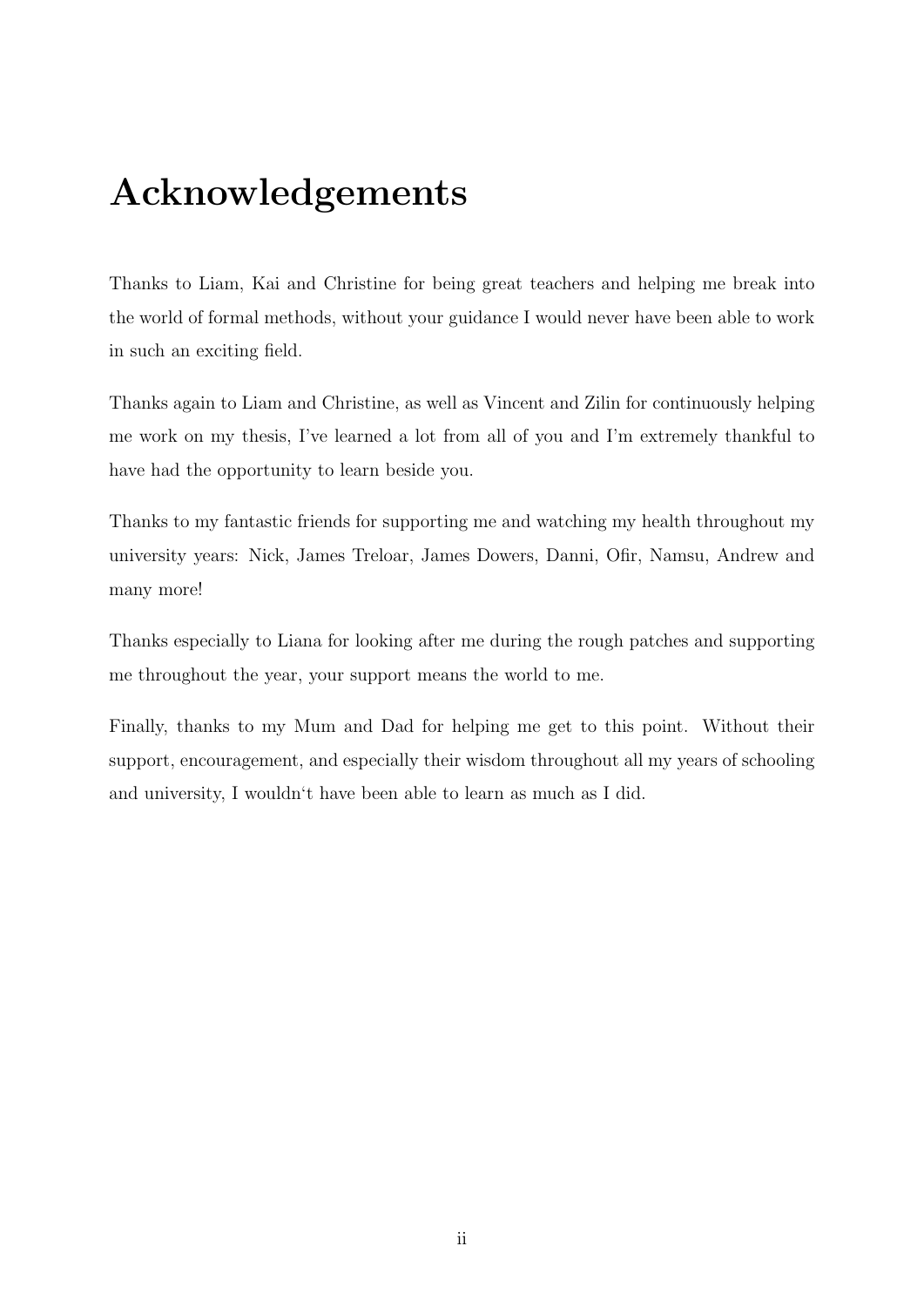# **Contents**

|                |                       | 1 Introduction                                                                         | $\mathbf{1}$ |  |
|----------------|-----------------------|----------------------------------------------------------------------------------------|--------------|--|
| $\overline{2}$ |                       | <b>Background and Related Works</b>                                                    |              |  |
|                | 2.1                   |                                                                                        | 3            |  |
|                |                       | 2.1.1                                                                                  | -3           |  |
|                |                       | 2.1.2                                                                                  |              |  |
|                |                       | 2.1.3                                                                                  |              |  |
|                |                       | Constraint Based Type Inference and Type Checking 6<br>2.1.4                           |              |  |
|                | 2.2                   |                                                                                        |              |  |
|                |                       | Proving Termination in Isabelle $\ldots \ldots \ldots \ldots \ldots \ldots$ 8<br>2.2.1 |              |  |
|                |                       | 2.2.2                                                                                  |              |  |
|                |                       | 2.2.3                                                                                  |              |  |
|                | 2.3                   |                                                                                        | 15           |  |
| 3              | <b>Completed Work</b> |                                                                                        | 18           |  |
|                | 3.1                   |                                                                                        |              |  |
|                | 3.2                   |                                                                                        |              |  |
|                | 3.3                   |                                                                                        | 20           |  |
|                | 3.4                   | Constraint Solver Rules                                                                | 23           |  |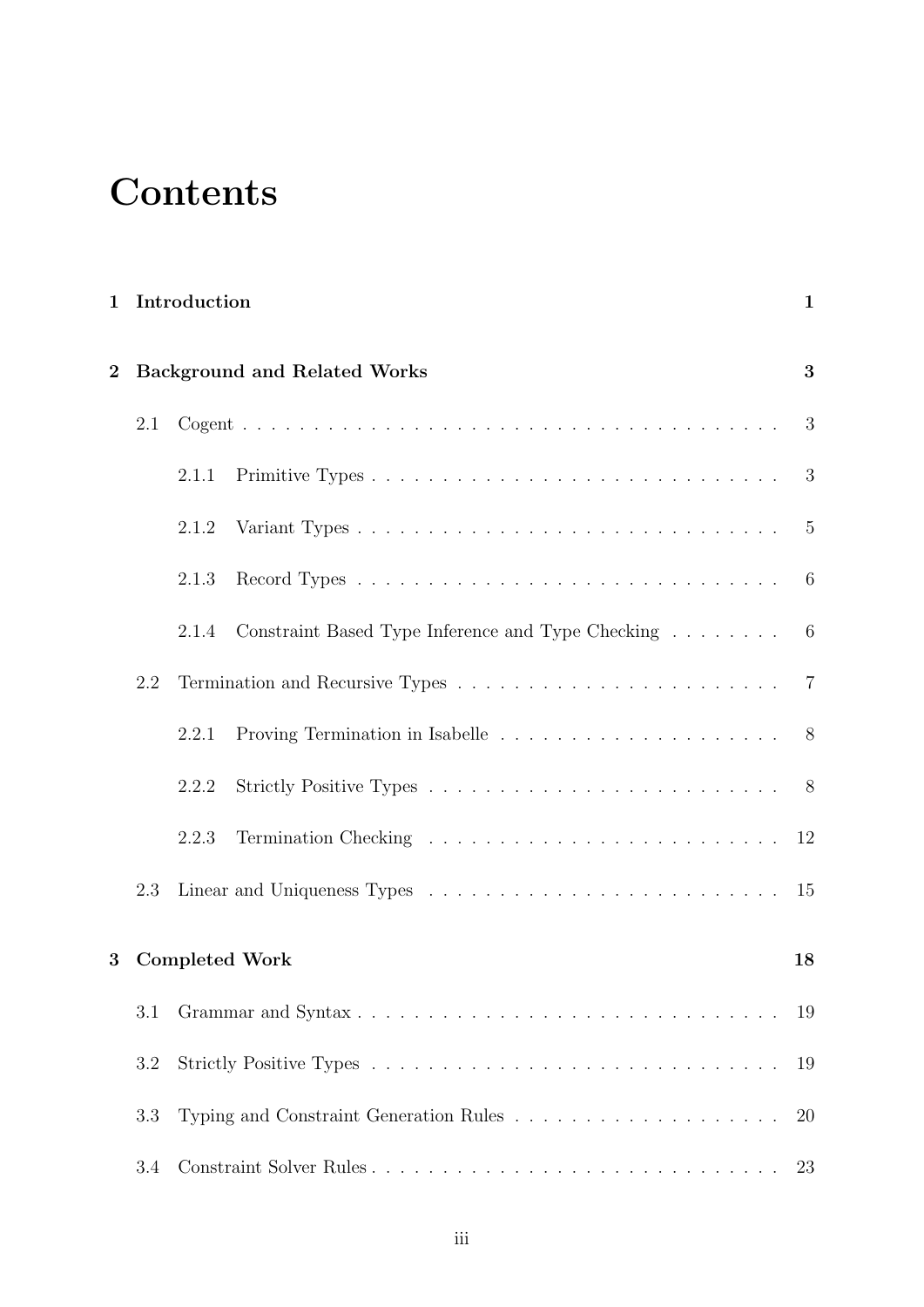| 3.5 |       |  |  |  |
|-----|-------|--|--|--|
| 3.6 |       |  |  |  |
|     | 3.6.1 |  |  |  |
|     |       |  |  |  |
|     |       |  |  |  |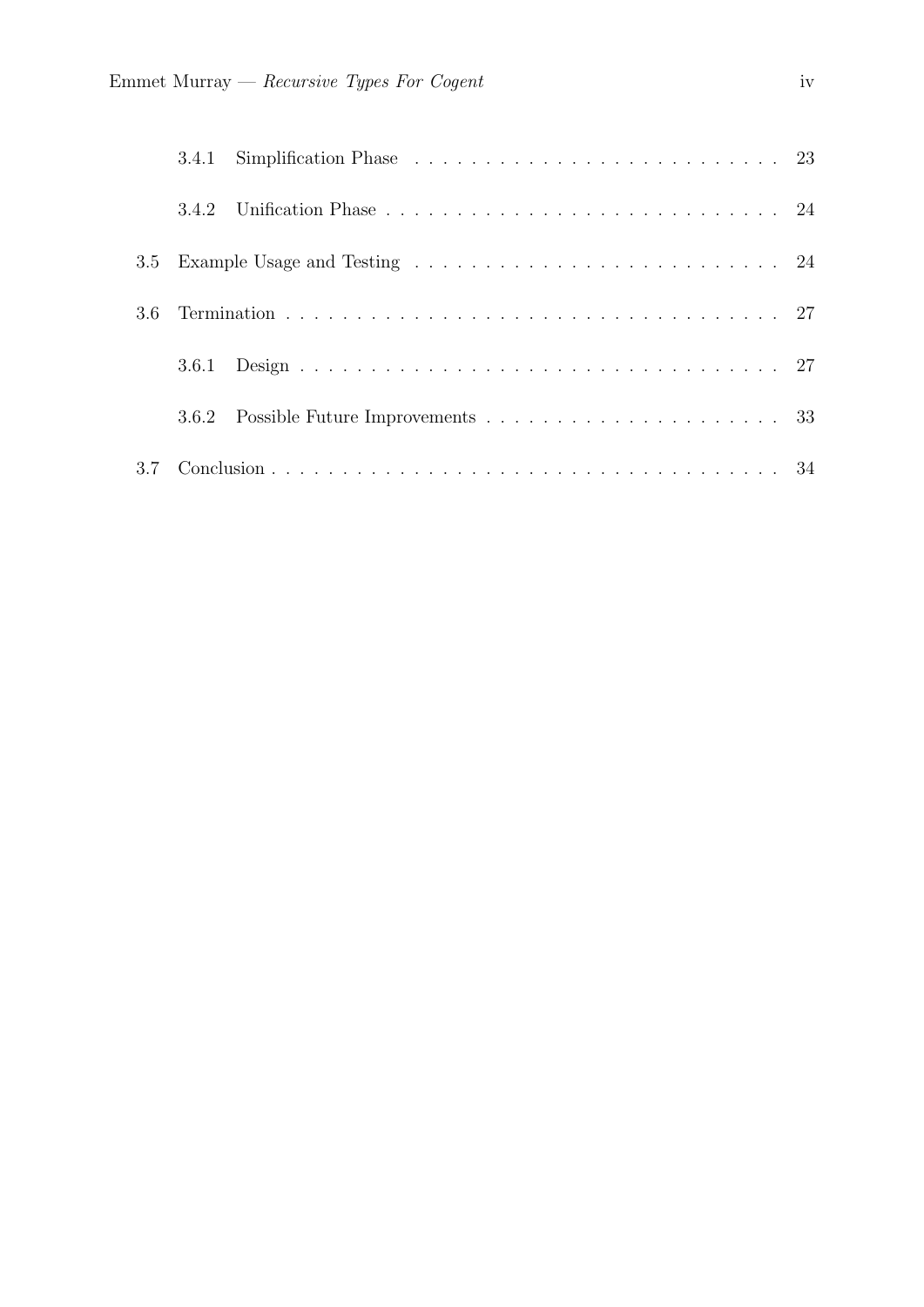## <span id="page-5-0"></span>Chapter 1

## Introduction

Formal verification is the field of computer science that explores the methods that allow us to reason rigorously about the functional correctness of programs we write. One of the benefits of verification is a proof of correctness for programs with respect to a specification, and which for well specified programs aids in eliminating bugs and unexpected program behaviour. Much effort has specifically been put into the verification of low level systems code which is critical to the operation of any computer. The presence of bugs in such a system can lead to security vulnerabilities, system crashes, and invalid system behaviour, which for mission critical systems is unacceptable and causes frustration for end users.

Using C to implement this code is a very popular choice in the systems community, and there have been many attempts to verify systems code written in C using tools such as AutoCorres [\[1\]](#page-40-0), which takes parsed C code and produces a shallow embedding inside the theorem prover Isabelle/HOL [\[2\]](#page-40-1). This embedding is a representation of the semantics of the C code within the theorem prover, however due to the nature of the C language many difficulties arise when trying to reason about its functional properties, due to its lack of memory and type safety and its mutable state.

Cogent [\[3\]](#page-40-2), is a domain specific language that was introduced to replace C as a systems implementation language. It is a functional, high level language with uniqueness types and a certifying compiler that produces a shallow embedding in Isabelle/HOL as well as low level efficient C code; the semantics of which correspond to the the Isabelle/HOL embedding. Due to the functional, high level nature of the embedding, which is designed to be reasoned about equationally, as well as its resemblance to higher order logic, Cogent allows for a much less taxing process of verifying low level systems code.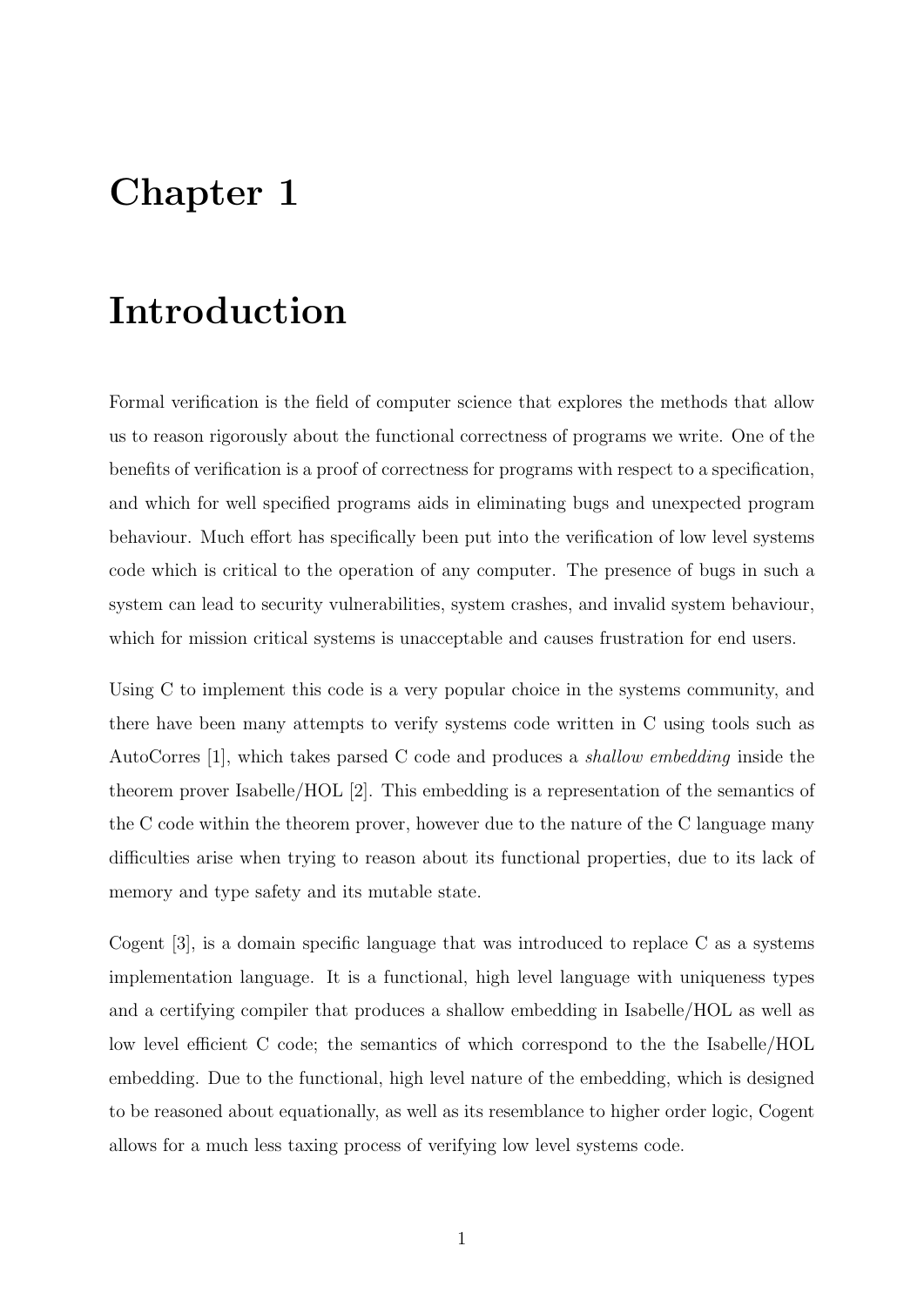In contrast to many existing functional languages, which operate on layers of abstractions away from the system Cogent is suitable for low level systems development, as its uniqueness types allow for both efficient destructive updates as well as static memory allocation. In addition to the benefits of uniqueness types, Cogent presents a C foreign function interface (FFI) allowing existing C programs to interact with Cogent code, without forcing teams to abandon a project already written in C and already verified.

However, Cogent has no support for recursion or iteration. Currently, any data type that can be iterated over and its iterators have to be defined externally in C and included in the Cogent program via Cogent's C FFI. Proving totality of code is necessary to ensure desired properties, for instance that a system will not hang or deny services to other systems. The cost of reasoning about a particular program's termination is exacerbated, however, by the overhead of handwritten C code, due to iteration being an external construct to the language. This forces the the use of low level C code in the verification process, which programmers should strive to avoid.

This thesis aims to introduce recursive types to Cogent's type system, allowing internal iteration over internal data structures without the involvement of handwritten C code. While providing this benefit we must also respect the existing guarantees and benefits that Cogent enjoys, in particular, simple reasoning about functional correctness, totality, its static memory allocation, destructive updates, all while keeping in mind a possible efficient C representation for the later implementation of the compilation of Cogent code to C code.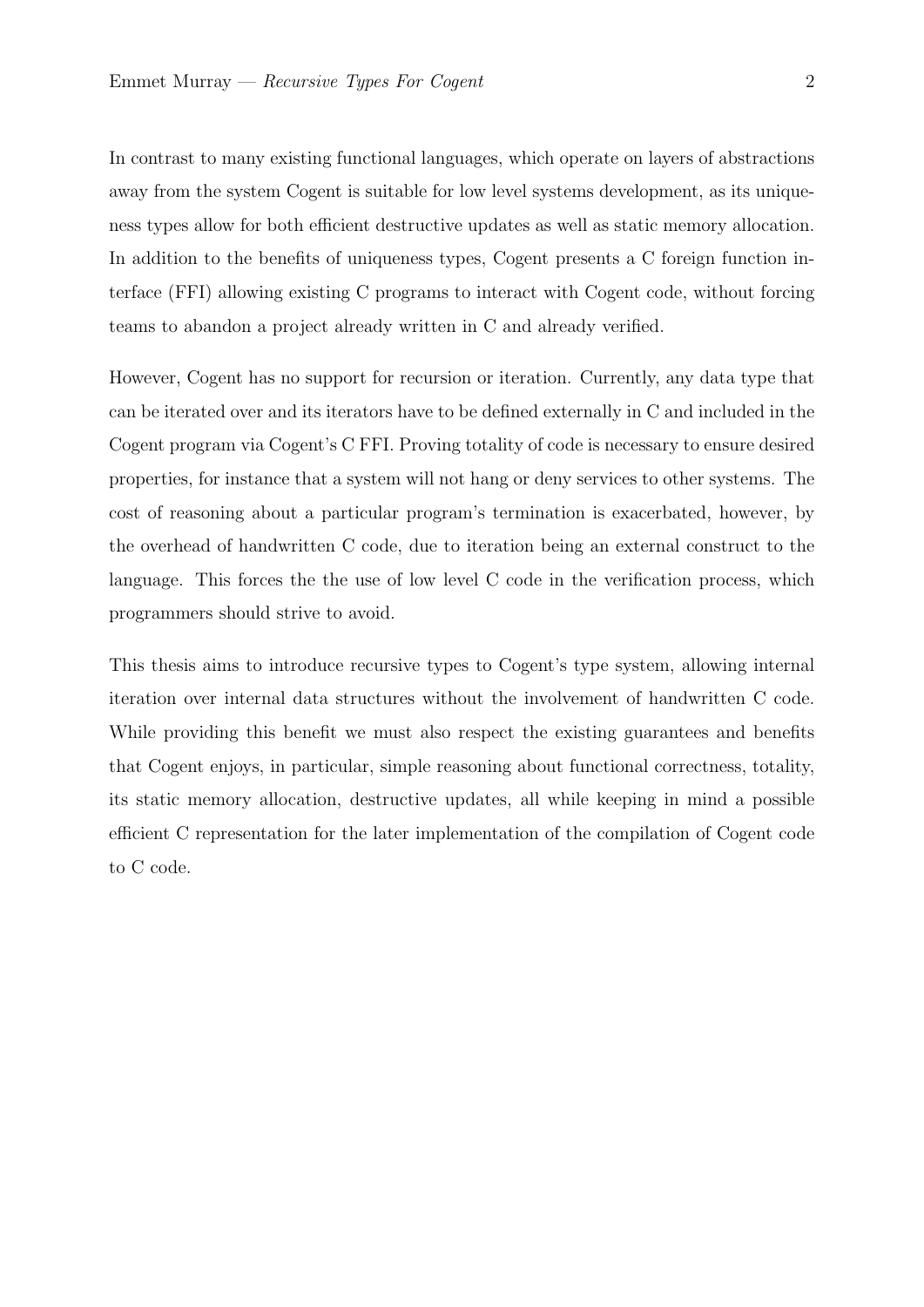## <span id="page-7-0"></span>Chapter 2

## Background and Related Works

<span id="page-7-1"></span>Our investigation of existing works will consider three domains: the existing types and features within Cogent, termination and recursive types, and linear and uniqueness types.

### 2.1 Cogent

O'Connor [\[4\]](#page-40-3) describes in his master thesis Cogent's uniqueness type system, which features typing constructs that facilitate the memory safety and totality guarantees that Cogent enjoys, as well as the features of Cogent's type checking system which employs constraint generation and constraint solving techniques to show type correctness.

### <span id="page-7-2"></span>2.1.1 Primitive Types

Cogent's primitive datatypes consist of Boolean types (Bool) and the four unsigned integer types U8, U16, U32 and U64. Integer types can be upcast using the upcast keyword to convert a smaller integer type into a larger one (e.g. a U8 into a U32). Details of these types can be seen in the syntax for Cogent's basic grammar in [2.1.](#page-8-0)

Each of these primitive types are of fixed size and thus are unboxed, meaning they are stored on the stack and are not linear variables.

<span id="page-7-3"></span>Cogent also features tuples (product types) through the standard tuple syntax across the ML family of languages:  $(a, b)$  and standard functions.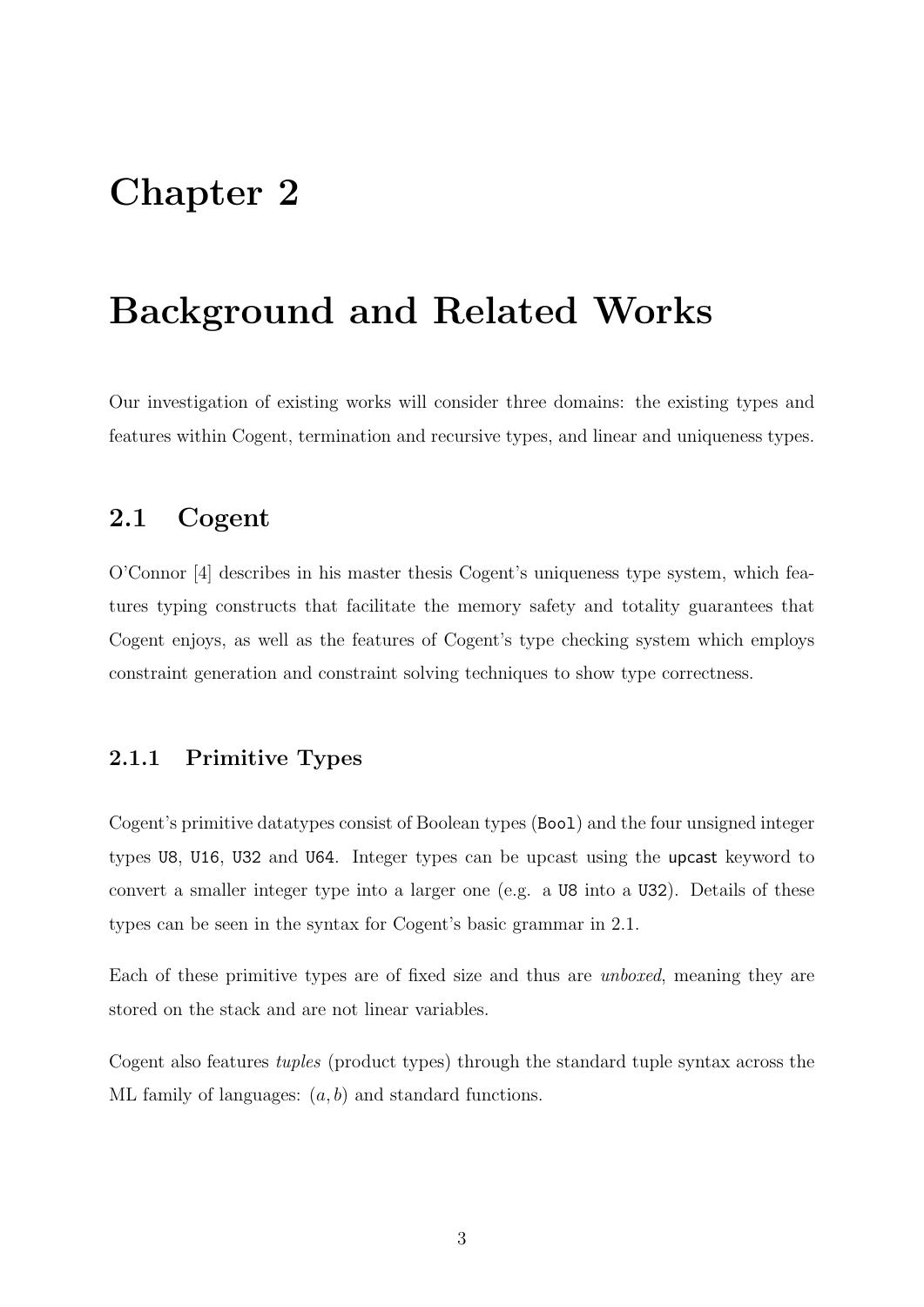```
expressions e ::= x \mid \ell (variables or literals)
              | e_1 * e_2 | (primitive operations)
              |e_1 e_2| (function application)
               | f|_{\tau_i}(type application)
              | let x = e_1 in e_2 (let statements)
              | if e_1 then e_2 else e_3 (conditional)
              | e : \tau (type signatures)
              \| \ldotstypes \tau :: = a (type variables)
              |\tau_1 \to \tau_2 (functions)
              |T|\| . . .
primitive types \tau :: = U8 | U16 | U32 | U64 | Bool
    operators * ::= + | \leq | \geq | \neq | ...literals \ell :: = TRUE | FALSE | N
```
Figure 2.1: The basic syntax for Cogent [\[4\]](#page-40-3)

```
expressions e ::= ... | \kappa e (variant constructor)
                | case e_1 of x. \kappa e_2 else y. e_3 (pattern matching)
                 | case e_1 of x. \kappa (irrefutable match)
     types \tau :: = ... \langle \overline{\kappa^n \tau} \rangle(variant types)
 constructors \kappa
```
Figure 2.2: The syntax for variant types within Cogent [\[4\]](#page-40-3). An overline indicates a set of 1 or more options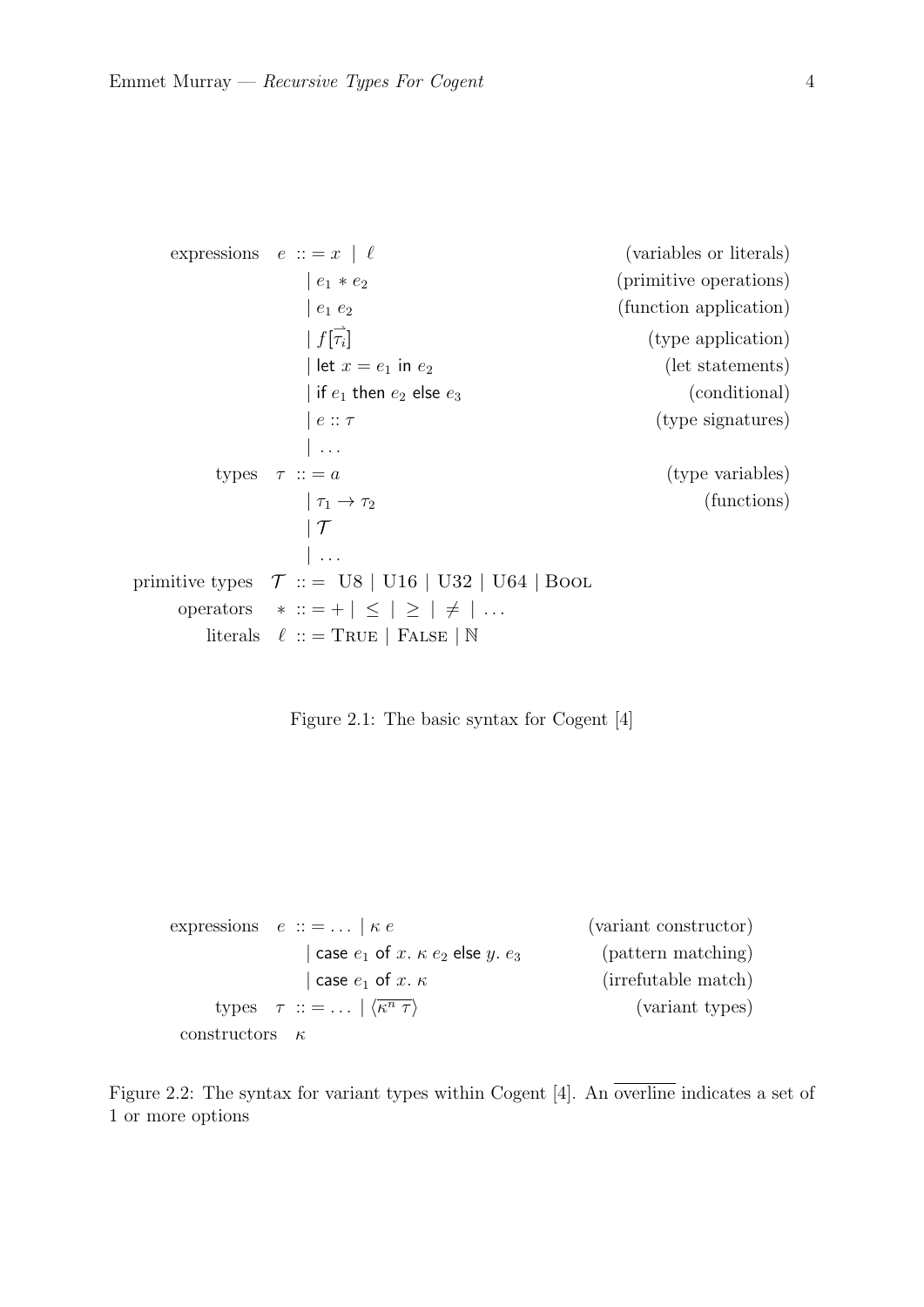<span id="page-9-1"></span>

| expressions                           | $e$ ::= ...   #{ $f_i = e_i$ }                   | (unboxed records) |
|---------------------------------------|--------------------------------------------------|-------------------|
| take $x$ { $f = y$ } = $e_1$ in $e_2$ | (record patterns)                                |                   |
| put $e_1.f = e_2$                     | (record updates)                                 |                   |
| $e_1.f$                               | (read record field)                              |                   |
| types                                 | $\tau$ ::= ...   { $\overline{f_i^n \tau_i}$ } s | (record types)    |
| sigils                                | $s$ ::= $\overline{w}$                           | (writable)        |
| $\overline{w}$                        | (readable)                                       |                   |
| $\overline{w}$                        | (randomized)                                     |                   |
| $\alpha$                              | (unknown)                                        |                   |
| field names $f$                       |                                                  |                   |

Figure 2.3: The syntax for record types within Cogent [\[3\]](#page-40-2). An overline indicates a set of 1 or more options

#### 2.1.2 Variant Types

Cogent's variant types are inspired from the traditional sum types, where a variant type can contain one of many specified types, the syntax for which is defined in [Figure 2.2.](#page-8-1)

Consider the following example, we can reconstruct Haskell's Maybe type using our variants:

**type** *Maybe* 
$$
a = \langle
$$
 Nothing () | Just a  $\rangle$ 

Or a type to represent a choice of colours:

$$
type\ RGB = \langle\ \text{Red}\ (\rangle \mid \text{Green}\ (\rangle \mid \text{Blue}\ (\rangle \ \rangle
$$

Pattern matching on variants must be complete, i.e. you must give a case for every possible constructor of a variant, a constraint that helps keep functions total.

<span id="page-9-0"></span>Variant types work well as a potential constructor for our recursive types. If we were to reference a recursive parameter inside a variant type, we would be able to create a recursive structure as in Haskell. However, as variants are unboxed (stored on the fixed size stack), we cannot allow for dynamically sized structures using only variants, so we must look elsewhere for a solution.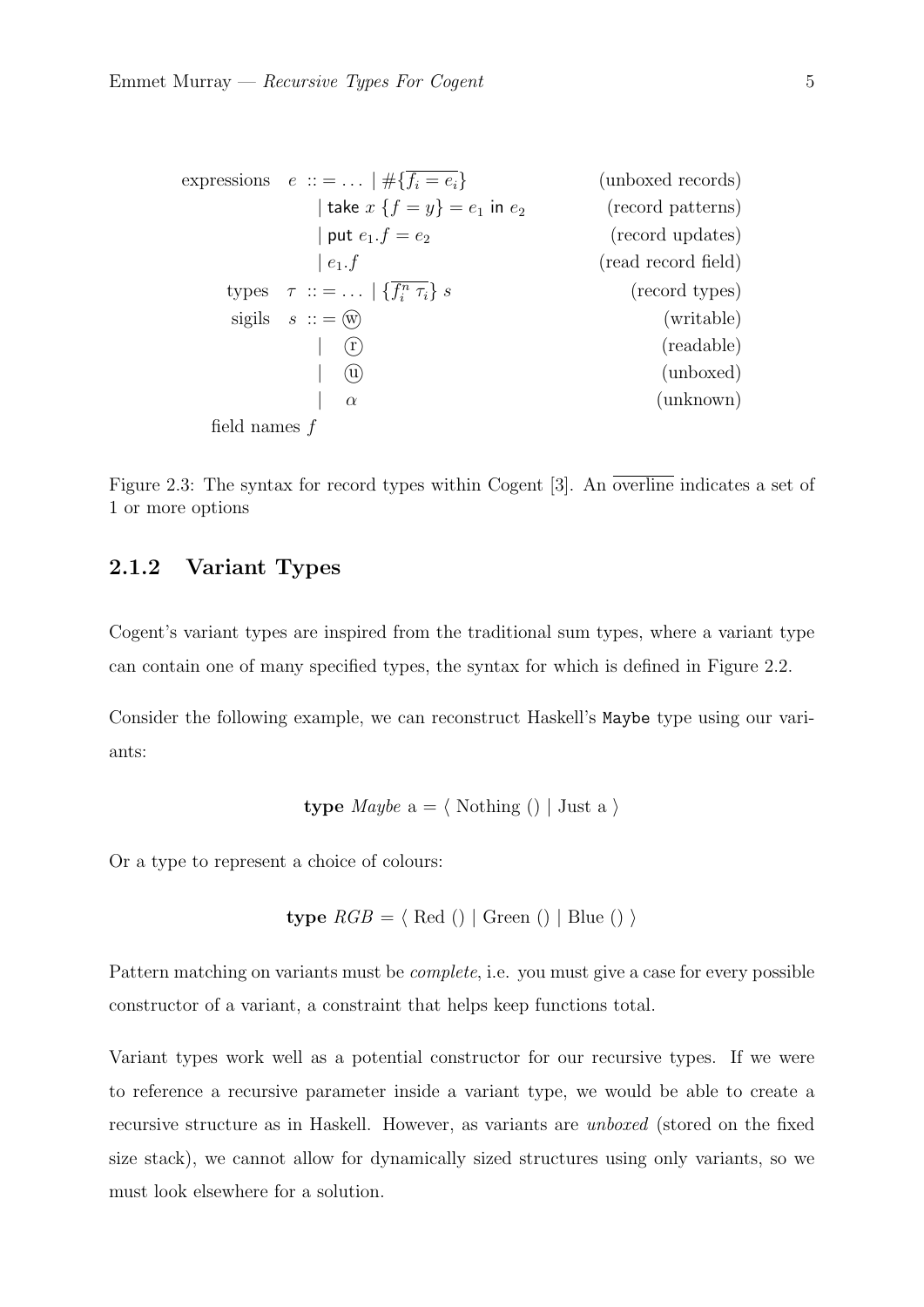<span id="page-10-1"></span>
$$
\frac{G_1 \vdash e_1 : \alpha \to \tau \leadsto G_2 \mid C_1 \quad G_2 \vdash e_2 : \alpha \leadsto G_3 \mid C_2}{G_1 \vdash e_1 \ e_2 \leadsto G_3 \mid C_1 \land C_2} \ \text{CG-APP}
$$

Figure 2.4: The function application constraint generation rule

#### 2.1.3 Record Types

Cogent's record types are objects that contain values via named fields. They come in two forms, boxed (stored dynamically on the heap) or unboxed (stored statically in the stack). The syntax of both is as in [Figure 2.3.](#page-9-1)

For example, consider a record to bundle together user information:

```
type User = \{name: String,
    age: U32,
    favouriteColour: RGB
}
```
Records allow for us to create dynamically sized objects, as we can used boxed records to chain together a combination of records on the heap. With the aid of variant types, records can allow us to construct our recursive types with a recursive parameter, using variants to give the differing construction cases for the type.

#### <span id="page-10-0"></span>2.1.4 Constraint Based Type Inference and Type Checking

Cogent features a constraint based type checker, which checks the type correctness of programs by first generating constraints based on the body of each defined function, and then solving those constraints in the constraint solver. A constraint can be any requirement on the types featuring in a Cogent program, for example type equality  $(\tau_1 \nightharpoondown \tau_2)$  and subtyping  $(\tau_1 \sqsubseteq \tau_2)$ .

The constraint generation component has a defined rule for which constraints to generate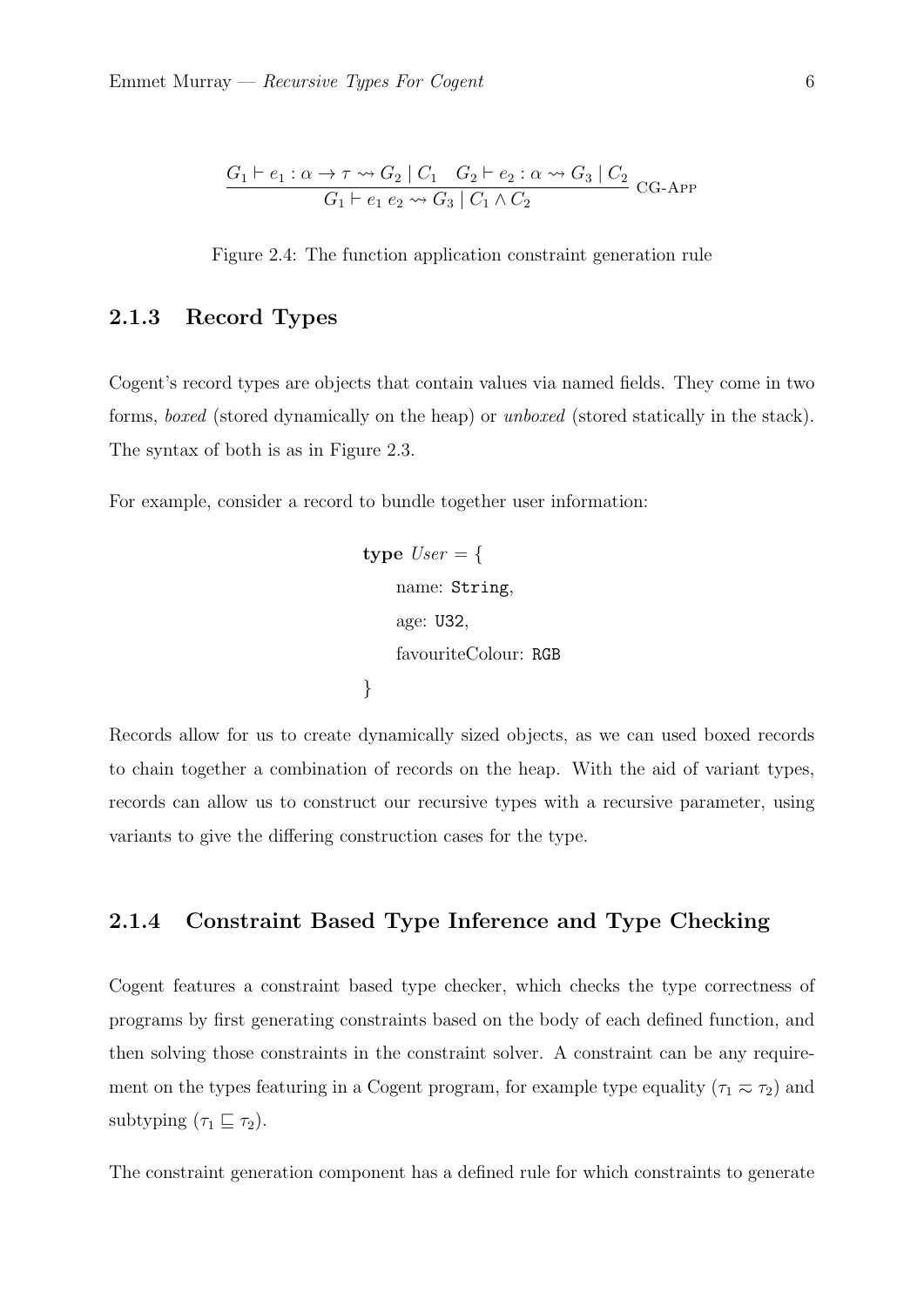based on which expression is encountered in the program. For example, the function application constraint generation rule in [Figure 2.4,](#page-10-1) which starts with the function application expression  $e_1$   $e_2$ , and generates the constraints that the function expression  $e_1$  must have type  $\alpha \to \tau$  for some  $\alpha$  and  $\tau$ , and that the argument expression  $e_2$  must have the type of  $\alpha$ .

The solver component has 5 phases; the *simplifier*, the *normaliser*, the *join/meet*, the  $sink/float$  and the *unifier* phases. Each phase contains various rules that rewrite constraints and the types that feature in constraints. The solver feeds the set of all generated constraints through each phase until one phase rewrites one of the given constraints. It then restarts the solver phase until all constraints are eliminated or no changes can be made to any constraint, which correspond to the program being type correct or type incorrect respectively.

Take for example a type equality constraint between two function types,  $\tau_1 \to \tau_2 \approx \rho_1 \to$  $\rho_2$ . The simplifier phase contains a rule that this constraint can be simplified into solving two smaller constraints:

 $\tau_1 \rightarrow \tau_2 \eqsim \rho_1 \rightarrow \rho_2 \quad \stackrel{\rm simp} \hookrightarrow \quad \tau_1 \eqsim \rho_1, \tau_2 \eqsim \rho_2$ 

### <span id="page-11-0"></span>2.2 Termination and Recursive Types

Proving total correctness about the programs we write is a very desirable result, as Computation performed by a program is useless if the program never returns the result of the computation. In a systems context, termination is especially desirable as an infinitely looping component of a system could cause it to hang, denying services to other parts of a system which could be core to the system's function.

<span id="page-11-1"></span>To deal with termination, we must consider the environment where we will prove termination for Cogent programs — the Isabelle/HOL embedding and how we can make this process easier on the type level within Cogent. We then seek a way to facilitate checking the termination of functions in Cogent.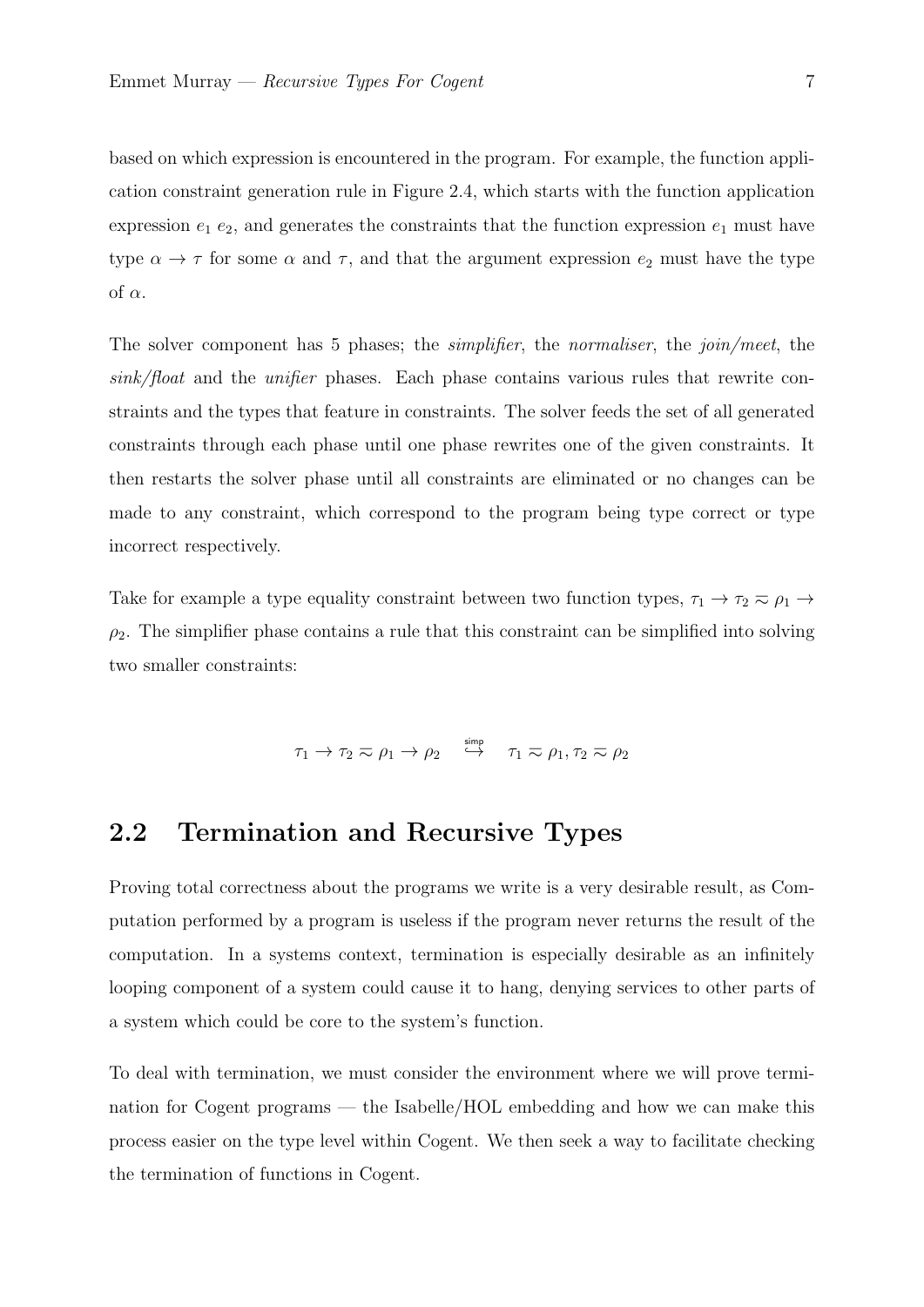#### 2.2.1 Proving Termination in Isabelle

The official Isabelle/HOL tutorial [\[2\]](#page-40-1) describes three methods of creating functions using the keywords primrec, fun and function. The first, primrec, allows one to create a *primitive recursive* function  $-$  one that returns a constant or removes a data type constructor from one of the arguments to the function in its body, 'decreasing' in size every time. These primitive recursive functions are total by construction and therefore always terminate, removing the need for an explicit termination proof. This is required to reason inductively about any Isabelle/HOL function, unless they are defined to be partial, however as partial functions may not terminate we do not want to consider them using them for our verification. Primitive recursive functions however are limited in their expressiveness and are a subset of computable functions, so we cannot rely on them for the general case.

In his tutorial, Krauss [\[5\]](#page-40-4) discusses the details of creating functions using the fun and function keywords in Isabelle. The fun keyword instructs Isabelle/HOL to try and solve all necessary termination proof obligations, rejecting the definition if it fails (either because the definition does not terminate or because Isabelle/HOL cannot prove it). In contrast to fun, function requires that the termination proofs be provided manually by whoever is writing the function.

Due to their automatic termination proofs, we would like as many Cogent functions as possible to be primitive. For all others, we can achieve an embedding via fun in the hope that Isabelle/HOL can find a termination proof. As a last resort we use function and have the proof engineer manually give a proof of termination.

#### <span id="page-12-0"></span>2.2.2 Strictly Positive Types

Adding recursive types to a type system allows for expressions that are potentially infinitely recursive, as discussed by Wadler [\[6\]](#page-40-5). Wadler explains the potential for recursive expressions to cause non-termination through polymorphic lambda calculus. In his paper, he discusses how this quality can be qualified with positive and negative data types.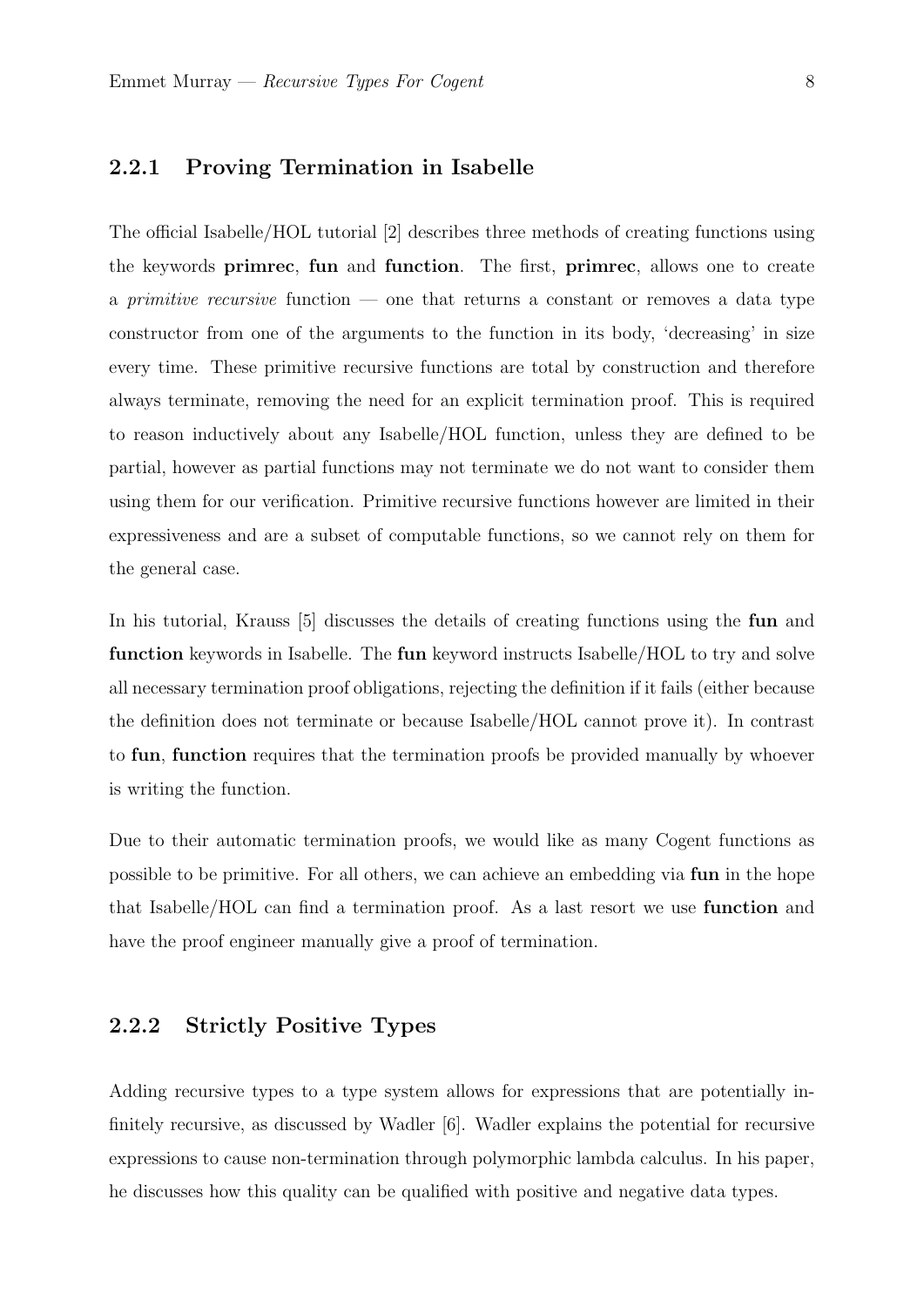Suppose a data type in its general form T and its data constructors  $C_{1,n}$ , each with a number of arguments  $\tau_{i1} \ldots \tau_{ik}$ :

$$
T = C_1 \tau_{11} \tau_{12} \dots \n\mid C_2 \tau_{21} \tau_{22} \dots \n\mid \dots
$$

**Definition 2.2.1.** A data type T is said to be in a *negative position* if T appears nested as an argument to a function an odd amount of times inside any  $\tau_{ij}$  and said to be in a positive position if T appears nested as an argument to a function an even amount of times inside  $\tau_{ii}$ .

**Definition 2.2.2.** A data type  $T$  is a *negative* data type if it appears in a negative position in one of its constructors.

**Definition 2.2.3.** A data type  $T$  is a *positive* data type if it only appears nested in a positive position in all of its constructors.

In simpler terms, if T appears to the left of a function arrow an odd number of times, it is negative, and if it appears to the left an even amount of times then it is positive.

For example:

$$
E = C \left( \underline{E} \to E \right)
$$
  

$$
K = D \left( \left( \underline{K} \to_1 Int \right) \to_2 K \right)
$$

The data type  $E$  is negative as it appears in a negative position (denoted here by an underline) to a function in the first argument of  $C$ .  $K$  is positive as it only every appears in a positive position as it is nested as an argument in function  $1 (\rightarrow_1)$  and again in function 2  $(\rightarrow_2)$  for a total of two times.

Allowing for negative types in our system allows for data structures that are infinitely recursive, which if iterated over may cause non-termination. Consider the following example in Haskell: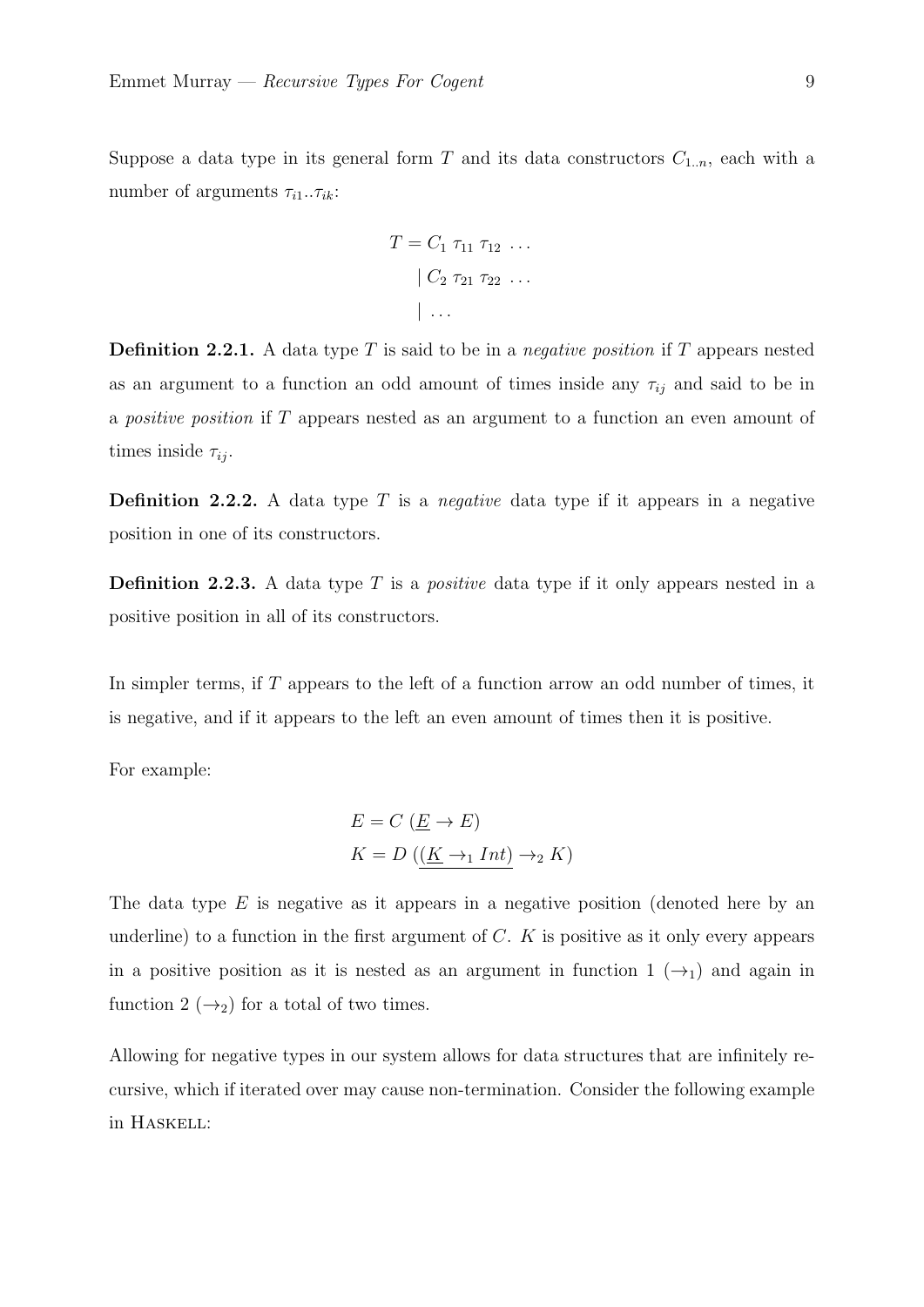```
data Bad = A (Bad \rightarrow Bad)
g :: Bad \rightarrow Bad
g(A f) = f(A f)
```
infiniteExpression =  $g(A g)$ 

By definition, we can see that the type Bad is a negative type and using it we were able to construct the infinitely recursive expression, g (A g) This is not an issue in Haskell due to its lazy evaluation and Haskell's permissiveness of general unbounded recursion, however in Cogent these expressions would be detrimental to our termination proofs as iterating over them potentially results in non-termination and in this situation will hang when *infiniteExpression* is evaluated. Although this example was constructed artificially, situations may arise where programmers may construct such an expression, so we must seek a way to eliminate them from our language.

Many theorem provers and dependently typed languages make use of strictly positive types, which prohibit the construction of infinitely recursive data structures that regular types allow. AGDA  $[7]$ , CoQ  $[8]$  and even Isabelle  $[9]$  feature this exact constraint, as allowing for negative or non-strictly positive types introduces logical inconsistencies, something that is unacceptable for a theorem prover.

The definition of strictly positive is given by Coquand and Paulin [\[10\]](#page-41-0) as follows:

**Definition 2.2.4.** Given a data type T and its constructors  $C_{1,n}$ , for every argument  $\tau_{ij}$ of any data constructor  $C_i$  where  $\tau_{ij}$  is a function, T is said to be *strictly positive* if T does not occur as an argument to any  $\tau_{ij}$ :

$$
\forall \tau_{ij}. (\tau_{ij} = \phi_1 \rightarrow \cdots \rightarrow \phi_k) \implies T \notin \phi_{1..k-1}
$$

Strictly positive types can also be defined as types where T appears in a negative or positive position exactly zero times (i.e. it does not appear to the left of any arrow).

In their paper, Conquand and Paulin further discuss the ability to produce an eliminator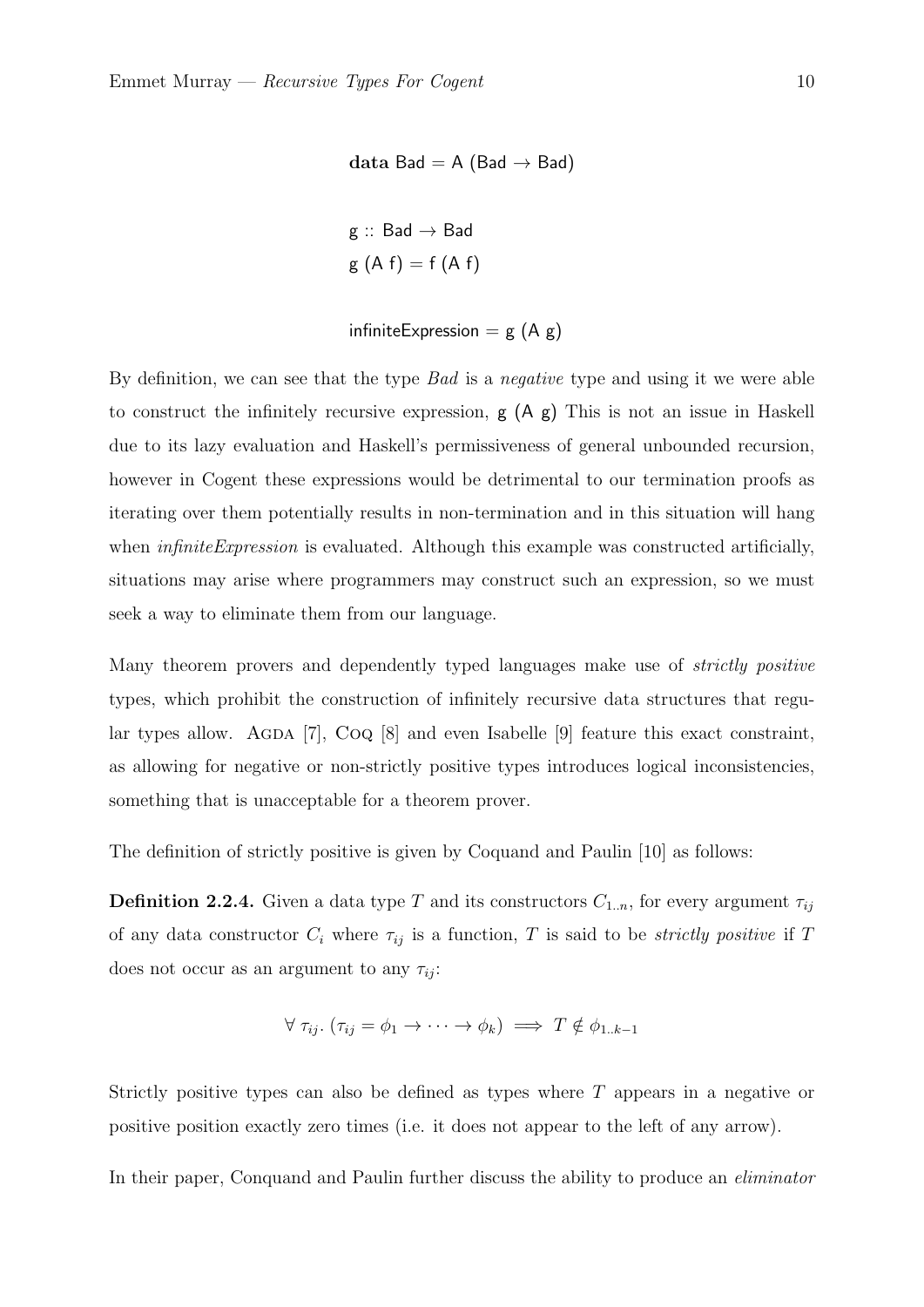or a fold from any strictly positive type, which corresponds to an induction principle on the type.

Consider a type for natural numbers with two constructors for zero and successor:

$$
Nat = Z \mid S \ Nat
$$

We can see N $at$  is a strictly positive type and the induction principle it produces for any predicate over natural numbers, P, is:

$$
\frac{P(Z) \quad \forall (X: Nat). \ P(X) \implies P(S|X)}{\forall (N: Nat). \ P(N)}
$$

Where in order to prove our predicate  $P$ , we prove it for each case of how our type  $T$ could have been constructed, which each constructor for our our type supplies. That is, to prove any predicate P inductively over natural numbers  $(\forall (N : Nat)$ .  $P(N))$  we prove it for the base (zero) case  $P(Z)$  and then assuming the predicate holds for a natural number X, we prove it for its successor case  $S X: P(X) \implies P(S X)$ .

Coquand and Paulin [\[10\]](#page-41-0) describe the eliminator for natural numbers, a means to realise a predicate over natural numbers, as follows:

$$
eliminator: P \to P(0) \to (x: Nat \to P(x) \to P(S(x))) \to P(Nat)
$$

Which, given a predicate  $P$ , a proof of the predicate for 0,  $P(0)$  and the proof of the predicate for the successor of any natural number  $x \to P(x) \to P(S(x))$ , we receive a proof of the given predicate  $P$  for all natural numbers. This eliminator is indeed similar to the induction principle we previously defined, which is no coincidence due to their correspondence.

The interactive theorem prover Isabelle/HOL generates the same induction principle for any type created. We can get the same induction principle over natural numbers by redefining our  $Nat$  type in Isabelle, as in [2.5.](#page-16-1)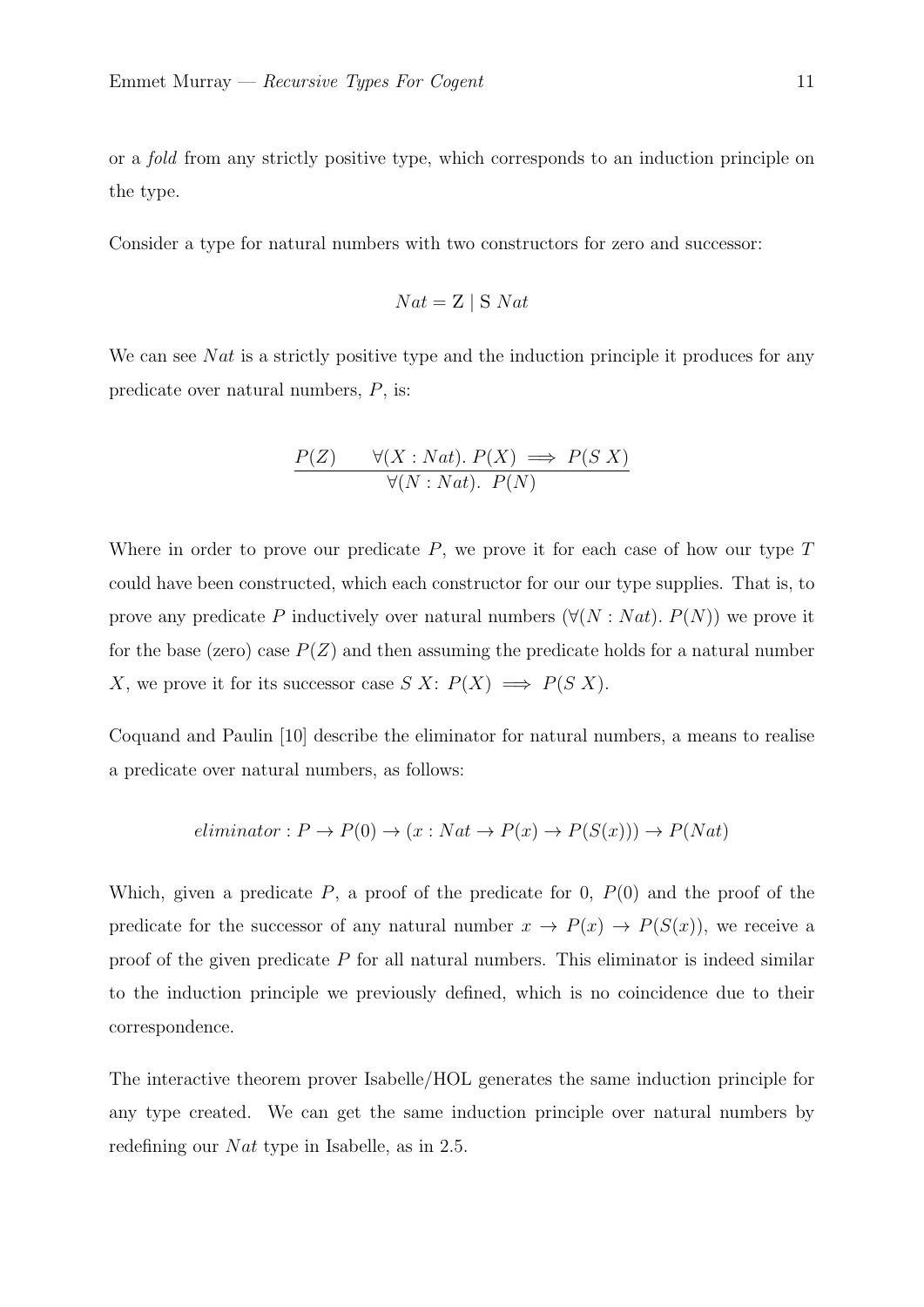```
datatype Nat = Z | Succ Natthm Nat.induct
\llbracket ?P Z; \bigwedge x. ?P x \implies ?P (Succ x) \rrbracket \implies ?P ?Nat
```
Figure 2.5: A type for natural numbers defined in Isabelle/HOL and the generated induction principle associated with the type.

Considering our Cogent embedding will be within Isabelle, if we can embed our native Cogent types into an Isabelle/HOL type then we gain Isabelle's automatically generated induction principle over our Cogent types, allowing for much simpler reasoning about our Isabelle/HOL embedding.

### <span id="page-16-0"></span>2.2.3 Termination Checking

Many languages feature language based termination checking, a process where a language compiler has the ability to check if a user-written function terminates. For many theorem provers such as Isabelle, termination is a requirement as permitting non-terminating functions can introduce logical inconsistencies in the theorem prover.

One technique to identify if a function terminates is to check if it belongs to a subclass of functions that are known to terminate. One such subclass is *primitive recursive* functions, which take away one constructor from a data structure in a recursive call, and gradually approach the 'bottom' of the data structure, where they terminate.

Colson [\[11\]](#page-41-1), in his paper on primitive recursive algorithms describes an inductive definition of primitive recursive functions:

Definition 2.2.5. A function is *primitive recursive* if it can be constructed using the following combinators:

- O, the null or constant combinator that takes zero arguments.
- Succ, the *successor* combinator that takes one argument, and returns the successor of that argument.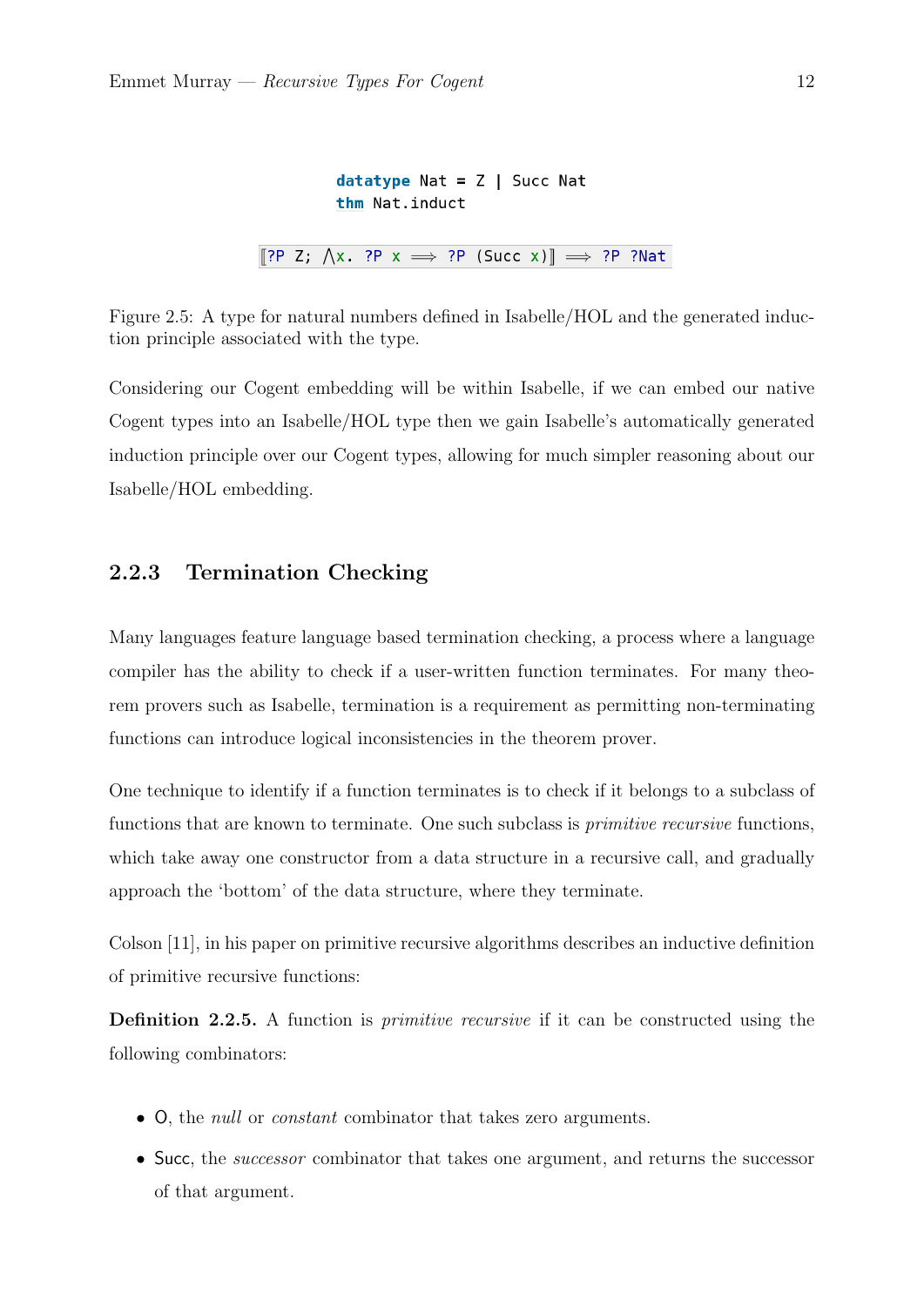- $\pi_i^n$ , the *projection* combinator that takes  $n \geq 1$  arguments and returns the *i*'th argument, where  $1 \leq i \leq n$ .
- $S_m^n(f, g_1, g_2, \ldots, g_n)$ , the composition combinator, where f and  $g_{1..n}$  are primitive recursive combinators that take  $n$  and  $m$  arguments respectfully, such that

$$
S_m^n(f, g_1, g_2, \dots, g_n) = f(g_1(x_1, \dots, x_m), \dots, g_n(x_1, \dots, x_m))
$$

•  $Rec(b, s)$ , where b and s are primitive recursive combinators that take  $n+1$  arguments and  $n + 2$  arguments respectfully is the *recursion* combinator with base case b and recursive step *n*.

Expressing a function in terms of these combinators shows that it is primitive recursive, and hence terminating. To make use of these combinators for termination checking in Cogent, we seek a means to translate Cogent functions to a combination of the above combinators, and map expressions to natural numbers that these combinators operate on.

The primitive recursive subclass however cannot express more complex functions such as the Ackermann function [\[12\]](#page-41-2), so using this technique limits termination checking in Cogent to functions that perform simple iteration or non-recursive functions.

Alternatively, we may consider using structurally recursive methods as discussed by Downen, Johnson-Freyd, and Ariola [\[13\]](#page-41-3) and Abel and Altenkirch [\[14\]](#page-41-4). In this case our goal is to find a *termination order* upon which our functions terminate  $-$  An ordering where each recursive call operates on arguments that are 'smaller' than the previous, and prove that our recursion gradually approaches termination for a given input.

A language with strictly positive types can rely on the fact that functions that recurse structurally on data structures terminate, as all strictly positive datatypes cannot be infinite.

Abel and Altenkirch [\[14\]](#page-41-4) talk in particular about structural ordering, by measuring term size in terms of constructors. They describe two axioms to measure this order, the first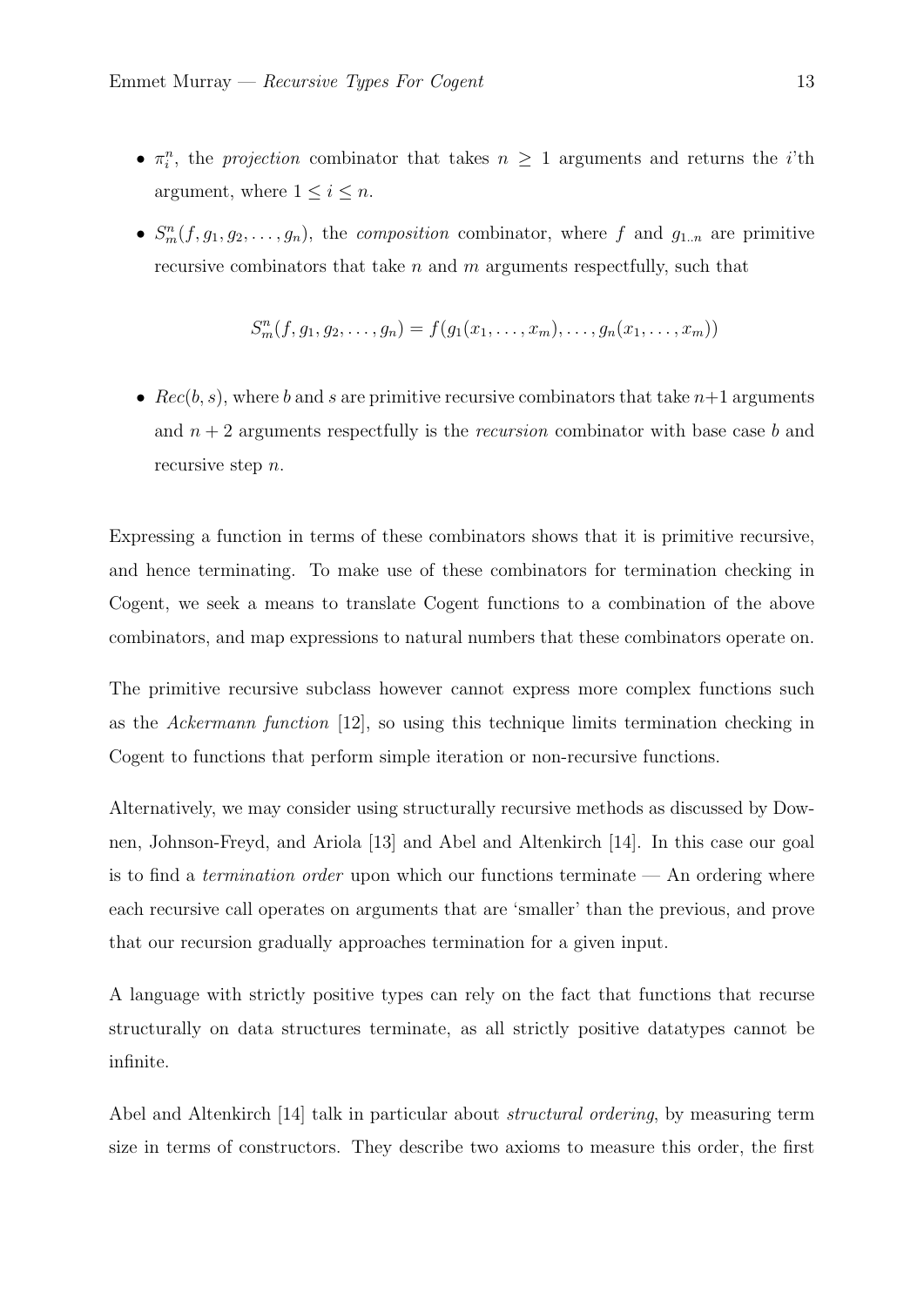being given a term  $e$  and a constructor  $C$ , the transitive closure of:

$$
e < C(\ldots, e, \ldots)
$$

And for measuring the size of function expressions, given a function f of type  $\alpha \longrightarrow \tau$ , and an argument a of type  $\alpha$ :

$$
f \ a \le f
$$

Abel [\[15\]](#page-41-5) also discusses seperately termination checking via means of creating a call graph between variables featured in recursive calls. He creates a matrix of relations between function argument variables and variables that feature in the recursive call of a function. These relations are relations on the structural size of the variables, which take the form of inequality  $(\leq)$ , equality  $(=)$  and unknown  $(?)$  sizes, and are generated during language expressions such as constructor elimination.

Take for example the following function which operates on two Peano numbers:

$$
f(x, y) =
$$
  
\n
$$
\csc x \text{ of}
$$
  
\n
$$
Z \to Z
$$
  
\n
$$
S x' \to f(x', y)
$$
  
\n
$$
\text{end}
$$

For the recursive call in the function, we produce the following relation matrix:

$$
\begin{array}{c|cc}\n & x & y \\
\hline\nx' & & & \\
y & & & \\
\end{array}
$$

Which shows that  $x' < x$  (via constructor elimination),  $y = y$  (as y is unchanged), and  $x$ ?  $y$  and  $x'$ ?  $y$  (no relation between  $x'$ ,  $x$  and  $y$ ).

By inspecting the diagonal column of the matrix, the respective relation between variables in the same argument position, we can show the function terminates by finding a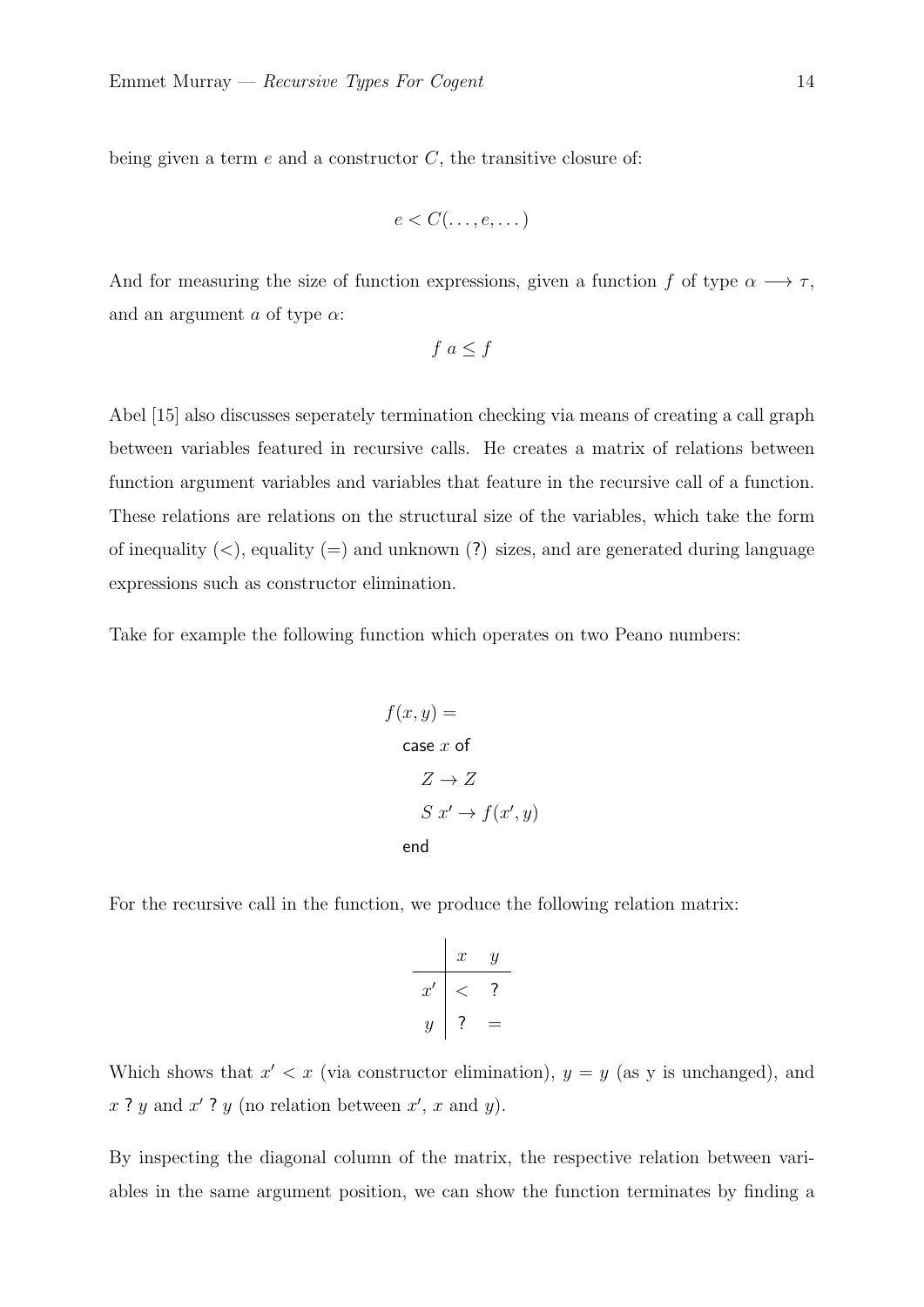<span id="page-19-1"></span>
$$
\frac{\Gamma_2 \Gamma_1 \vdash e : \tau}{\Gamma_1 \Gamma_2 \vdash e : \tau} \text{ Exchange} \quad \frac{\Gamma_1 \vdash e : \tau}{\Gamma_1 \Gamma_2 \vdash e : \tau} \text{ Weakening} \quad \frac{\Gamma_1 \Gamma_1 \Gamma_2 \vdash e : \tau}{\Gamma_1 \Gamma_2 \vdash e : \tau} \text{ contraction}
$$

Figure 2.6: Structural typing rules

lexicographical ordering between the arguments.

This method shows promise for Cogent, as our language features many ways to produce size relations, such as take, put, let and case. In addition to this, if we find such a lexicographical ordering we may be able to produce an Isabelle/HOL proof of our function termination automatically, assisting the ease of verifying termination.

## <span id="page-19-0"></span>2.3 Linear and Uniqueness Types

Linear types are a kind of substructural type system as discussed by Walker [\[16\]](#page-41-6). Many standard programming languages such as C, JAVA and HASKELL feature three standard structural typing rules, described in [Figure 2.6.](#page-19-1)

The *exchange* rule states that the order in which we add variables in an environment is irrelevant. A conclusion of this is that if a term  $e$  typechecks under environment  $\Gamma$ , then any permutation of  $\Gamma$  will also typecheck e.

The weakening rule states that if a term e typechecks under the assumptions in  $\Gamma_1$ , then e will also typecheck if extra assumptions are added to the environment.

The *contraction* rule states that if we can typecheck a term  $e$  using two identical assumptions, then we are able to check e with just one of those two assumptions.

Substructural type systems control access to information within the program by limiting which of the structural typing rules are allowed under certain contexts. Linear types ban the use of the contraction and weakening rules, which has the consequence that all linear variables must be used at least once (by lack of weakening) and at most once (by lack of contraction), hence exactly one time.

One powerful benefit that linear types allow is static allocation of objects, which Cogent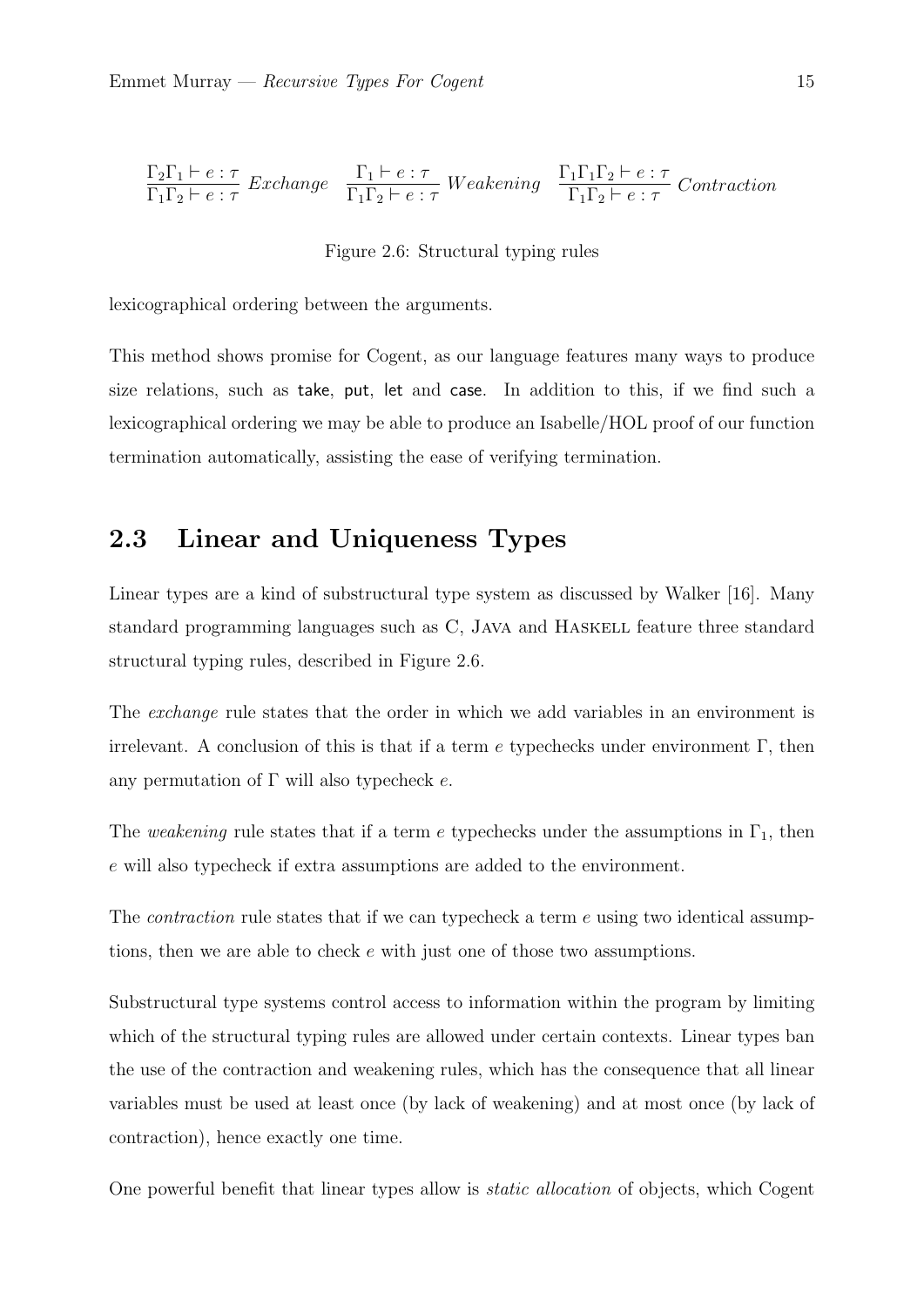features. Predicting when an object in a program will be last used (and afterwards deallocated) is undecidable as it is a nontrivial semantic property by Rice's Theorem [\[17\]](#page-41-7), however as a uniqueness types system only ever allows a single pointer to a given allocation, we can check that programs appropriately handle allocated resources statically.

Wadler [\[18\]](#page-41-8) also describes the performance benefits of destructive updates that linear types potentially grant. As we have a guarantee that no other part of a program is referencing a particular object (variables must be used exactly once), when performing an operation on an object, the resultant object can be our old object with the result of our operation performed in place (i.e. destructively mutated).

Consider the following program in Java:

| 1  | $//$ A function that doubles all the elements of an input list                   |  |
|----|----------------------------------------------------------------------------------|--|
| 2  | ArrayList <integer> doubleList (ArrayList <integer> input) {</integer></integer> |  |
| 3  | for (int i = 0; i < input.length; i++) {                                         |  |
| 4  | Integer $n = input.get(i);$                                                      |  |
| 5  | input.set $(i, n*2)$ ;                                                           |  |
| 6  | }                                                                                |  |
| 7  | return input;                                                                    |  |
| 8  | $\}$                                                                             |  |
| 9  | .                                                                                |  |
| 10 | $ArrayList < Integer > oldNumbers = ;$                                           |  |
| 11 | $ArrayList < Integer > copyOfNumbers = doubleList(oldNumbers);$                  |  |
| 12 | // Mistake! oldNumbers has been updated in place,                                |  |
| 13 | // and copyOfNumbers and oldNumbers point to the same object!                    |  |

In this example we attempt to double a copy of a list of numbers in place by use of the doubleNumbers function on copyOfNumbers, however, updating it in place has changed the original variable outside the function oldNumbers. If a programmer mistakenly uses oldNumbers again without realising that doubleNumbers has mutated it instead of a copy of it, it would most likely cause an error. In Java this kind of destructive update cannot be done safely whilst oldNumbers still exists and we must resort to copying.

Linear types prevent this kind of mistake, as the duplicate reference that oldNumbers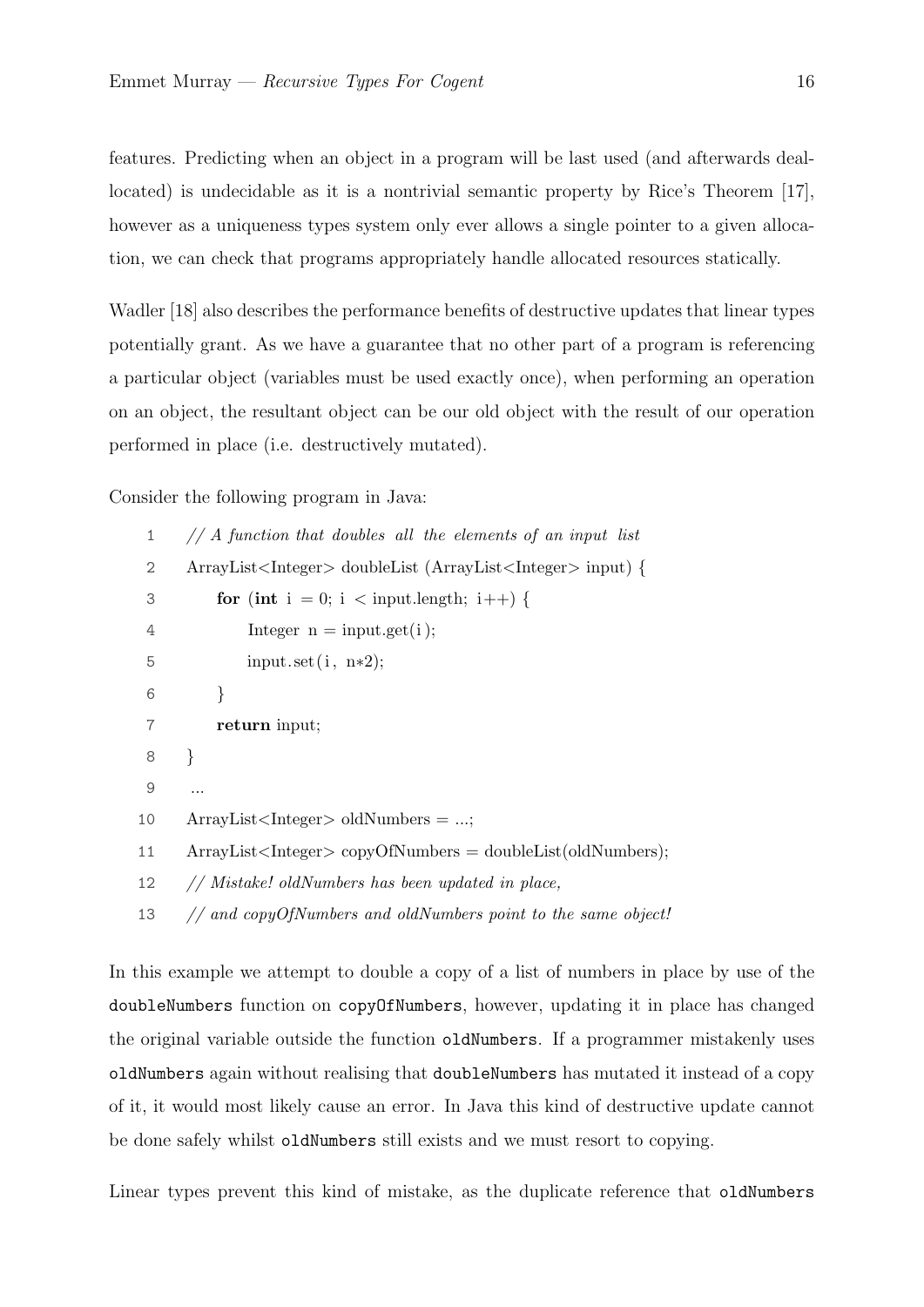and copyOfNumbers share would be eliminated once oldNumbers is used once, which in turn allows for a destructive update on oldNumbers to take place with the result stored in copyOfNumbers.

Wadler, however shows that mere linearity is not enough to guarantee safe destructive updates, as nonlinear variables with multiple references may be cast to linear ones, breaking the single reference guarantee for linear types. This is from the result that adding typecasting to and from linear variables grants controlled access to the contraction and weakening rules that linear types explicitly prohibit.

He further discusses that with the removal of the ability to perform such an action, one can gain the uniqueness types that Cogent exhibits. As uniqueness types prohibit multiple references to allocated objects, destructive updates upon these object become safe.

All boxed types in Cogent are linear and therefore must have at most one reference to each, however unboxed objects are only linear if they contain other linear values. With our implementation of recursive types, we must consider maintaining the linear and uniqueness constraints that Cogent features and create these types in such a way that they integrate nicely with the existing system.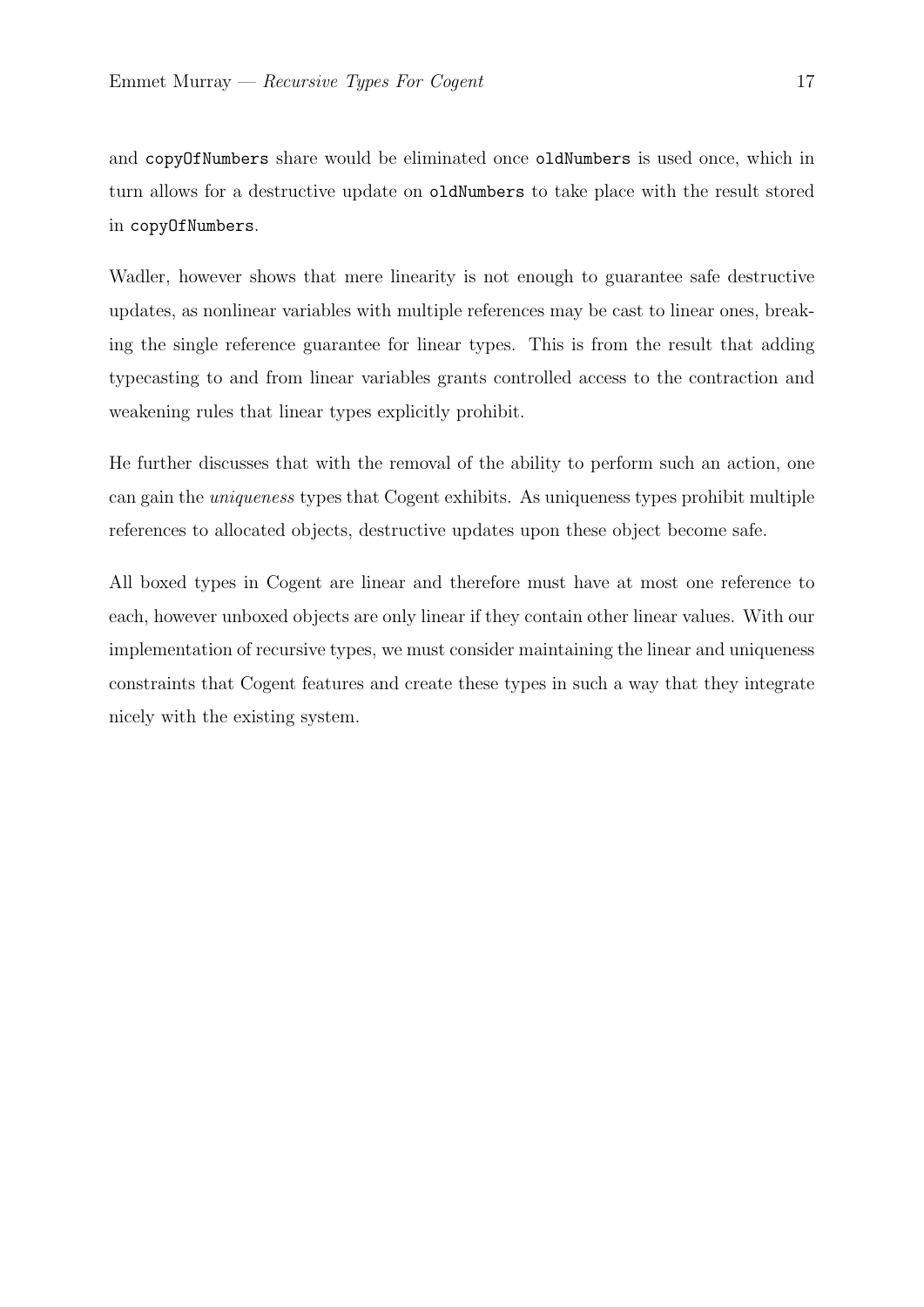## <span id="page-22-0"></span>Chapter 3

## Completed Work

We have expanded upon the existing Cogent infrastructure keeping in mind three major requirements: the ability for programmers to create recursive iterable data structures via recursive types, the necessity for our programs to be easily proven total, and the preservation of the benefits guaranteed by Cogent's uniqueness type system.

Our proposed design has been implemented in Minigent, a stripped down version of Cogent that features only the type checking component of Cogent. This allows us to focus on the design of our recursive types without having to change the compiler's C code generation, Isabelle/HOL embedding and refinement proof linking the two.

<span id="page-22-1"></span>We have incorporated our proposed design into the parsing, lexing, reorganising and typechecking compiler phases of Minigent. Moreover we provide a formalisation of termination checking for primitive recursive functions. In addition to ensuring that the existing test suite in the Minigent typechecker still works, we have added additional tests to test the newly added recursive types.

> types  $\tau ::= \ldots | \mu \left\{ \overline{f_i^u \tau_i} \right\}$  $| t_r |$ recursive parameters  $\mu ::= \mathbf{m} \mathbf{u} t \mid \varepsilon$

<span id="page-22-2"></span>Figure 3.1: Extending our record syntax with recursive parameters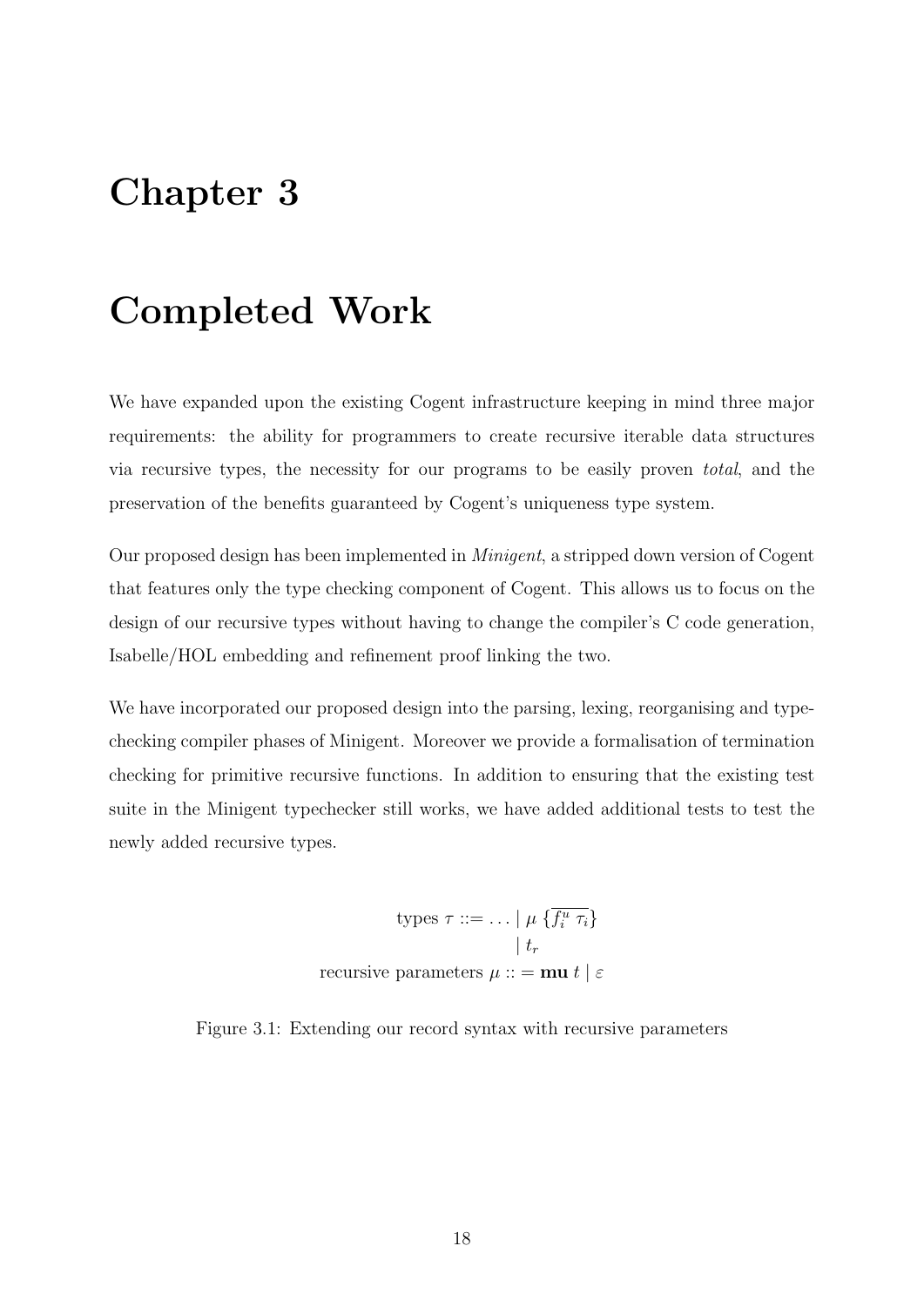```
type List = mu t {
       l: \langleCons (t, U32)| Nil ()
       \rangle}
```
<span id="page-23-1"></span>Figure 3.2: Constructing the List datatype using recursive parameters

### 3.1 Grammar and Syntax

We have extended the existing record grammar with an optional recursive parameter **mu** presented in [Figure 3.1](#page-22-2) to add recursive type parameters to Cogent's boxed records, this enables the use of recursive parameter variables in the language.

Boxed records now feature an optional recursive type variable bound by the **mu** keyword, which may optionally feature in a record type in which they are bound. This also ensures our new record syntax is backwards compatible with the previous record syntax, enabling existing Cogent programs to remain unchanged.

[Figure 3.2](#page-23-1) demonstrates the use of our new grammar to construct an integer list datatype, with the use of a variant type in a recursive record field  $l$  that is either Nil, the end of the list, or Cons, the current integer and the rest of the list. Further examples are discussed in [section 3.5](#page-28-1) at the end of the chapter.

## <span id="page-23-0"></span>3.2 Strictly Positive Types

Checking that all types only occur *strictly positive* has been implemented in the reorganisation phase of the compiler instead of during type checking. This allows for a simple one-pass algorithm that can analyse all the types in the program at once, and a simpler constraint generation and solving phases.

[Figure 3.3](#page-24-1) describes the strictly positive check over Cogent's types. This algorithm keeps track of a set of in scope bound recursive parameters  $\beta$  and a set of recursive parameters currently appear in a non-strictly positive position  $S$ .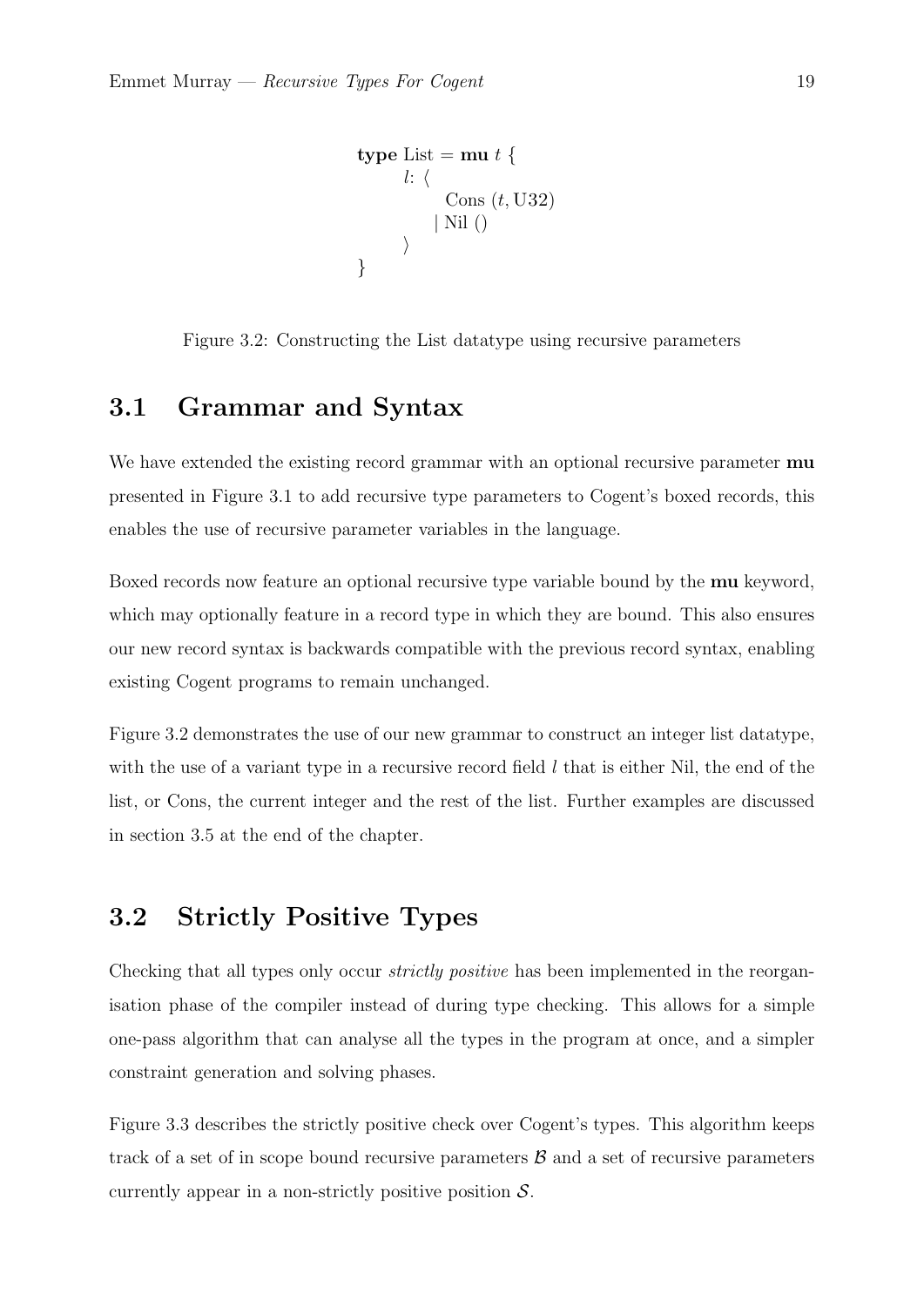$$
RP(mu t) = \{t\}
$$

$$
RP(\varepsilon) = \{\}
$$

<span id="page-24-1"></span>for all *i*; 
$$
S \setminus \text{RP}(\mu)
$$
;  $B \cup \text{RP}(\mu) \vdash \tau_i$  SP  
\n $S; B \vdash \mu \{ \overline{f_i : \tau_i} \}$  SP  
\n $\frac{S \cup B; B \vdash \tau_1$  SP  
\n $S; B \vdash \tau_1$  SP  
\n $S; B \vdash \tau_1$  SP  
\n $S; B \vdash \tau_1 \rightarrow \tau_2$  SP  
\n $\frac{t_r \notin S}{S; B \vdash t_r$  SP  
\n $\frac{S \cup B; B \vdash \tau_1 \rightarrow \tau_2$  SP  
\n $\frac{S \vdash \tau_1 \rightarrow \tau_2}{S; B \vdash \tau_1 \rightarrow \tau_2}$  SP  
\n $\frac{S \vdash \tau_1}{S; B \vdash t_r}$  SP  
\n $\frac{S \vdash \tau_1}{S; B \vdash \tau_1}$  SP  
\n $\frac{S \vdash \tau_1}{S; B \vdash \tau_1}$  SP  
\n $\frac{S \vdash \tau_1}{S; B \vdash \tau_1}$  SP  
\n $\frac{S \vdash \tau_1}{S; B \vdash \tau_1}$  SP  
\n $\frac{S \vdash \tau_1}{S; B \vdash \tau_1}$  SP  
\n $\frac{S \vdash \tau_1}{S \vdash \tau_1}$  SP  
\n $\frac{S \vdash \tau_1}{S \vdash \tau_1}$  SP  
\n $\frac{S \vdash \tau_1}{S \vdash \tau_1}$  SP  
\n $\frac{S \vdash \tau_1}{S \vdash \tau_1}$  SP  
\n $\frac{S \vdash \tau_1}{S \vdash \tau_1}$  SP  
\n $\frac{S \vdash \tau_1}{S \vdash \tau_1}$  SP  
\n $\frac{S \vdash \tau_1}{S \vdash \tau_1}$  SP  
\n $\frac{S \vdash \tau_1}{S \vdash \tau_1}$  SP  
\n $\frac{S \vdash \tau_1}{S \vdash \tau_1}$  SP  
\n $\frac{S \vdash \tau_1}{S \vdash \tau_1}$  SP  
\n $\frac{S \vdash \tau_1}{S \vdash \tau_1$ 

Figure 3.3: The rules for checking that Cogent types are strictly positive

Rule  $SP-REC$  describes checking a record bound with a recursive parameter t, where parameter is added to the bound set  $\mathcal{B}$ , and removed from the non-strictly positive set  $\mathcal{S}$ (as these variables can shadow previous variables), where  $\mathbf{RP}(\mu)$  returns the recursive parameter variable in  $\mu$  if the  $\mu$  has one.

Rule SP-FUNC describes checking a function type, where checking the argument position  $\tau_1$  adds all currently bound  $(\mathcal{B})$  parameters to the non-strictly positive set  $(\mathcal{S})$ , and then checking the result position  $\tau_2$ .

Rule SP-RVAR describes checking a recursive parameter variable  $t_r$ , requiring that it is not currently in a non-strictly positive position (i.e. not in the  $S$  set).

sp-var merely descends on the types nested within a variant, sp-prim allows for primitive types  $(\mathcal{T})$  and SP-TVAR allows for type variables  $(a)$ .

Once strictly positive typing is checked, the reorganiser will embed all used recursive parameter variables with a reference to the recursive boxed record that they were bound to, which is used during the constraint solving phase.

### <span id="page-24-0"></span>3.3 Typing and Constraint Generation Rules

Our typing rules and Constraint generation rules have only been changed only to check one extra constraint on records - that recursive parameters are only used on boxed records.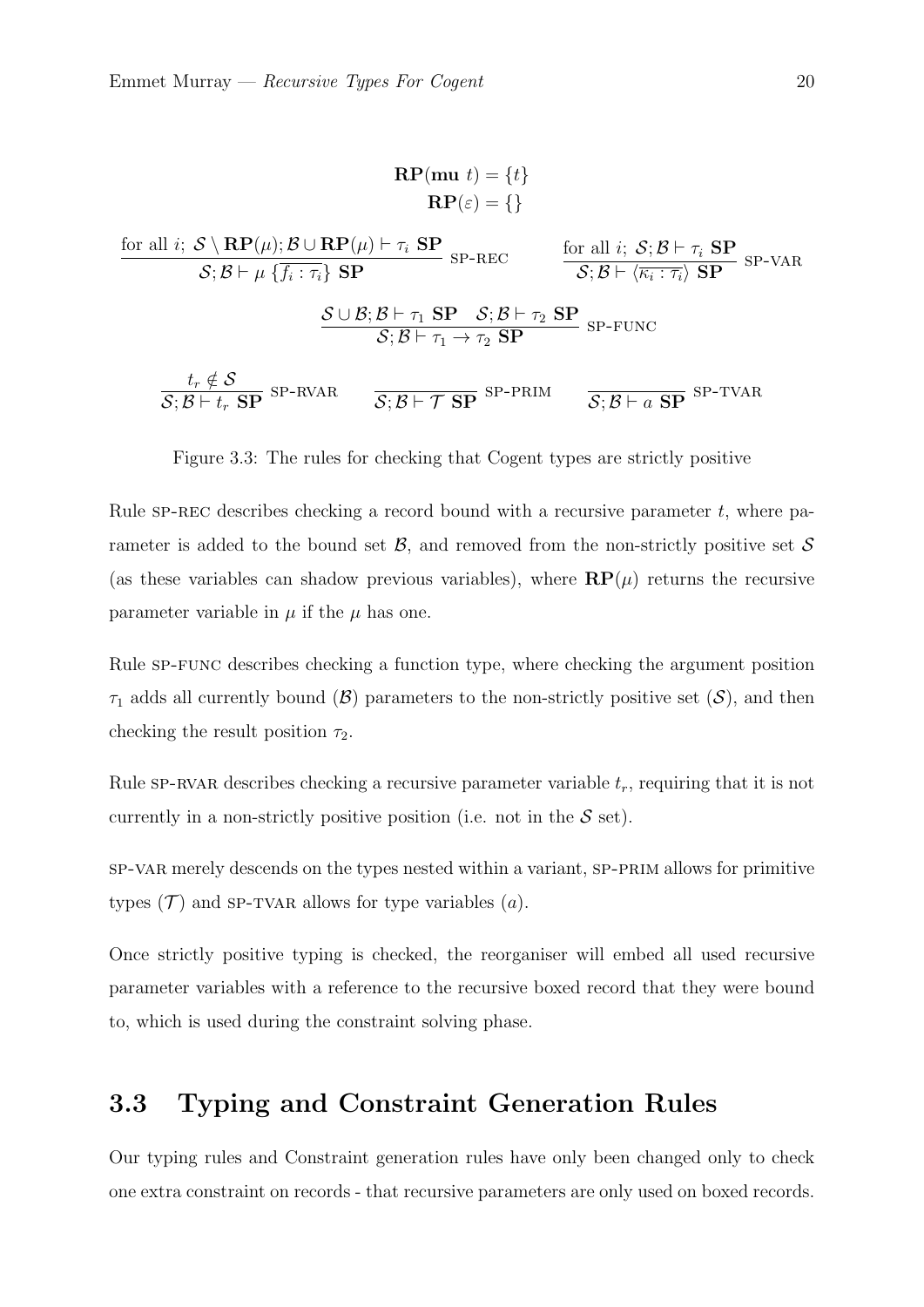

<span id="page-25-1"></span><span id="page-25-0"></span>Figure 3.4: A constraint checking that recursive parameters are used only with boxed records

$$
A; \Gamma \vdash e2 : \tau_k \qquad A \vdash \Gamma \leadsto \Gamma_1 \boxplus \Gamma_2 \qquad s \neq \textcircled{r}
$$
\n
$$
A; \Gamma_1 \vdash e_1 : \mu \{ \overline{f_i^u : \tau_i}, f_k^{\bullet} : \tau_k \} \ s
$$
\n
$$
A \vdash \mu \ s \text{ UnboxedNotRecursive}
$$
\n
$$
A; \Gamma \vdash \text{put } e_1.f_k = e_2 : \mu \{ \overline{f_i^u : \tau_i}, f_k^{\circ} : \tau_k \} s
$$
\n
$$
\text{PUT}
$$

Figure 3.5: The updated typing rule for PUT

<span id="page-25-2"></span>
$$
A \vdash \Gamma \leadsto \Gamma_1 \boxplus \Gamma_2 \qquad A; \Gamma_1 \vdash e_1 \; : \; \mu \{ \overline{f_i^u : \tau_i}, f_k^{\circ} : \tau_k \} \; s
$$
\n
$$
A \vdash \; \mu \; s \; \text{UnboxedNotRecursive} \qquad s \neq \mathbb{C}
$$
\n
$$
A; r : \; \mu \{ \overline{f_i^u : \tau_i}, f_k^{\bullet} : \tau_k \} \; s, \; y : \tau_k, \; \Gamma_2 \vdash e_2 : \tau
$$
\n
$$
A; \Gamma \vdash \text{take } r \{ f_k = y \} = e1 \; \text{in } e_2 : \tau
$$
\n
$$
\text{Take } \Gamma \text{ take } \Gamma \text{ take } \Gamma \text{ take } \Gamma \text{ take } \Gamma \text{ take } \Gamma \text{ take } \Gamma \text{ take } \Gamma \text{ take } \Gamma \text{ take } \Gamma \text{ take } \Gamma \text{ take } \Gamma \text{ take } \Gamma \text{ take } \Gamma \text{ take } \Gamma \text{ take } \Gamma \text{ take } \Gamma \text{ take } \Gamma \text{ take } \Gamma \text{ take } \Gamma \text{ take } \Gamma \text{ take } \Gamma \text{ take } \Gamma \text{ take } \Gamma \text{ take } \Gamma \text{ take } \Gamma \text{ take } \Gamma \text{ take } \Gamma \text{ take } \Gamma \text{ take } \Gamma \text{ take } \Gamma \text{ take } \Gamma \text{ take } \Gamma \text{ take } \Gamma \text{ take } \Gamma \text{ take } \Gamma \text{ take } \Gamma \text{ take } \Gamma \text{ take } \Gamma \text{ take } \Gamma \text{ take } \Gamma \text{ take } \Gamma \text{ take } \Gamma \text{ take } \Gamma \text{ take } \Gamma \text{ take } \Gamma \text{ take } \Gamma \text{ take } \Gamma \text{ take } \Gamma \text{ take } \Gamma \text{ take } \Gamma \text{ take } \Gamma \text{ take } \Gamma \text{ take } \Gamma \text{ take } \Gamma \text{ take } \Gamma \text{ take } \Gamma \text{ take } \Gamma \text{ take } \Gamma \text{ take } \Gamma \text{ take } \Gamma \text{ take } \Gamma \text{ take } \Gamma \text{ take } \Gamma \text{ take } \Gamma \text{ take } \Gamma \text{ take } \Gamma \text{ take } \Gamma \text{ take } \Gamma \text{ take } \Gamma \text{ take } \Gamma \text{ take } \Gamma \text{ take } \Gamma \text{ take }
$$

Figure 3.6: The updated typing rule for TAKE

<span id="page-25-3"></span>
$$
\frac{A;\Gamma\vdash e:\mu \{\overline{f_i^\bullet:\tau_i},f_k^\circ:\tau_k\}\ s \qquad A\vdash \mu\ s\ \textbf{UnboxedNotRecursive}}{A;\Gamma\vdash e.f_k:\tau} \text{MEMBER}
$$

Figure 3.7: The updated typing rule for Member

<span id="page-25-4"></span>
$$
\alpha, \beta, \gamma \text{ fresh} \qquad G \vdash e : \gamma \{f^{\circ} : \tau | \alpha\} \beta \leadsto G' \mid C_1
$$
\n
$$
C_2 = \gamma \{f^{\bullet} : \tau | \alpha\} \beta \text{ Drop} \qquad C_3 = \gamma \beta \text{ UnboxedNotRecursive}
$$
\n
$$
G \vdash e.f : \tau \leadsto G' \mid C_1 \land C_2 \land C_3
$$
\n
$$
CG\text{-MEMBER}
$$

Figure 3.8: The updated constraint generation rule for MEMBER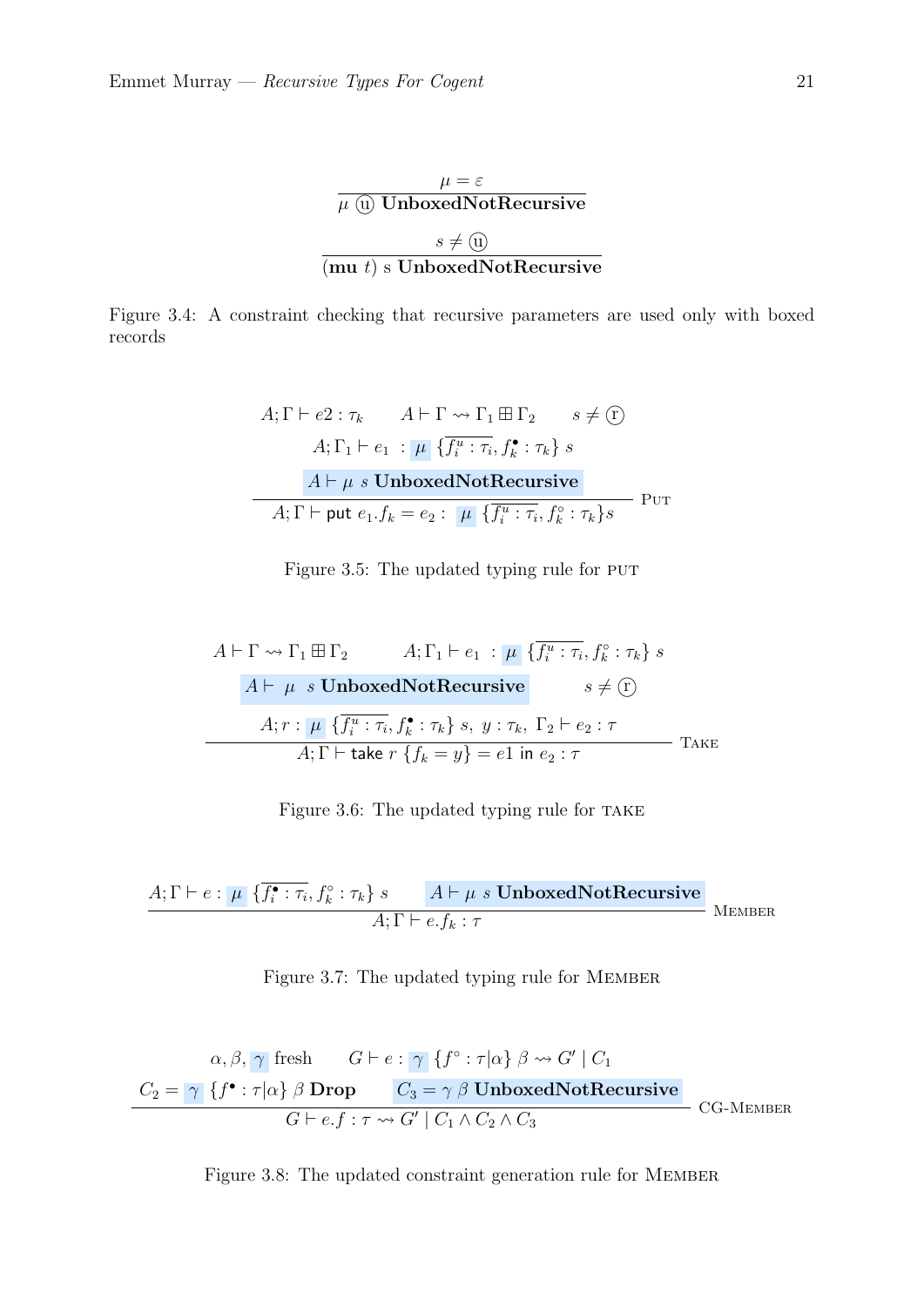<span id="page-26-1"></span>
$$
\alpha, \beta, \gamma, \delta \text{ fresh } G_1 \vdash e : \delta \{ f^{\circ} : \beta \mid \alpha \} \gamma \rightsquigarrow G_2 \mid C_1
$$
  

$$
x :_{\langle 0 \rangle} \delta \{ f^{\bullet} : \beta \mid \alpha \} \gamma, y :_{\langle 0 \rangle} \beta, G_2 \vdash e_2 : \tau \rightsquigarrow x :_{\langle n \rangle} \delta \{ f^{\bullet} : \beta \mid \alpha \} \gamma, y :_{\langle m \rangle} \beta, G_3 \mid C_2
$$
  

$$
C_3 = \text{if } n = 0 \text{ then } \delta \{ f^{\bullet} : \beta \mid \alpha \} \gamma \text{ Drop else } \top
$$
  

$$
C_4 = \text{if } m = 0 \text{ then } \beta \text{ Drop else } \top
$$
  

$$
C_5 = \gamma \neq \textcircled{r} \qquad C_6 = \delta \gamma \text{UnboxedNotRecursive}
$$
  

$$
G_1 \vdash \text{take } x \{ f = y \} = e_1 \text{ in } e_2 : \tau \rightsquigarrow G_3 \mid \bigwedge_{k \in 1..6} C_k
$$
 CG-TAKE

Figure 3.9: The updated constraint generation rule for Take

<span id="page-26-2"></span>
$$
\alpha, \beta, \gamma, \delta \text{ fresh} \qquad G_1 \vdash e_1 : \delta \{ f^{\bullet} : \tau | \alpha \} \gamma \rightsquigarrow G_2 \mid C_1
$$
  

$$
G_2 \vdash e_2 : \beta \rightsquigarrow G_3 \mid C_2 \qquad C_3 = \delta \{ f^{\circ} : \tau | \alpha \} \gamma \sqsubseteq \tau \qquad C_4 = \gamma \neq \textcircled{T}
$$
  

$$
C_5 = \delta \gamma \text{UnboxedNotRecursive}
$$
  

$$
G_1 \vdash \text{put } e_1.f = e_2 : \tau \rightsquigarrow G_3 \mid \bigwedge_{k \in 1..5} C_k
$$
 CG-PUT

Figure 3.10: The updated constraint generation rule for PUT

The check for this new constraint is outlined in [Figure 3.4](#page-25-0)

We modify the original TAKE, PUT and MEMBER typing rules defined by O'Connor [\[4\]](#page-40-3) to include this constraint as presented in [Figure 3.5,](#page-25-1) [Figure 3.6](#page-25-2) and [Figure 3.7,](#page-25-3) with our differences highlighted in blue .

Next, we modify the CG-MEMBER, CG-TAKE and CG-PUT to account for constraint generation. Our new constraints will be generated as defined by [Figure 3.9,](#page-26-1) [Figure 3.10](#page-26-2) and [Figure 3.8,](#page-25-4) to also include this new constraint, with our differences again highlighted in blue .

<span id="page-26-0"></span>Each of these rules additionally now includes an extra fresh unification variable, which is used to infer the recursive parameter of a given record. These variables are substituted for real recursive parameters during the constraint solver's unification phase.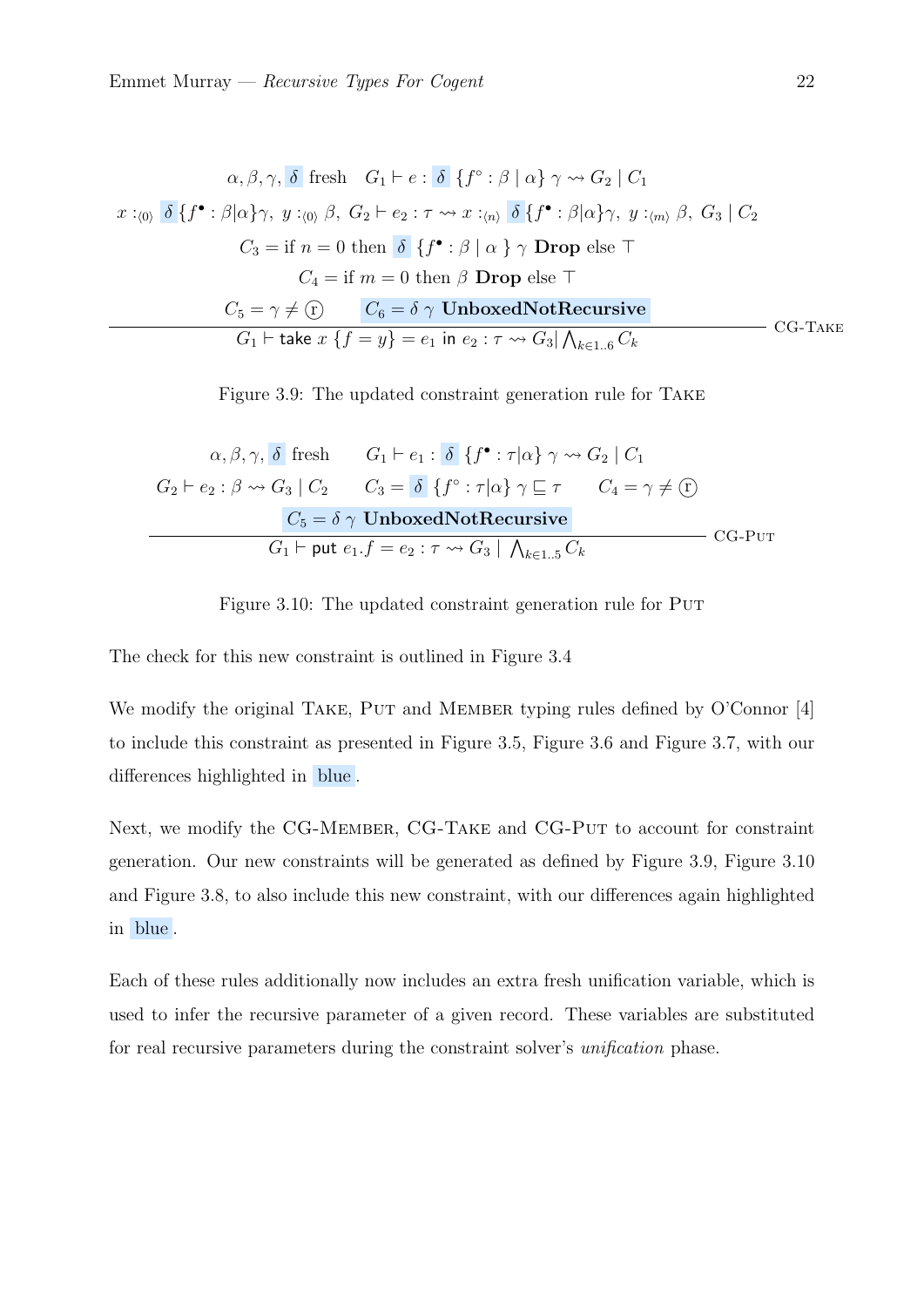<span id="page-27-1"></span>

| $t_r\sqsubseteq \tau$                                | simp                        | unroll $t_r \sqsubseteq \tau$ | (3.1) |
|------------------------------------------------------|-----------------------------|-------------------------------|-------|
| $\tau \sqsubset t_r$                                 | simp<br>اے                  | $\tau \sqsubset$ unroll $t_r$ | (3.2) |
| $t_r \eqsim \tau$                                    | simp                        | unroll $t_r \approx \tau$     | (3.3) |
| $\tau \eqsim t_r$                                    | simp<br>$\hookrightarrow$   | $\tau \approx$ unroll $t_r$   | (3.4) |
| $t_r \thickapprox k_r$                               | $\xrightarrow{\text{simp}}$ | unroll $t_r =$ unroll $k_r$   | (3.5) |
| $t_r \sqsubset k_r$                                  | simp<br>$\hookrightarrow$   | unroll $t_r =$ unroll $k_r$   | (3.6) |
| $(\mathbf{m}\mathbf{u} \ t) \ s$ UnboxedNotRecursive | simp                        | $s \neq (u)$                  | (3.7) |
| $\varepsilon$ (ii) UnboxedNotRecursive               | simp                        | $\varepsilon$                 | (3.8) |
|                                                      |                             |                               |       |

Figure 3.11: The new simplification rules

<span id="page-27-7"></span><span id="page-27-6"></span><span id="page-27-5"></span><span id="page-27-3"></span><span id="page-27-2"></span>unroll 
$$
t_r = \text{mu } t \{ \overline{f_i^u : \tau_i} \}
$$

<span id="page-27-4"></span>Figure 3.12: the unroll operator, which expands a recursive parameter to its recursive reference

### 3.4 Constraint Solver Rules

<span id="page-27-0"></span>The constraint solver now contains additional rules in order to reason about recursive records, which have changed the simplification and unification constraint solving phases.

#### 3.4.1 Simplification Phase

In the simplification phase, the rules described in [Figure 3.11](#page-27-1) allow the solver to reason about recursive types that feature in the comparison constraints subtyping  $(\sqsubseteq)$  and type equality ( $\approx$ ). [Equation 3.1](#page-27-2) through to [Equation 3.4](#page-27-3) state that when a recursive type  $t_r$ is directly compared against a type  $\tau$ , the solver can **unroll**  $t_r$ , as defined in [Figure 3.12.](#page-27-4) Additionally, [Equation 3.5](#page-27-5) and [Equation 3.6](#page-27-6) cover the case where we compare two recursive parameters  $t_r$  and  $k_r$ , where **unrolling** both parameters results in the same type via meta equality.

[Equation 3.7](#page-27-7) and [Equation 3.6](#page-27-6) allow for the elimination of UnboxedNotRecursive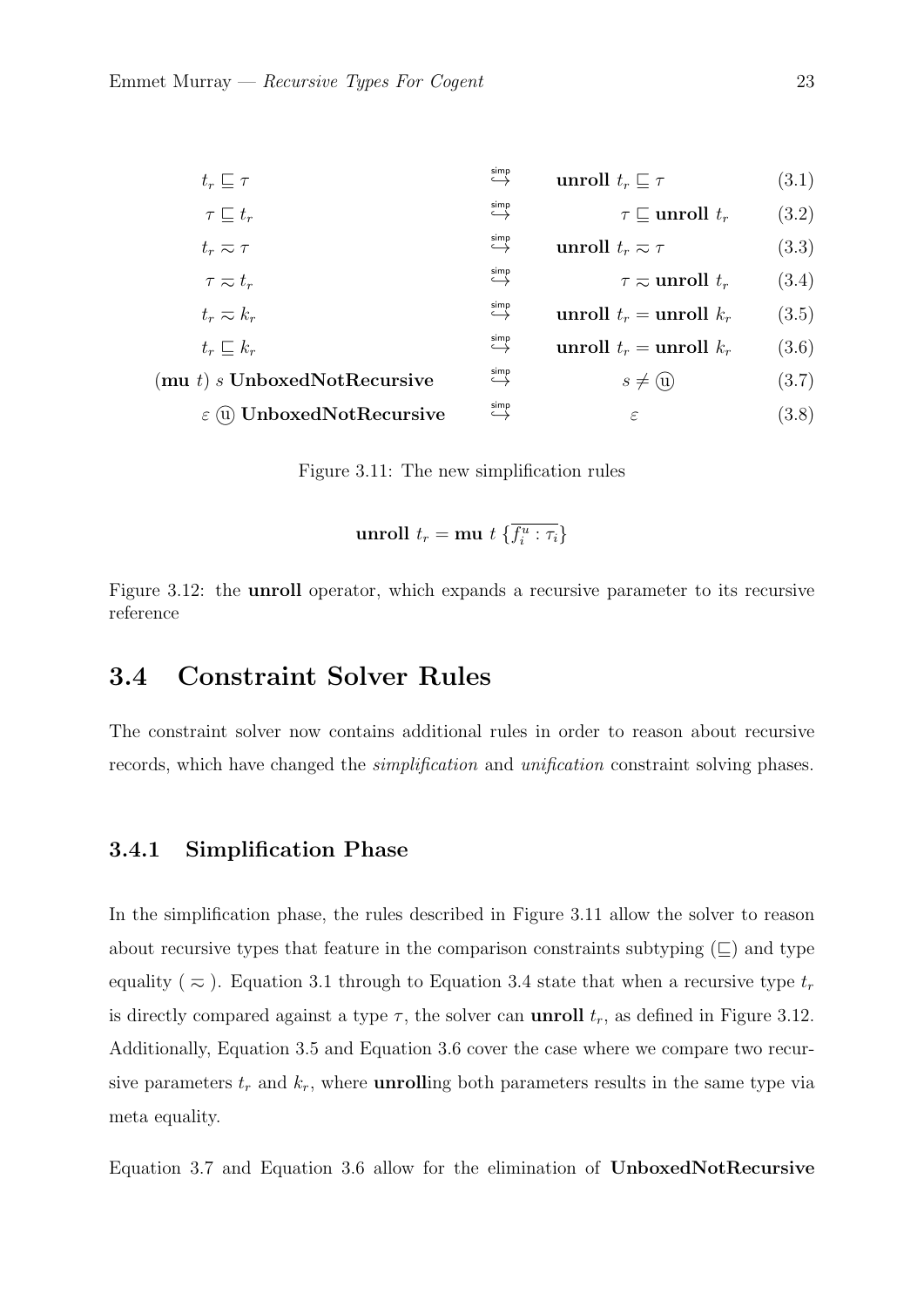<span id="page-28-2"></span>
$$
[a]. \mathbf{mu} \ t \ \{ \newline \newline l :=\n \quad \text{Nil Unit} \ \quad |\text{Cons } \{\text{data} : a, \text{ rest} : t \} \# \ \quad \text{?}
$$

Figure 3.13: A polymorphic list datatype in Minigent

constraints given that either the recursive parameter is  $\varepsilon$  and the sigil is unboxed ((u)), or that the recursive parameter is some **mu** t and the accompanying sigil s is readonly  $((r))$ or writable  $(\widehat{w})$ .

#### <span id="page-28-0"></span>3.4.2 Unification Phase

The unification phase now unifies unknown recursive parameters that are embedded on records. Given constraints of the form  $\alpha \, \{\dots\} \sqsubseteq \mu \, \{\dots\}$  or of the form  $\alpha \, \{\dots\} \eqsim \mu \, \{\dots\},$ where  $\alpha$  is a unification variable and  $\mu$  is a concrete recursive parameter, we can simply replace all  $\alpha$  with  $\mu$  without an occurs check, and add the substitution  $\alpha := \mu$  to our set of assignments that the solver will output. This is true symmetrically, when the left and right hand sides of the above constraints are swapped.

The unification phase also unifies recursive parameters in an UnboxedNotRecursive constraint to  $\varepsilon$  if the sigil in that constraint has been unified to an unboxed sigil ( $\alpha$ )). If this unification variable was meant to be a recursive parameter  $t_r$ , then the constraint solving will fail elsewhere due to this substitution, preserving the correctness of the solver.

### <span id="page-28-1"></span>3.5 Example Usage and Testing

We present a list datatype in [Figure 3.13,](#page-28-2) which was implemented in Minigent during the course of testing our implmenetation. As Minigent's syntax is not as rich as the full compiler's, our definition differs from that of [Figure 3.2,](#page-23-1) as we are unable to create type aliases (i.e. type List  $= \ldots$ ) and unable to use tuples, which are replaced with an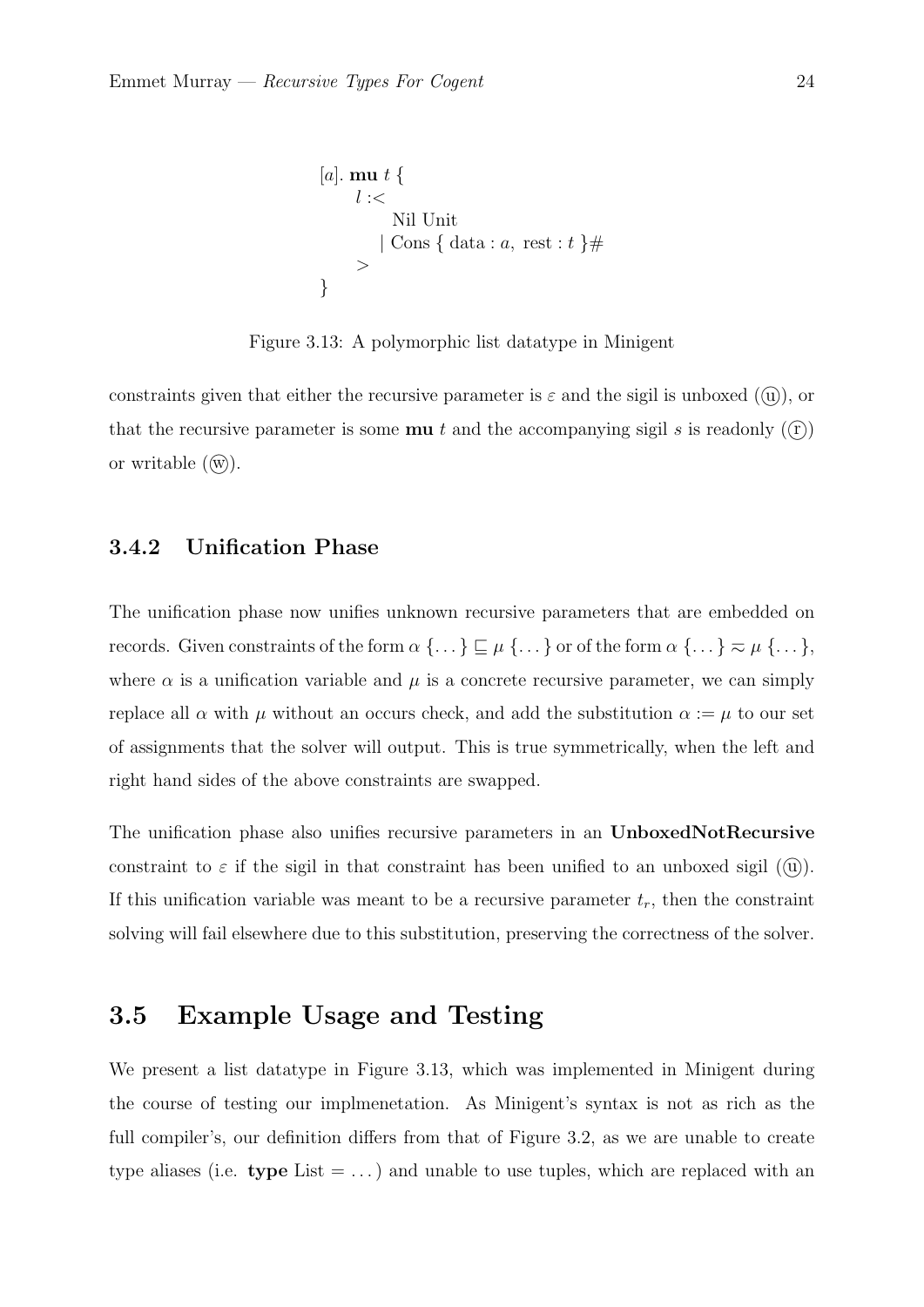```
sumList : mu t \in \mathbb{N}il Unit | Cons \{\text{ data} : \mathsf{U32}, \text{ rest} : t\} \neq \mathsf{I} \rightarrow \mathsf{U32};sumList r =take r' \{l = l\} = r in
      case l of
          Nil u \rightarrow 0| v2 \rightarrowcase v2 of
                Cons s \rightarrowtake s' {rest = x} = s in
                       s.data + \text{sumList } xend
             end
      end
   end
```
Figure 3.14: A function that sums a list of 32 bit integers

unboxed record instead.

A simple use of this list can be seen in [Figure 3.14,](#page-29-1) which sums a list of 32 bit integers (U32). Our recursive call is on a variable x, which has the linear type  $t!$ , which the compiler will unroll and then propagate the bang (!) through the unrolled type via the normaliser.

We can write common functions that operate on lists, such as map, as in [Figure 3.15.](#page-30-0) While our implementation is very verbose in Minigent, the full compiler's syntactic sugar would allow for a much more simplified implementation with tuples and more compact case statements.

It can be seen in our recursive call to map, we pass *remaining2.rest* and fun as our arguments, being the tail and mapping function for the list respectively. As remaining2.rest has the type of the recursive parameter for the list  $t$ , our solver unrolls this variable as described in order to ensure the recursive call has been given expressions of the correct type.

<span id="page-29-0"></span>Furthermore, we can create a tree datatype in Minigent as shown in [Figure 3.16.](#page-30-1) The tree type resembles our list datatype but with two fields that have the type of our mu quantified recursive parameter  $t$ , the left and right branches of the tree.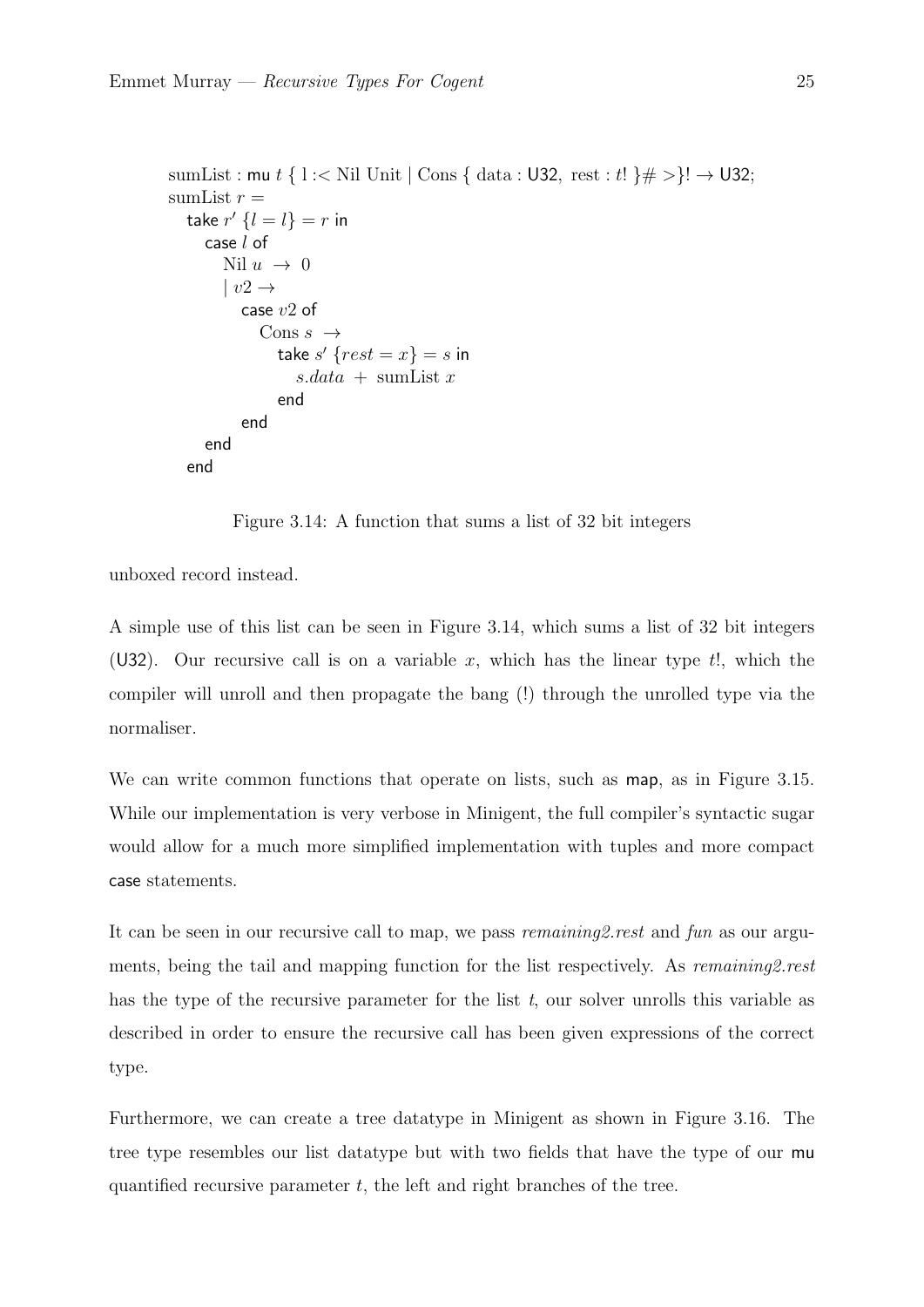```
alloc : [x]. Unit \rightarrow mu t { l :< Nil Unit | Cons { data : x, rest : t } \# > take };
map: [a, b].{ list : mu t { l :< Nil Unit | Cons { data : a, rest : t } \# >}!, f : (a->b) } \#\rightarrow mu t { l :< Nil Unit | Cons { data : a, rest : t }# >};
map l =take l2 \{ list = node \} = l in
     take l3 \{ f = fun \} = l2 in
       take node2 \{ 1 = head \} = node in
          case head of
            Nil u \rightarrowlet newNode = \text{alloc Unit in}put newNode.l := Nil Unit end
               end
            | v2 \rightarrowcase v2 of
                 Cons remaining \rightarrowtake remaining2 { data = x } = remaining in
                       let newNode = \text{alloc Unit in}put newNode. l :=Cons {
                                      data = funx,rest = map { list = remaining2.rest, f = fun}
                                   } end
                         end
                       end
                 end
          end
       end
     end
  end;
```
<span id="page-30-1"></span>

```
[a]. mu t \{f : <Leaf Unit
        | Node { left : t, right : t, data : a\}#
     \geq}
```
Figure 3.16: A polymorphic tree datatype in Minigent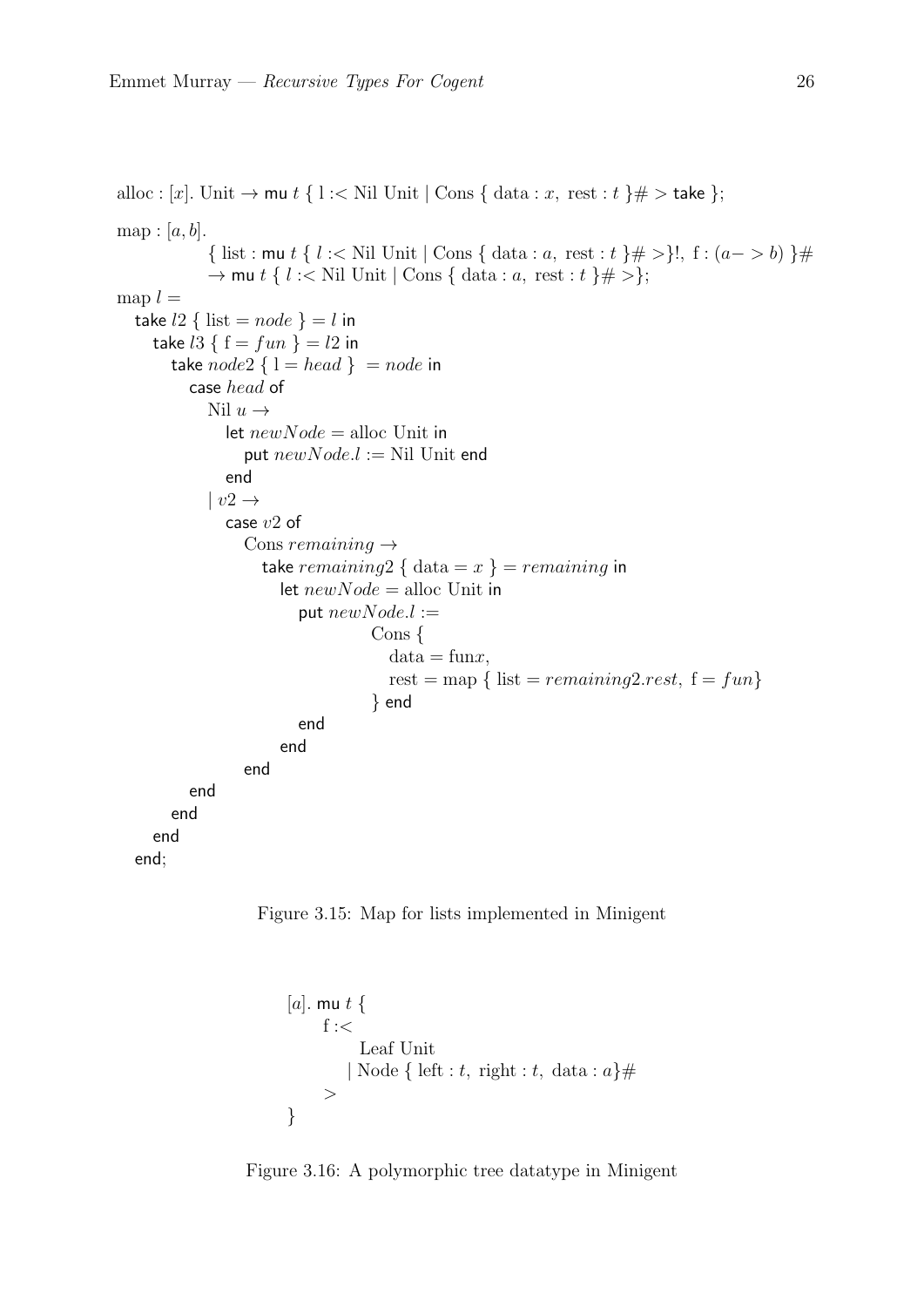### 3.6 Termination

A primitive recursion detection scheme has been designed to check the termination of functions that structurally recurse on our new recursive types. This introduces a new phase into the compiler; the termination checker.

#### <span id="page-31-0"></span>3.6.1 Design

Our new termination checker works by generating assertions about the structural size of variables passed to the function, similar to the approach taken by Abel [\[15\]](#page-41-5). When recursive calls are made, the termination checker uses these assertions to check that the structural size of the argument to the recursive call is strictly smaller than that of the function argument. Hence, the argument given to a recursive call will only ever grow smaller, and therefore the function will eventually reach the bottom of the structure and terminate. As all recursive types constructed must be finite due to our use of strictly positive types and Cogent's linear type system (i.e. no infinitely looping structures), all primitive recursive calls will terminate.

Our size assertions take the form of two relations between variables, size inequality ( $\prec$ ) and size equality ( $\approx$ ).  $x \prec y$  is the assertion that a variable x is strictly structurally smaller than a variable y and,  $x \approx y$  is the assertion that a variable x is structurally equal in size to a variable y.

The checker starts with a set of known termination assertions G, and then adds extra assertions by analysing the expression body of a function to produce a stronger set of assertions  $G'$ , as well as a set of variables that are arguments to recursive calls in the function, C, which we call *goal* variables. We wish to show that every argument to a recursive function call (i.e. every variable in  $C$ , our goals) is smaller than the argument to the function. [Figure 3.21](#page-35-0) describes the condition for soundness of our termination checker.

For our check to be *complete*, our checker would need to show all non-terminating functions are invalid. As a consequence of the halting problem, however, this completeness is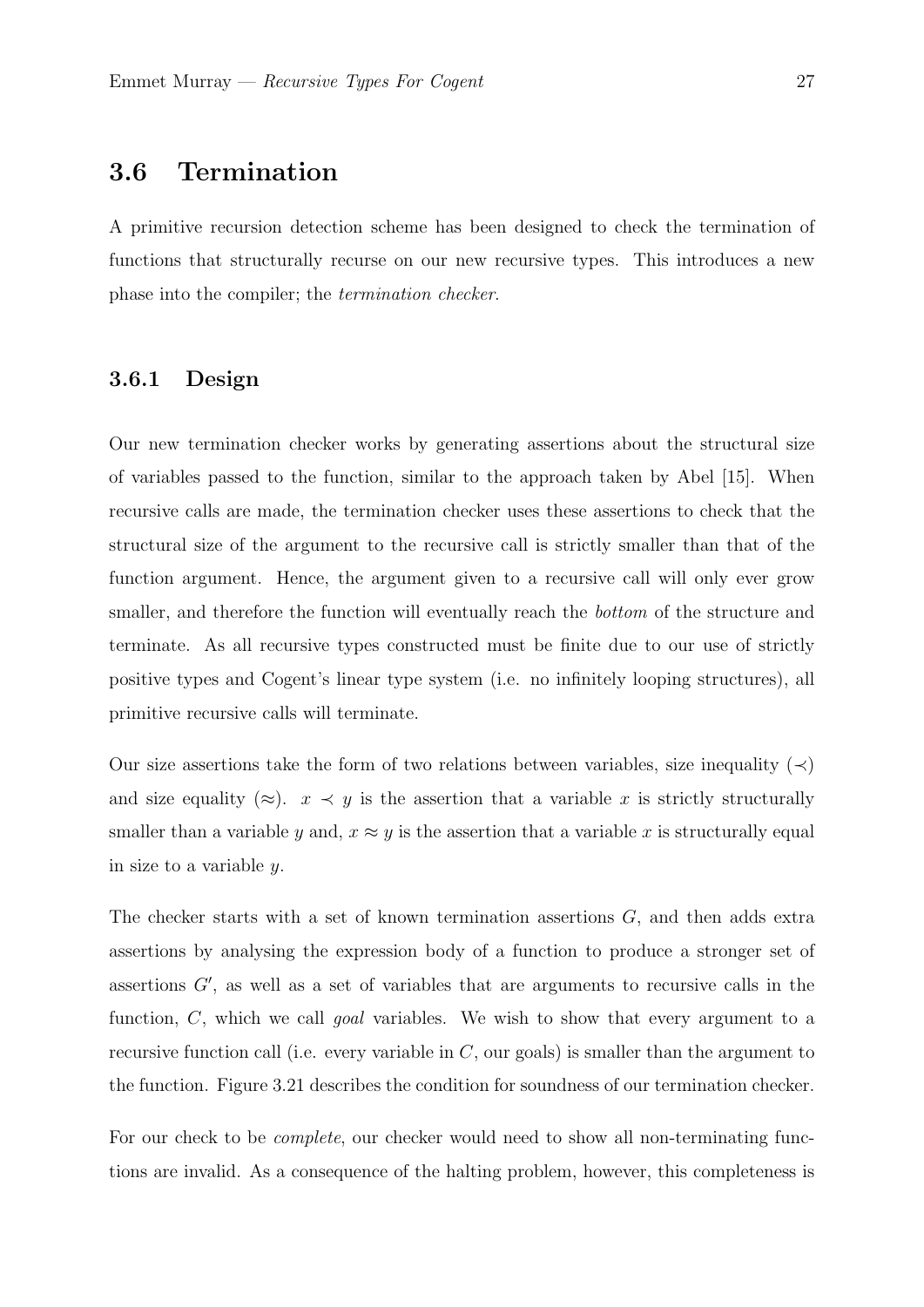<span id="page-32-0"></span>
$$
E ::= x \to \alpha, \ E \qquad \qquad \text{(variable mapping)}
$$
\n
$$
\varepsilon \qquad \qquad \text{(empty)}
$$

Figure 3.17: The syntax of our environments

impossible so our checker only attempts to check for primitive recursion.

We generate such assertions by looking at Cogent's expression language where any form of structural size is added or taken away, namely take, put and case expressions. [Figure 3.19](#page-34-0) describes this assertion generation.

However, if a user were to shadow a variable in a let expression they may create a false assertion. Consider the expression let  $x = K x$  in ..., which would produce the assertion  $x \approx K x$ , which by our structural size rules can be rewritten as  $x \prec x$ , which is clearly false.

We prevent this from occurring by using a fresh variable name for every introduced variable in scope, and use these fresh names in our assertions. We also store a mapping of program variables to fresh variables names in a environment  $E$ , which we update as we encounter new variable definitions in the function expression. The syntax of our environment is as presented in [Figure 3.17,](#page-32-0) where  $E[x]$  denotes the lookup of a variable x in E, which returns the first mapping of x found in  $E$ .

With our current method of size relations, we are unable to reason about variables compared against any general expression. For example, suppose the assertion  $x \prec K y$ . This assertion is useless to us as we have no way of reasoning about  $x$  and  $y$  directly, and we are unable to remove the constructor  $K$  as we have no information about the gap in size between x and y. We could have  $x \prec y$  if x is more than one layer of structure smaller than y, or  $x \approx y$  if x is only one layer of structure smaller.

We seek a way to eliminate such assertions from being generated. To do this, we define a function get in [Figure 3.18](#page-33-0) that maps an expression to a fresh variable name if the expression is a program variable and otherwise  $\varepsilon$ . Whenever we generate an assertion against an expression e, we use the result of  $\textsf{get}(E, e)$  in the assertion, which will also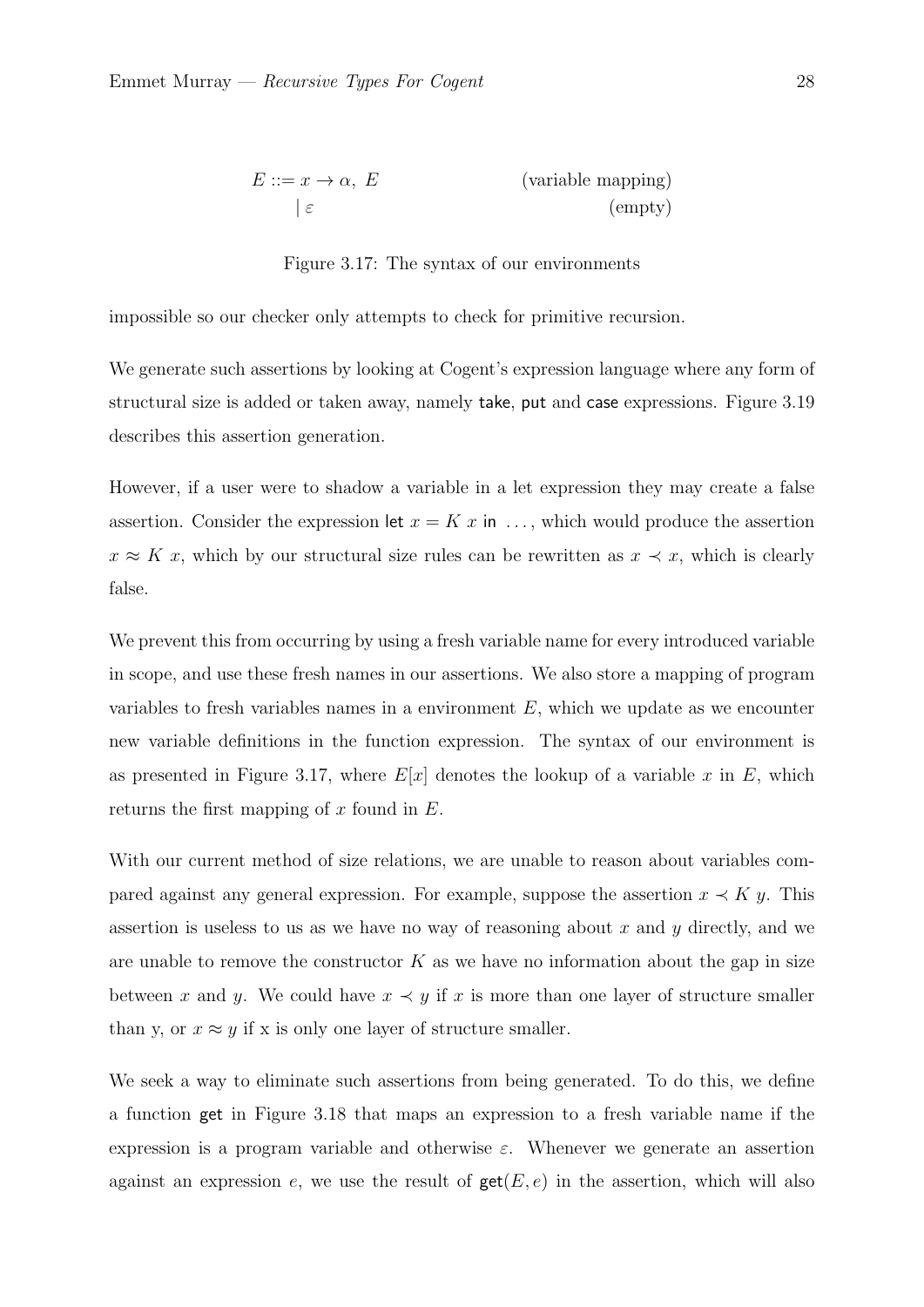$$
\text{get}(E, e) = \text{if } e = t \text{ then } E[t] \text{ else } \varepsilon
$$

#### Figure 3.18: The definition of get

<span id="page-33-0"></span>insert the correct fresh variable name in the assertion.

After generating all of our assertions, we filter out any assertions that include an  $\varepsilon$ , as we cannot reason about them in any way, or fail if any goal C contains an  $\varepsilon$ . While this solution may not be as complete as it possibly could be, we may still use our remaining assertions to prove termination in some cases.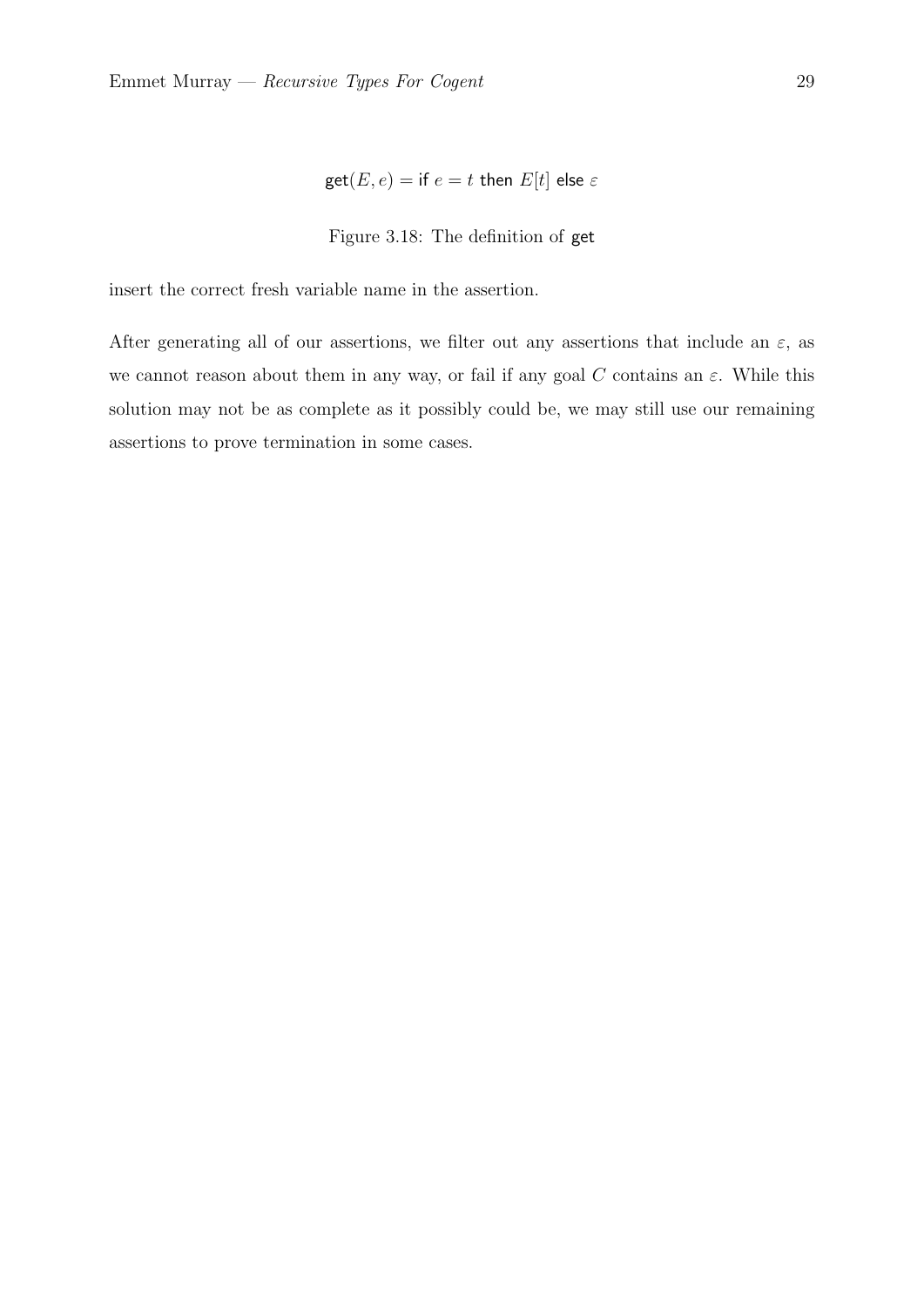

<span id="page-34-0"></span>
$$
\alpha, \beta \text{ fresh } E; \alpha \prec \text{get}(E, e_1), \text{ get}(E, e_1) \approx \beta, G_1 \vdash e_1 \leadsto G_2 \mid C_1
$$
  
\n
$$
E, x \to \alpha, r' \to \beta; G_2 \vdash e_2 \leadsto G_3 \mid C_2
$$
  
\n
$$
E; G_1 \vdash \text{take } r' \{f = x\} = e_1 \text{ in } e_2 \leadsto G_3 \mid C_1 \cup C_2
$$
 T-TAKE

 $\alpha, \beta$  fresh

$$
E; \alpha \prec \beta, \ \beta \approx \text{get}(E, e_1), \ \alpha \approx \text{get}(E, e_2), \ G_1 \vdash e_1 \leadsto G_2 \mid C_1
$$
\n
$$
E; G_2 \vdash e_2 \leadsto G_3 \mid C_2
$$
\n
$$
E; G_1 \vdash \text{put } e_1.f := e_2 \leadsto G_3 \mid C_1 \cup C_2
$$
\nT-PUT

$$
\alpha, \beta, \gamma \text{ fresh } E; G_1, \beta \approx \text{get}(E, e_1) \vdash e_1 \leadsto G_2 \mid C_1
$$
  
\n
$$
E, \alpha \to x; G_2, \alpha \prec \beta \vdash e_2 \leadsto G_3 \mid C_2
$$
  
\n
$$
E, \gamma \to y; G_3, \gamma \approx \beta \vdash e_3 \leadsto G_4 \mid C_3
$$
  
\n
$$
E; G_1 \vdash \text{case } e_1 \text{ of } \kappa \ x. e_2 \text{ else } y. e_3 \leadsto G_4 \mid C_1 \cup C_2 \cup C_3
$$
 T-CASE

$$
\alpha, \beta \text{ fresh} \quad E; \ G_1, \ \beta \approx \text{get}(E, e_1) \vdash e_1 \leadsto G_2 \mid C_1
$$
\n
$$
E, \alpha \to x; \ G_2, \alpha \prec \beta \vdash e_2 \leadsto G_3 \mid C_2
$$
\n
$$
E; G_1 \vdash \text{case } e_1 \text{ of } \kappa \ x. \ e_2 \leadsto G_3 \mid C_1 \cup C_2
$$
\nT-CASEIRR

$$
\alpha \text{ fresh} \quad E; G_1 \vdash e_1 \leadsto G_2 \mid C_1
$$
\n
$$
E, x \to \alpha; \alpha \approx \text{get}(E, e_1), \ G_2 \vdash e_2 \leadsto G_3 \mid C_2
$$
\n
$$
E; G_1 \vdash \text{let } x = e_1 \text{ in } e_2 \leadsto G_3 \mid C_1 \cup C_2
$$
\nT-LET

Figure 3.19: Termination assertion generation rules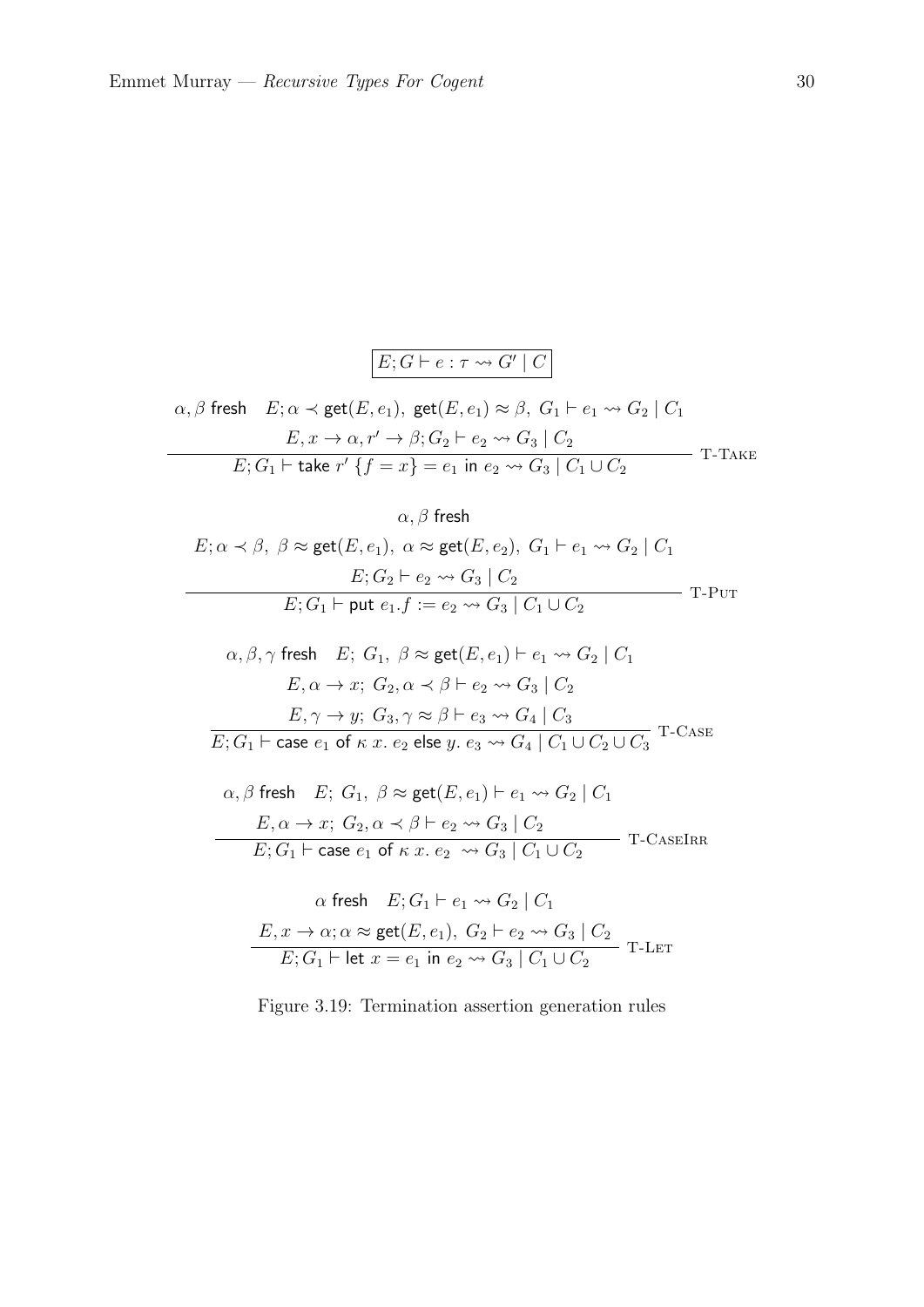$$
\frac{E; G_1 \vdash e_1 \leadsto G_2 \mid C}{E; G_1 \vdash e.f \leadsto G_2 \mid C} \text{ T-Member}
$$

$$
\frac{E; G_1 \vdash e_1 \leadsto G_2 \mid C}{E; G_1 \vdash \kappa e \leadsto G_2 \mid C} \text{ T-CON} \quad \frac{}{E; G \vdash f[\overrightarrow{\tau_i}] \leadsto G \mid E \mid \varnothing} \text{ T-TAPP}
$$
\n
$$
\frac{E; G_1 \vdash e_1 \leadsto G_2 \mid C_1 \quad E_2; G_2 \vdash e_2 \leadsto G_3 \mid C_2}{E; G_1 \vdash e_1 e_2 \leadsto G_3 \mid C_1 \cup C_2 \cup \{ \text{get}(E, e_2) \}} \text{ T-FAPP}
$$
\n
$$
\frac{}{E; G \vdash x \leadsto G \mid E \mid \varnothing} \text{ T-TVAR} \quad \frac{}{E; G \vdash \ell \leadsto G \mid E \mid \varnothing} \text{ T-LIT}
$$
\n
$$
\frac{E; G_1 \vdash e_1 \leadsto G_2 \mid C_1 \quad E_2; G_2 \vdash e_2 \leadsto G_3 \mid C_2}{E; G_1 \vdash e_1 * e_2 \leadsto G_3 \mid C_1 \cup C_2} \text{ T-PRIMOP}
$$
\n
$$
E; G_1 \vdash e_1 \leadsto G_2 \mid C_1
$$
\n
$$
\frac{E; G_2 \vdash e_2 \leadsto G_3 \mid C_2 \quad E; G_3 \vdash e_3 \leadsto G_4 \mid C_3}{E; G_1 \vdash \text{ if } e_1 \text{ then } e_2 \text{ else } e_3 \leadsto G_4 \mid C_1 \cup C_2 \cup C_3} \text{ T-IF}
$$
\n
$$
\frac{E; G_1 \vdash e \leadsto G_2 \mid C}{E; G_1 \vdash e \colon \tau \leadsto G_2 \mid C} \text{ T-TY SIG}
$$
\nfor all  $i \in \{1, ..., n\}$   $E; G_i \vdash e_i \leadsto G_{i+1} \mid C_i$   $\frac{}{\text{STRUCT}}$ 

Figure 3.20: Termination assertion generation rules, continued from [Figure 3.19](#page-34-0)

<span id="page-35-0"></span>

| $f x = e$                                                                                 | Given a function definition                                                                                                             |
|-------------------------------------------------------------------------------------------|-----------------------------------------------------------------------------------------------------------------------------------------|
| $\Rightarrow \alpha \leftarrow x, \varepsilon; \ \varnothing \vdash e \leadsto G' \mid C$ | And a set of assertions and goals<br>generated by the termination checker<br>from an initial environment and<br>empty set of assertions |
| $\implies G' \vdash \forall \beta \in C. \ \beta \prec \alpha$                            | The function terminates if<br>every goal expression produced<br>is smaller than the function argument<br>under the produced assertions  |

Figure 3.21: The termination checker soundness condition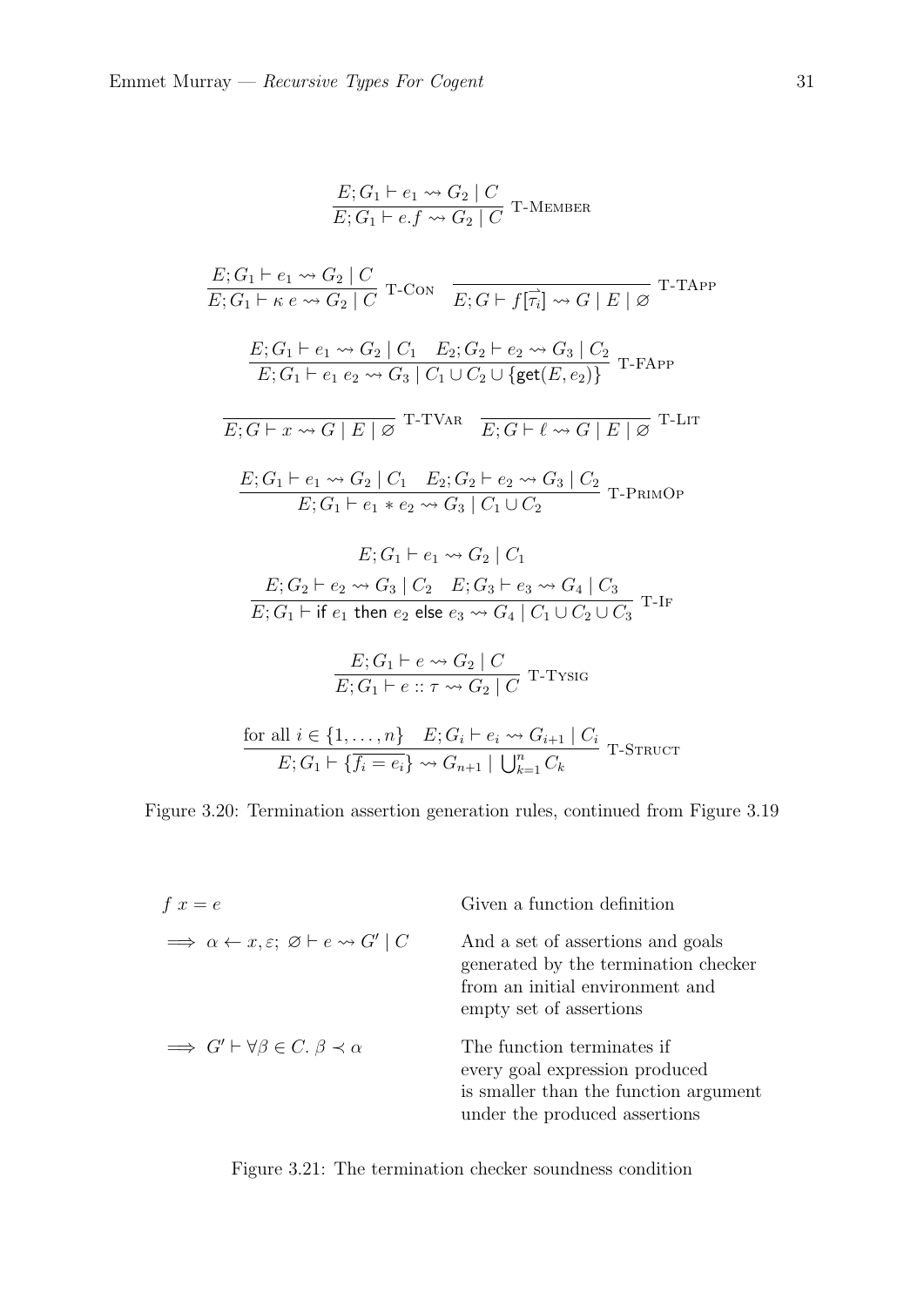<span id="page-36-0"></span>sumList 
$$
r =
$$
  
\n $E_1 = \alpha \leftarrow r$ ;  $G_1 = \varnothing$   
\n $E_2 = E_1, \beta \leftarrow r', \gamma \leftarrow l;$   
\nCase *l* of  
\n $\text{Nil } u \rightarrow 0$   
\n $| v2 \rightarrow$   
\n $E_3 = E_2, u \leftarrow \delta, \eta \leftarrow v2;$   
\n $G_3 = G_2, \delta \leftarrow \gamma, \eta \approx \gamma$   
\n(T-TAKE)  
\nCase *v*2 of  
\n $\text{Cons } s \rightarrow$   
\n $E_4 = E_3, \phi \leftarrow s$   
\n $G_4 = G_3, \phi \leftarrow \eta$   
\n(T-CASEIRR)  
\n $S$ .data + sumList  $r$   
\n $C = \{\pi\}$   
\nend  
\nend  
\nend  
\nend  
\nend  
\nend  
\n $E_5 = E_4, \psi \leftarrow s', \pi \leftarrow r;$   
\n $G_6 = G_4, \psi \approx \phi, \pi \leftarrow \psi$   
\n(T-TAKE)  
\n $\text{S}$  and  
\nend  
\nend  
\nend  
\n $\text{C}$  = {π}  
\n $\pi$   
\n $\text{C}$  = {π}  
\nend  
\nend  
\nend  
\n $\text{C}$ 

Final termination assertion generator output:

$$
G' = \{ \alpha \approx \beta, \ \gamma \prec \beta, \ \delta \prec \gamma, \ \eta \approx \gamma, \ \phi \prec \eta, \ \psi \approx \phi, \ \pi \prec \psi \}
$$

$$
C = \{\pi\}
$$

Figure 3.22: An example of generated termination assertions on a program that sums a list of integers

<span id="page-36-1"></span>

Figure 3.23: The graph constructed from the assertions generated in [Figure 3.22](#page-36-0)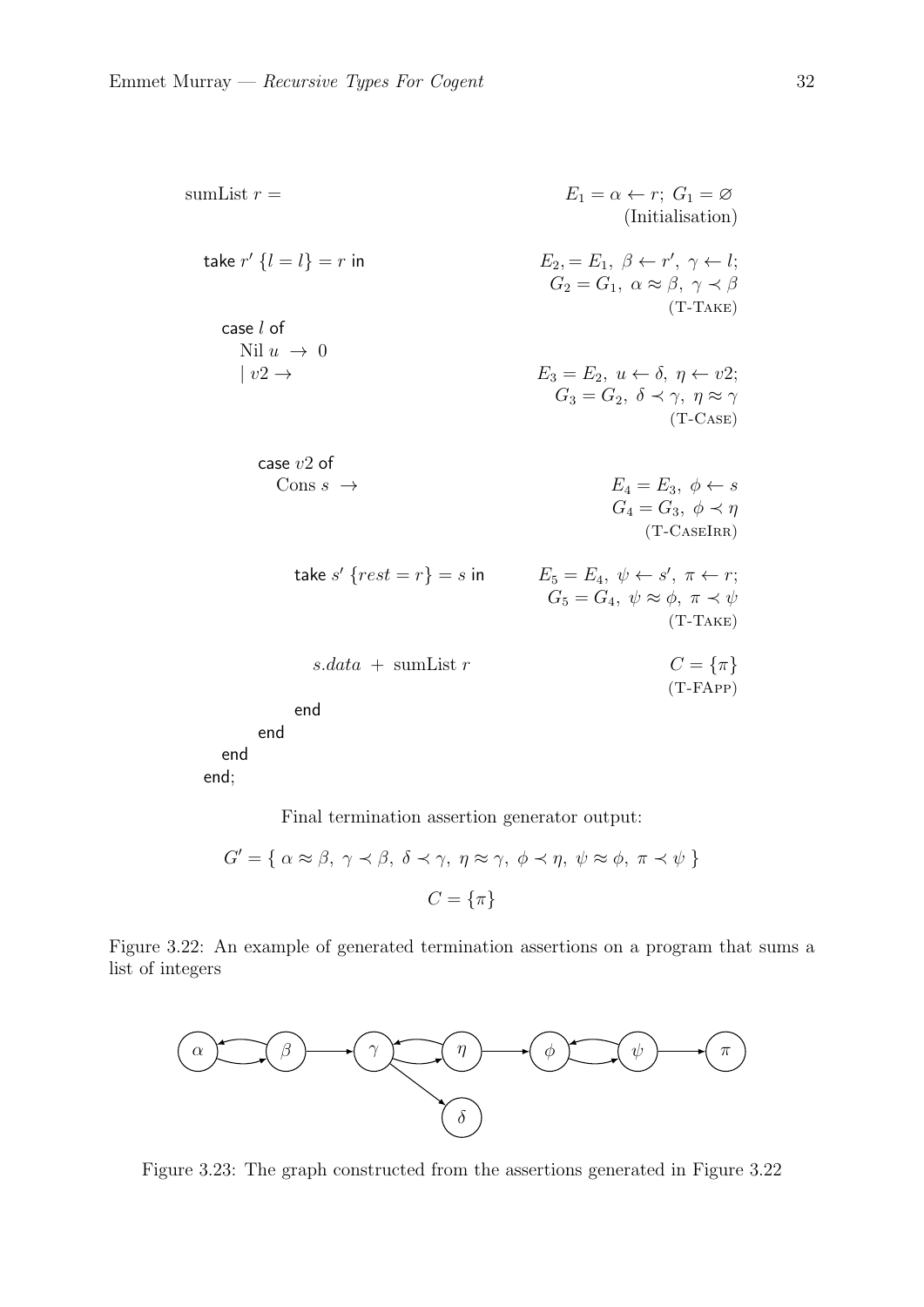To determine whether our function terminates, we construct a directed graph from our assertions, where variable names are vertices and edges are the relations between them. For example,  $\alpha \prec \beta$  would produce a directed edge from  $\beta$  to  $\alpha$ , and  $\alpha \approx \beta$  would produce a bidirectional edge between  $\alpha$  and  $\beta$ . To show termination, we show that there is a one-way path from the argument node to every goal node.

As an example, consider our earlier list sum example in [Figure 3.22](#page-36-0) that features inline generated termination constraints. Note that our program also shadows the variable  $r$  in the last take statement, which the termination rules generate a different fresh name for. Using our final set of assertions G' and our goal set C we must show that  $\pi \prec \alpha$ . Using our assertions we construct the graph in [Figure 3.23](#page-36-1) and observe the following path from α to π:

$$
\alpha \to \beta \to \gamma \to \eta \to \phi \to \psi \to \pi
$$

<span id="page-37-0"></span>We also observe that there are no outgoing edges from  $\pi$ , therefore there is no return path to  $\alpha$  and hence our path is one-way. Thus, our example function terminates.

#### 3.6.2 Possible Future Improvements

Earlier, we discussed the problem of only being able to reason about expressions that are program variables. Our partial solution currently simply eliminates the assertions that do not reason solely about program variables, however we seek a more complete way to solve this problem.

One potential idea is to eliminate structural size inequality  $(\prec)$ , and preserve relative size information by using only discrete size changes. Consider our earlier example  $x \prec K y$ , where we were unable to remove the constructor  $C$  from  $y$ . If earlier when generating this assertion we wrote  $x - 1 \approx K y$ , where  $x - 1$  means '1 structural size less than x', we would be able to know exactly how much structurally smaller x is than  $y$ . If we wanted to simplify this assertion, we could do so by removing the constructor  $K$  from  $y$ , and then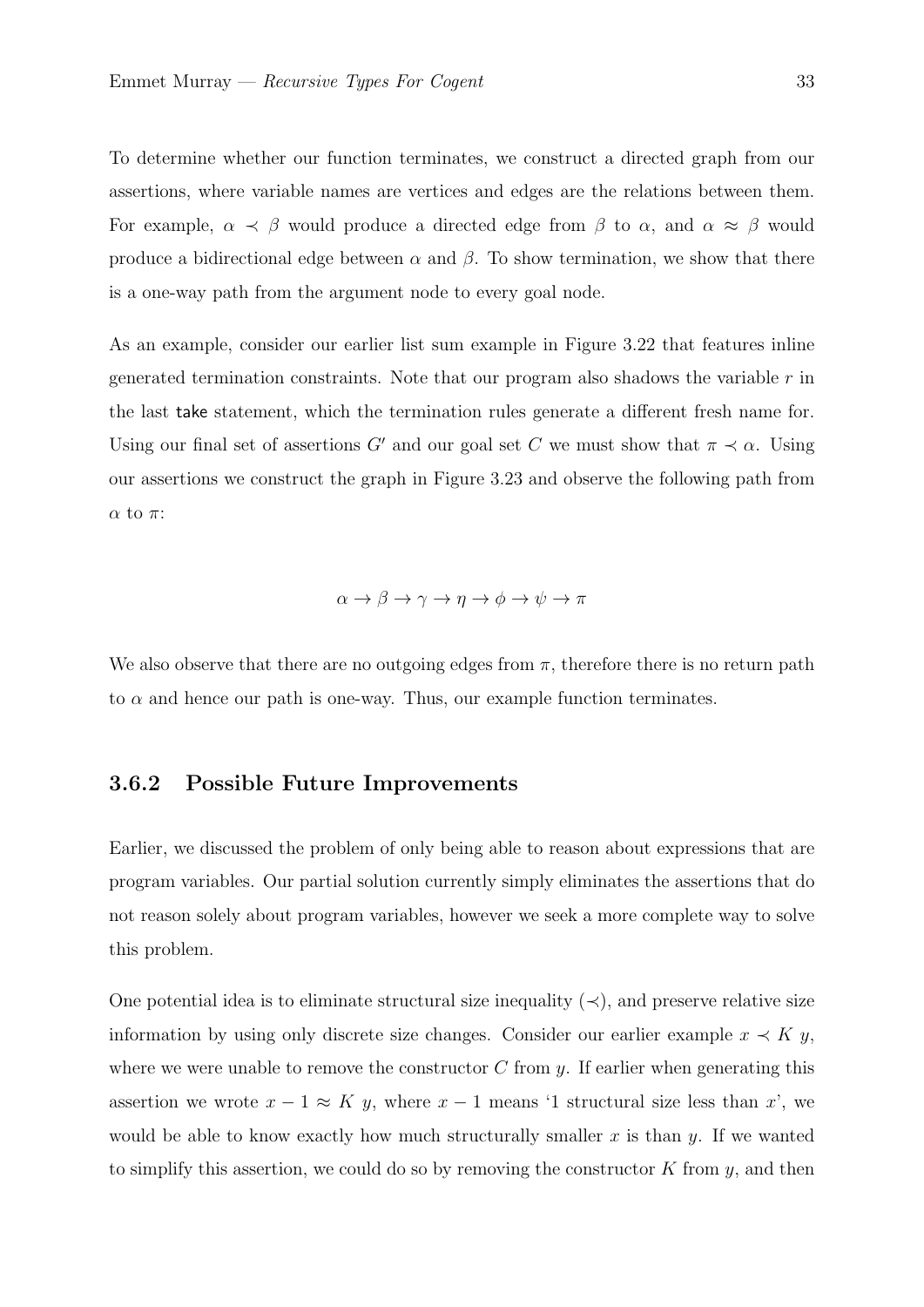taking away one structural size from the LHS of the assertion, leaving  $x - 2 \approx y$ .

Not only does this allow us to use extra assertions, but we may still determine if our function terminates by showing existence of a one-way path from the input argument to recursive call arguments. We simply normalise all equations into the form  $x - C \approx y$ , where x and y are variables and C is a constant, and then create a directed path from  $y$ to x if  $C \neq 0$ , and a bidirectional path between x and y if  $C = 0$ .

Unfortunately, Cogent integer literals U8, U16, U32 and U64 are not structural types, and hence terminating recursion on integers cannot be detected via our current method. Furthermore, as unsigned integer overflow is permitted in our Cogent programs, even basic structural integer recursion could produce a non-terminating program, as a program that takes away from an integer recursively with no base case can infinitely underflow.

A potential solution to this problem could be to map unsigned integers and literals to a Peano natural number representation, and require that each program has an expression with a base case for any recursive call on integers, and performs recursion by taking only one constructor away per recursive call, so it does not skip a base case.

As a thesis extension, we have defined termination checking and provided a pen-and-paper formalisation. As future work, termination checking can be the adapted and implemented in the full compiler and in Minigent, and then the generation of an Isabelle/HOL termination proof from the results of the termination checker.

## <span id="page-38-0"></span>3.7 Conclusion

Our proposed work has satisfied our three major requirements: type-safe recursive types, maintaining the existing type system benefits that Cogent's type system provides, and ease of showing termination.

Our design allows for the flexible creation of recursive types on top of Cogent's existing boxed records, which prevent type-incorrect programs from being permitted by Cogent's constraint solver. Our examples show that we can create data structures such as lists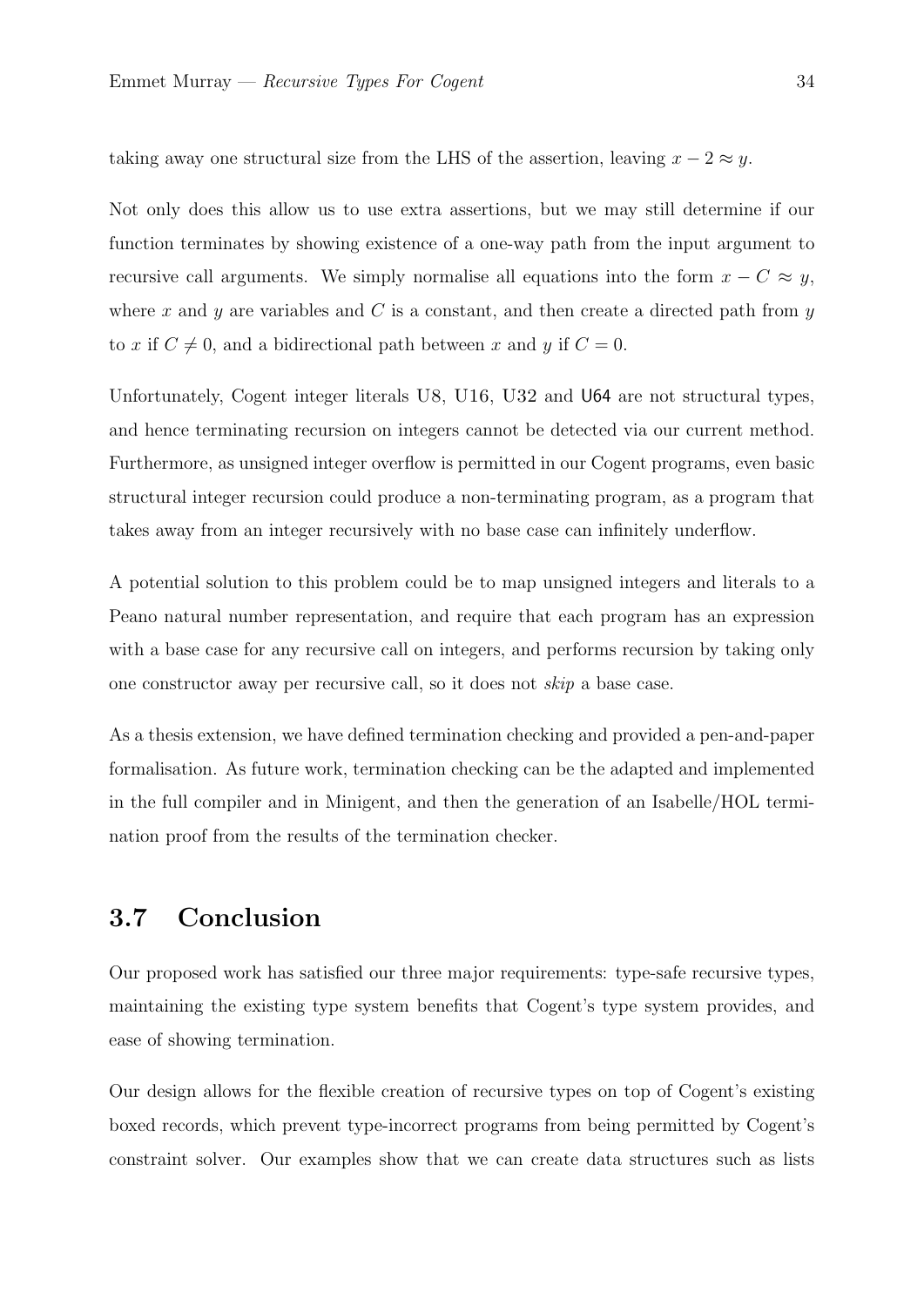and trees, and implement functions such as map to operate on them. Cogent's uniqueness type guarantees are maintained as our recursive types do not alter the existing constraint generation rules or solver rules, but rather only add more constraints. This will in future allow the optimisations and high level embedding that Cogent currently has in the main compiler to remain unchanged when porting recursive types from Minigent.

Our extension work for formalising a termination check within Cogent has set the groundwork to ensure that Cogent programs are total and terminating. While the design has room for improvement, the current formalised rules already provide the basis for an implementation in Minigent and then in the full compiler. Using an opt-out mechanism in the language, programmers would be allowed to express more complex functions if they choose while being reminded of potential non termination by the compiler, giving them an increased awareness of the termination proof awaiting in the embedding.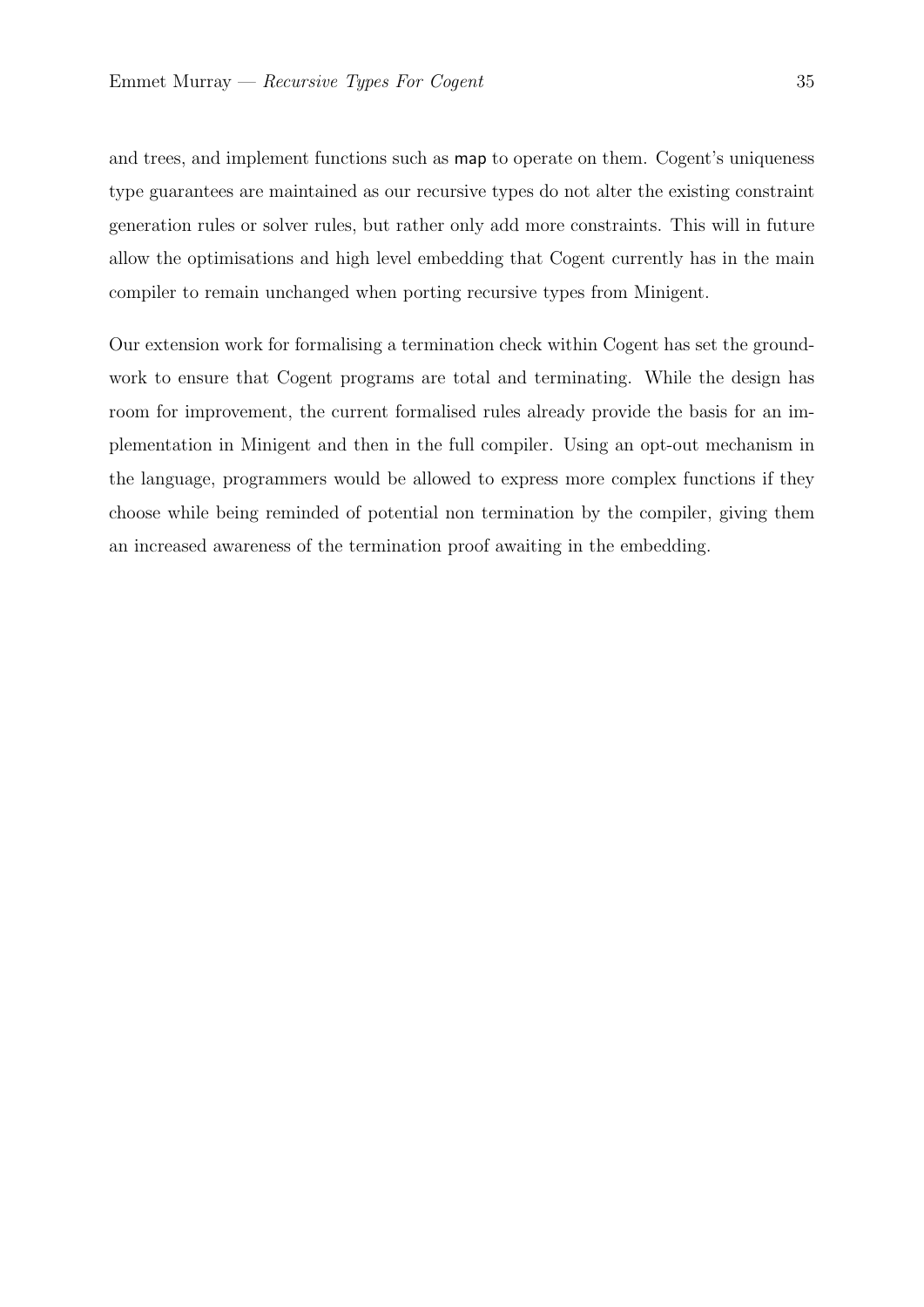## Bibliography

- <span id="page-40-0"></span>[1] David Greenaway. "Automated proof-producing abstraction of C code". PhD thesis. University of New South Wales, Sydney, Australia, 2014. URL: [http://handle.](http://handle.unsw.edu.au/1959.4/54260) [unsw.edu.au/1959.4/54260](http://handle.unsw.edu.au/1959.4/54260).
- <span id="page-40-1"></span>[2] Tobias Nipkow, Lawrence C. Paulson, and Markus Wenzel. A Proof Assistant for Higher-Order Logic. 2018. URL: [https://isabelle.in.tum.de/doc/tutorial.](https://isabelle.in.tum.de/doc/tutorial.pdf) [pdf](https://isabelle.in.tum.de/doc/tutorial.pdf).
- <span id="page-40-2"></span>[3] Liam O'Connor, Zilin Chen, Christine Rizkallah, Sidney Amani, Japheth Lim, Toby C. Murray, Yutaka Nagashima, Thomas Sewell, and Gerwin Klein. "Refinement through restraint: bringing down the cost of verification". In: Proceedings of the 21st ACM SIGPLAN International Conference on Functional Programming, ICFP 2016, Nara, Japan, September 18-22, 2016. 2016, pp. 89-102. DOI: [10.1145/2951913.](https://doi.org/10.1145/2951913.2951940) [2951940](https://doi.org/10.1145/2951913.2951940). url: <https://doi.org/10.1145/2951913.2951940>.
- <span id="page-40-3"></span>[4] Liam O'Connor. Type Systems for Systems Types. 2019.
- <span id="page-40-4"></span>[5] Alexander Krauss. Defining Recursive Functions in Isabelle HOL. url: [https://](https://isabelle.in.tum.de/doc/functions.pdf) [isabelle.in.tum.de/doc/functions.pdf](https://isabelle.in.tum.de/doc/functions.pdf).
- <span id="page-40-5"></span>[6] Philip Wadler. "Recursive types for free!" In: (1990). URL: [https://homepages.](https://homepages.inf.ed.ac.uk/wadler/papers/free-rectypes/free-rectypes.txt) [inf.ed.ac.uk/wadler/papers/free-rectypes/free-rectypes.txt](https://homepages.inf.ed.ac.uk/wadler/papers/free-rectypes/free-rectypes.txt).
- <span id="page-40-6"></span>[7] Ulf Norell, Andreas Abel, Nils Anders Danielsson, and Makoto Takeyama et al. Agda Documentation, Data Types, Strict Positivity. 2016. URL: https://agda. [readthedocs.io/en/v2.5.2/language/data-types.html#strict-positivity](https://agda.readthedocs.io/en/v2.5.2/language/data-types.html#strict-positivity).
- <span id="page-40-7"></span>[8] Inria. Calculus of Inductive Constructions. 2018. URL: [https://coq.inria.fr/](https://coq.inria.fr/doc/language/cic.html#strict-positivity) [doc/language/cic.html#strict-positivity](https://coq.inria.fr/doc/language/cic.html#strict-positivity).
- <span id="page-40-8"></span>[9] Tobias Nipkow, Lawrence C. Paulson, and Markus Wenzel. Isabelle's Logics: HOL. 2009. url: [https : / / isabelle . in . tum . de / website - Isabelle2009 - 1 / dist /](https://isabelle.in.tum.de/website-Isabelle2009-1/dist/Isabelle/doc/logics-HOL.pdf) [Isabelle/doc/logics-HOL.pdf](https://isabelle.in.tum.de/website-Isabelle2009-1/dist/Isabelle/doc/logics-HOL.pdf).